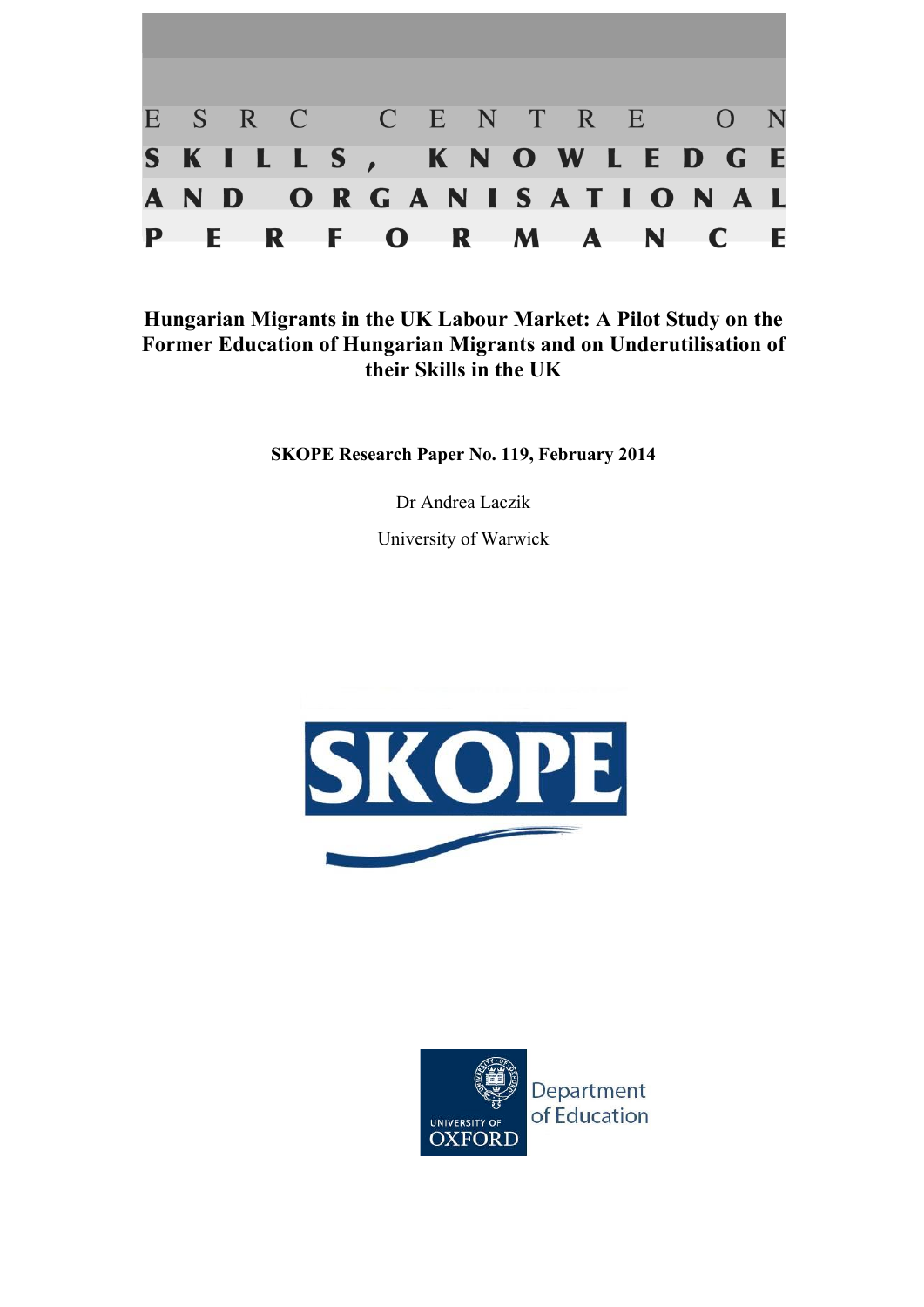## **Editor's Foreword**

#### **SKOPE Publications**

This series publishes the work of the members and associates of SKOPE. A formal editorial process ensures that standards of quality and objectivity are maintained.

> **Orders for publications should be addressed to SKOPE, Department of Education, University of Oxford, Oxford OX2 6PY Research papers can be downloaded from the website: www.skope.ox.ac.uk**

### **ISSN 1466-1535**

### © 2014 SKOPE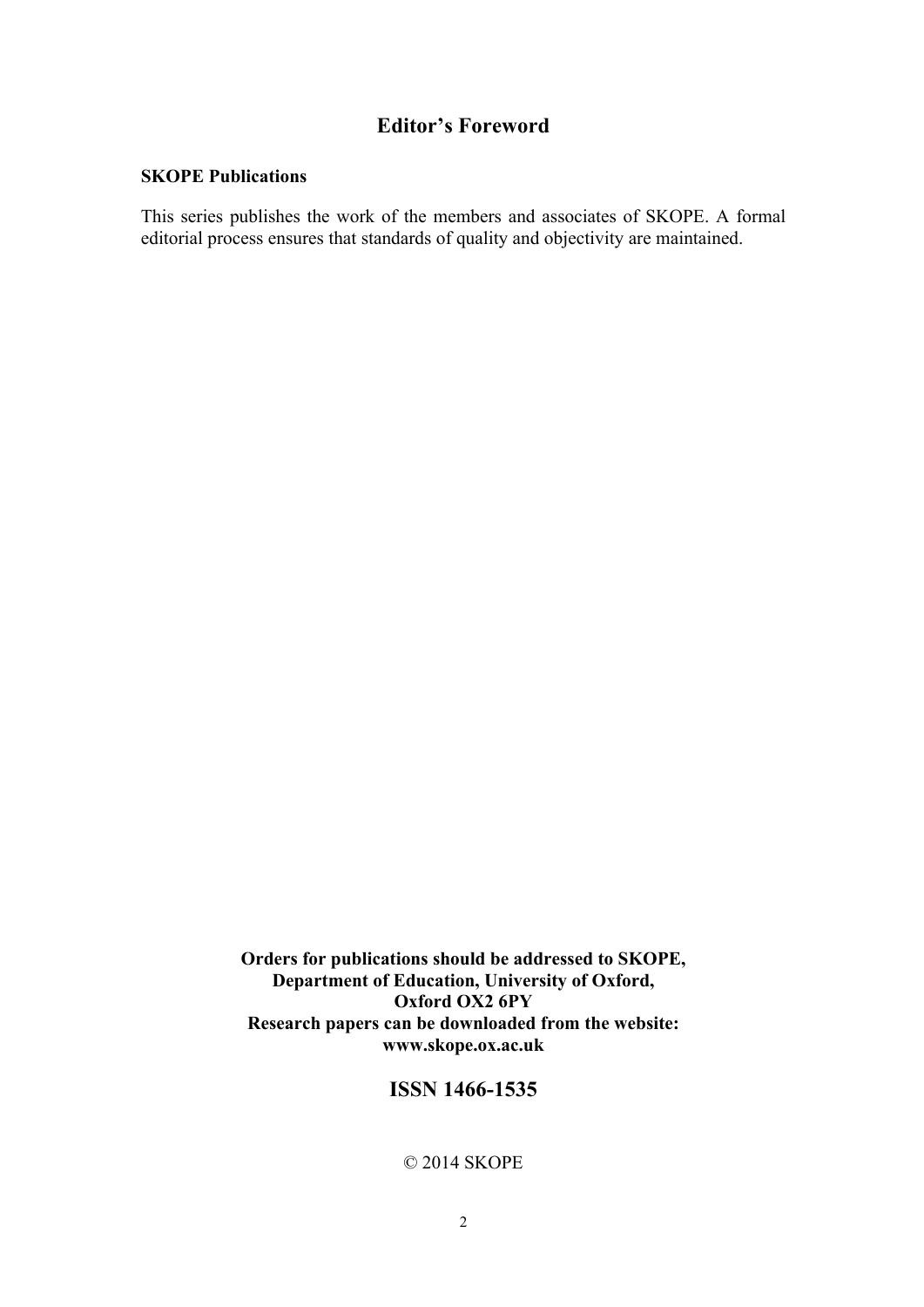#### **ABSTRACT**

<u>.</u>

Migration is a hugely contested area and the widely differing views, statistics, and attitudes to migrants are infused with politics. EU migration is a special case because EU citizens have free movement rights, may live and work in any other EU country, and have almost the same rights as locals. During the past 10 years there have been two waves of EU accession: in 2004 eight East European countries received the right to take up employment in the UK freely, and in 2007 when the UK introduced restrictions on Bulgarian and Romanian citizens to work in the UK, which were lifted on 1 January 2014.

In 2004 a much larger than expected number of A8 citizens moved to work in the UK, which raised the alarm in particular among the wider public. Questions were raised concerning the impact of the  $A8<sup>1</sup>$  migrants on social and welfare benefits, on youth unemployment, on the labour market, on wages, and whether or not the A8 migrants contribute to the UK economy and generate financial benefits for the country.

This study investigated the views and experiences of 10 Hungarian migrants living in the south-east of England. The data suggest that the UK offers better opportunities for Hungarian migrants to find employment than Hungary, and that there are better chances for them in the UK to establish financial security. Many of the interviewees have already worked excessive hours in Hungary, and some also engaged in low-skilled and low-paid work before coming to the UK. All interviewees were well educated at levels 3, 4 and 5 and often had two to three qualifications. In spite of this most interviewees found employment in the UK in lowskilled and low-paid work. English language skills, unknown Hungarian qualifications, lack of UK work experience, lack of time, and lack of financial resources were the main reasons for not being able to negotiate better jobs and starting higher on the job ladder.

Most interviewees felt uncomfortable in their low-skilled jobs and often felt that they would be able to offer so much more. They also felt they brought their positive attitude, flexibility, high standards, and, in particular, intelligence to their jobs. Career progression was very slow, and often they had one low-skilled job after the other, making horizontal moves rather then vertical. However, all were engaged in learning and professional development and education was considered as the means to success. All interviewees felt they had established financial security for themselves by 2014, they had permanent posts and their wages had increased over time. However, progressing in their chosen career or working according to their highest qualifications was a distant future for many.

<sup>&</sup>lt;sup>1</sup> The East European countries that joined the European Union in 2004 are: Czech Republic, Estonia, Hungary, Latvia, Lithuania, Poland, Slovakia, and Slovenia.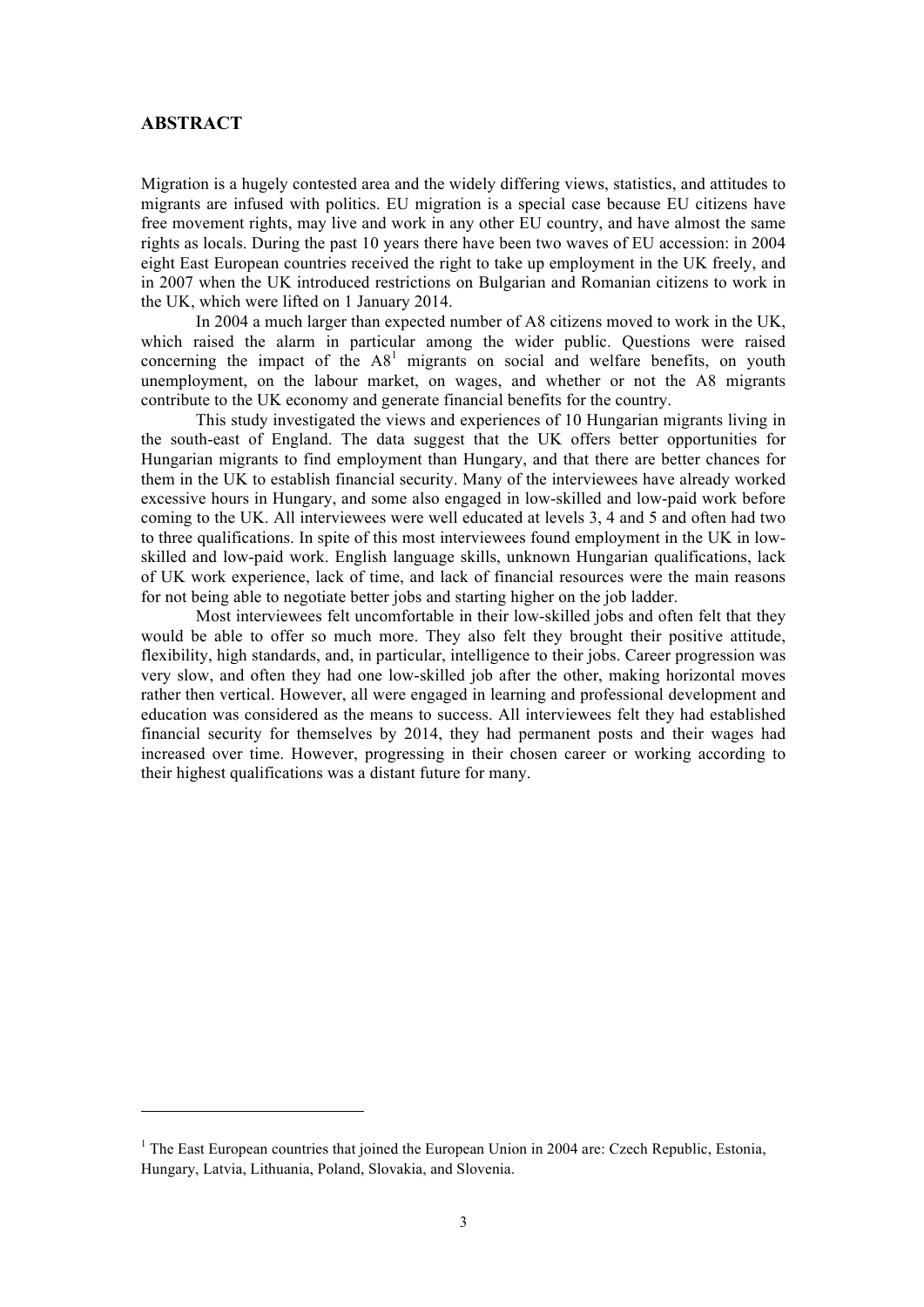#### **INTRODUCTION**

Restrictions were lifted for Bulgarian and Romanian citizens to take up any employment in the UK labour market from 1 January 2014. This is now the second wave of East European accession to the EU and the second phase for Bulgaria and Romania. Yet again, Eastern Europe's real and potential migrants hit the newspapers' headlines.

This is a fiercely contested area and the widely differing views, statistics, and attitudes to migrants are infused by politics. There is no reliable statistical database of East European migrants already living in the UK, and there are only estimates of future new arrivals. However, not only politicians but many others from the wider society engage with the debate, given the intensity and often negativity of coverage in the popular media. Media coverage from January 2014 echoes that of May 2004 when the A8 (recent literature refers to these as EU8) accession countries joined the EU.

For the UK there is a fundamental difference between the EU accession in 2004 and the opening up of the labour market to Bulgarians and Romanians who joined the EU in 2007. The 2004 A8 countries faced transitional arrangements, that is, employment restrictions in most Western European countries until 2011, except in the UK, Ireland, and Sweden. Inevitably, these three countries that enabled unlimited access to their labour markets were to share the full migration flow from the A8 countries. As a result of the size of the post-2004 labour migration in the UK, Bulgaria and Romania were not granted free access and strict labour market restrictions were put into operation to avoid a similar experience. However, from 1 January 2014 Bulgarians and Romanians are able to choose employment in a number of Western European countries simultaneously, such as Spain, France, Germany, and the Netherlands, which should ease the pressure on the UK labour market. There is also at least one similarity in the way the UK reacted towards the new EU accession countries in 2004 and 2014 and that is to make last-minute arrangements to protect its welfare system.

### **The scale and composition of UK migrants**

The UK has been a popular destination for labour migrants in the past. Migrants to the UK include a wide range of groups of foreign-born people (or second/third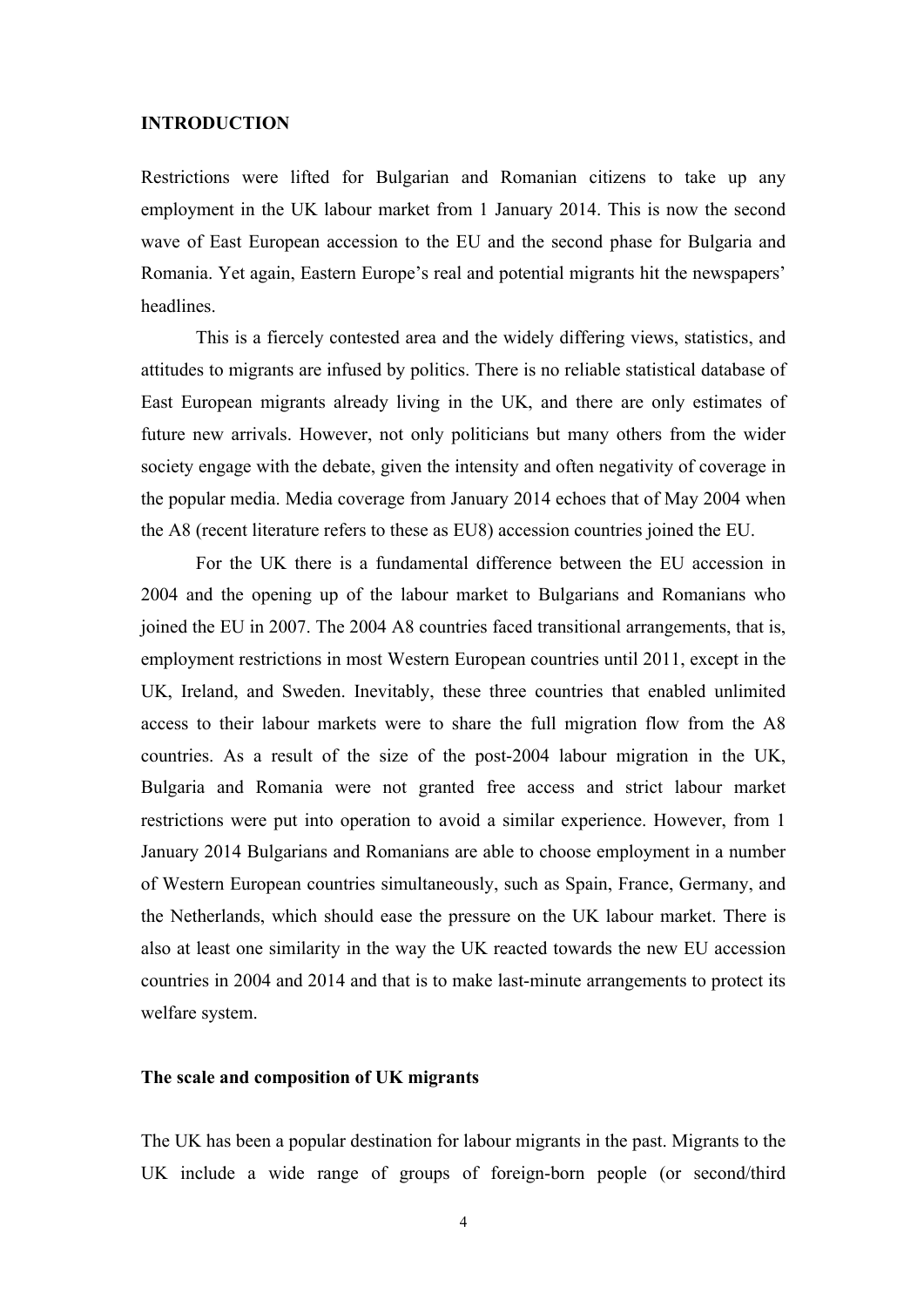generation) who settled temporarily or permanently for a variety of reasons. The classification of migrant groups is endless and so is the definition of migrants. There are, for example, asylum seekers, refugees, and economic migrants. They all arrive for various reasons, such as for safety and protection, for taking up employment or joining a family member. Collett argues that 'those [from within the EU] who take advantage of their free movement rights are not considered migrants, but mobile citizens, and have a set of near-equivalent rights to those of native residents in each EU country' (2013, 1). In this report the more widely used term 'migrant' will be used for those EU citizens who move countries in order to take up employment.

There are a number of databases through which monitoring foreign nationals' movements and activities is possible. However, each data source has its limitations (Gillingham 2010; Ker, Zumpe, and Blake 2009). There is, for example, the National Insurance Allocation to Adult Overseas Nationals (Department for Work and Pensions) database, the International Passenger Survey (random sample of passengers entering and leaving the UK by the Office of National Statistics), and the Labour Force Survey. The Worker Registration Scheme, which operated between the spring of 2004 and 30 April 2011, was specifically set up to monitor the A8 countries and to regulate access to the labour market. Despite the many databases it is difficult to state an accurate figure, not only for people entering the UK but also for those who decide to return to their country of origin. The number of migrants who are returning (and the net migration figures) is equally important when we discuss the scale and impact of migrants, for example, on the labour market or the local community. According to the Office for National Statistics (May 2013), net migration figures demonstrate a peak of 253,000 in 2004–05 as a result of the EU enlargement but then show an overall decline to 182,000 in the year ending June 2013 (http://www.ons.gov.uk/ons/ taxonomy/index.html?nscl=Migration).

Since the late 1990s labour immigration was encouraged and, as a result, the annual number of work permits issued to non-European Economic Area nationals increased from fewer than 30,000 in the mid-1990s to an annual average of over 80,000 in the early 2000s. Immigration has become highly significant to the UK economy: immigrants comprise 12% of the total workforce. The distribution of migrants is unbalanced in the UK and a much higher proportion lives in London. However, there are contradictory arguments and evidence whether or not net immigration generates significant economic benefits for the UK. The House of Lords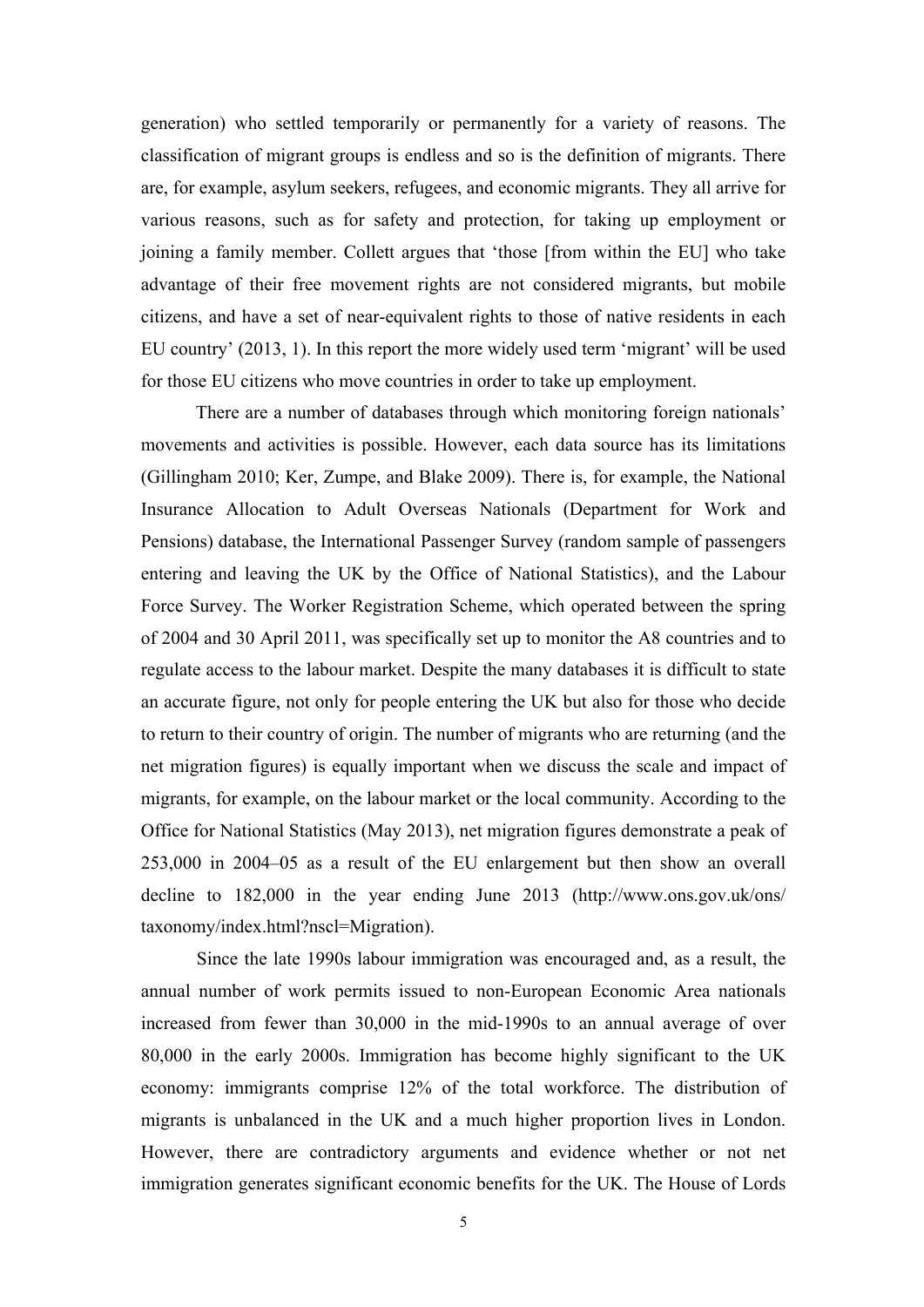reports no significant economic benefit of labour migrants to the local population, but adds: 'Of course, many immigrants make a valuable contribution to the UK' (2008, 6).

#### **Focus on labour migrants from the East European accession countries**

European integration and membership of the European Union enable free movement of labour and provide an increased choice of where people can work. As a result, the increasing flow of people creates new challenges for governments and national economies. Employers look for specific skills and competencies, while migrants arrive with qualifications that are not described in terms that are used, recognised, and understood in the receiving country (Laczik and Lasonen 2010). The A8 migrants temporarily or permanently relocate their place of residence in order to take up employment.

Based on Labour Force Survey data, those born in A8 countries made up less than  $1\%$  of the working-age population – just over  $7\%$  of the total immigrant population of working age. However, A8 immigrants account for one in three new immigrants since 2004 (House of Lords 2008, 12). At the end of 2012, 658,000 A8 citizens were in employment in the UK (Vargas-Silva 2013).

As already mentioned, in the spring of 2004 the UK decided to monitor immigration flows from Eastern Europe by setting up the Worker Registration Scheme (WRS) in order for new migrants to register their employment. Initially registration cost £50 but was then raised to £90. Through the WRS A8 migrants had restricted access to benefits and welfare services. The WRS accumulated data about the newly arrived EU migrants. Between 1 May 2004 and 30 April 2011, a total of 1,133,950 A8 nationals registered for employment in the UK (McCollum 2013). The much larger than expected immigration of A8 workers since May 2004 is a good example of the difficulties in predicting and measuring migration flows and migrant stocks in the UK. The decision to grant A8 counties free access to the UK's labour market received substantial attention, even though numbers suggest that: 'In 2008, the recent European migrants made up less than 1.5 per cent of the working-age population after five years of migration' (Sumption and Somerville 2010, 38). In 2006 the majority of A8 migrants were Poles (58%), Lithuanians (14%), and Slovaks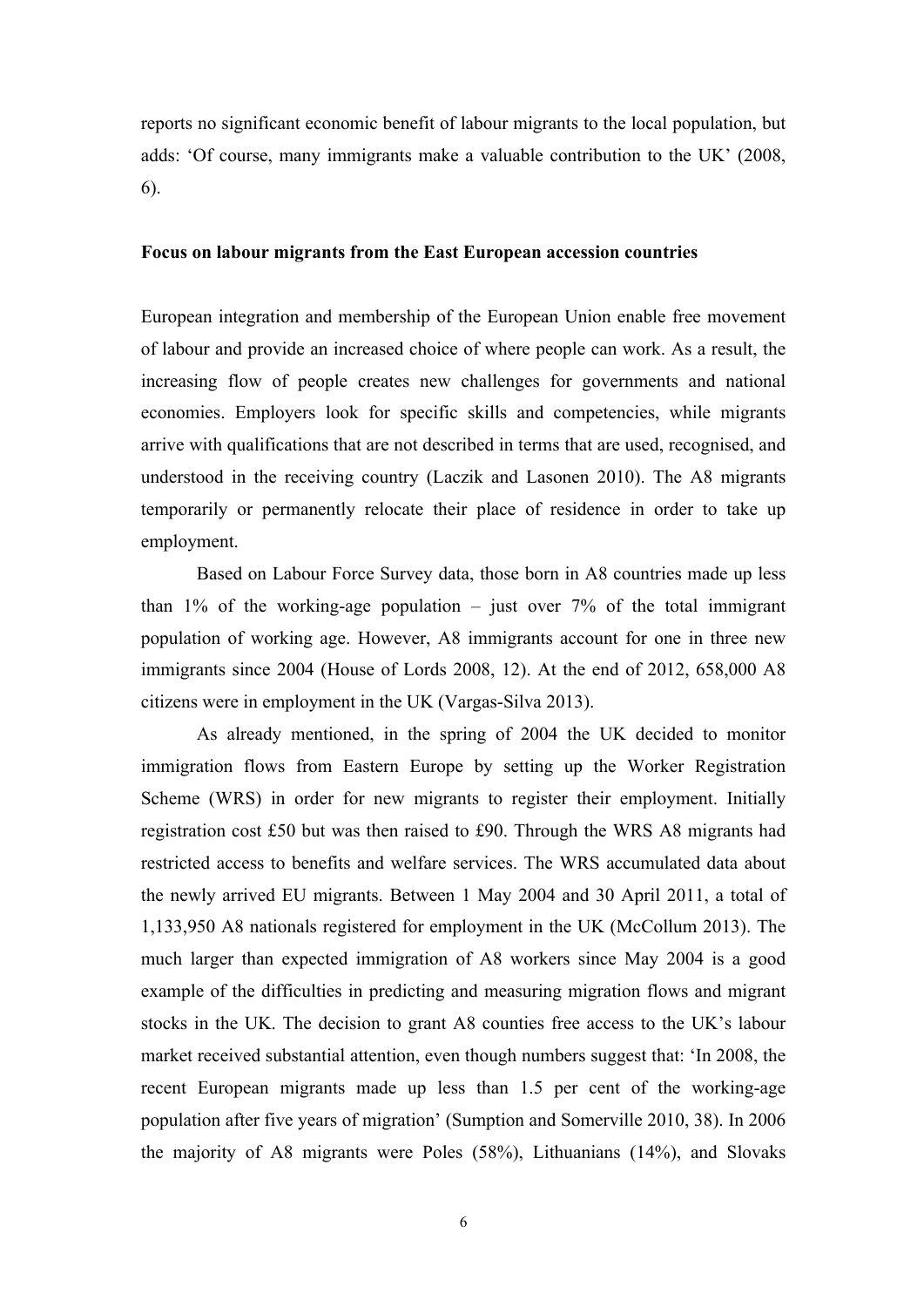(11%). Ninety nine per cent of National Insurance numbers (NINO) allocated were for work and not for claiming benefits.

A8 migrants are younger and better educated than the UK workforce (Wadsworth 2012). Statistics also show that 70% of A8 migrants are between the ages of 18 and 34, and 45% of the most recent migrants left full-time education at the age of 21, compared to 17% of UK-born. Despite their high-level qualifications, A8 immigrants are more concentrated in low-skilled jobs, with 38% in elementary occupations and only 13% in higher-skilled occupations (House of Lords 2008). Measuring immigrants' skills and educational qualifications is difficult because few qualifications obtained abroad are directly comparable to English qualifications. For recent A8 immigrants there seems to be a significant mismatch between their education and skills, and their employment in the UK.

In 2012 the employment rate of A8 immigrants was high (88%) in comparison with immigrants born in Bangladesh (77%) (Rienzo 2013). In line with their lowskilled jobs, the average earnings of A8 workers have been particularly low, with recently arrived Poles earning an average of £6 per hour between 2003–06; also, the vast majority of recent A8 immigrants have been employed in low-paying jobs at around the minimum wage (House of Lords 2008, 136). More recent data suggests an increased average hourly rate for A8 workers in 2012: for men £9.34 per hour, and for women £8.55 per hour. Nevertheless, A8 workers still receive lower wages than any other migrant group in the UK (Rienzo 2013). Drinkwater and Anderson (House of Lords, 2008) suggest that immigrants' earnings in the UK depend on, for example, proficiency in English language skills, work experience, education, ethnicity, work through recruitment agency, and length of time spent in the UK.

Due to the size and composition of A8 migrants, questions have been raised concerning their impact on the UK labour market and local communities, their contribution to the UK economy, and their use of the benefit and welfare system. These questions address the concerns of both politicians and the general public. An analysis by the Department of Work and Pensions found 'no discernible statistical evidence which supports the view that the inflow of A8 migrants is contributing to a rise in claimant [unemployment] in the UK' since May 2004 (Home Office and Department of Work and Pensions 2007, 16). This finding is reiterated and elaborated by Wadsworth (2010, 2012) and Dustmann, Frattini, and Halls (2010), who claim that A8 migrants are less likely to receive benefits and/or live in social housing. The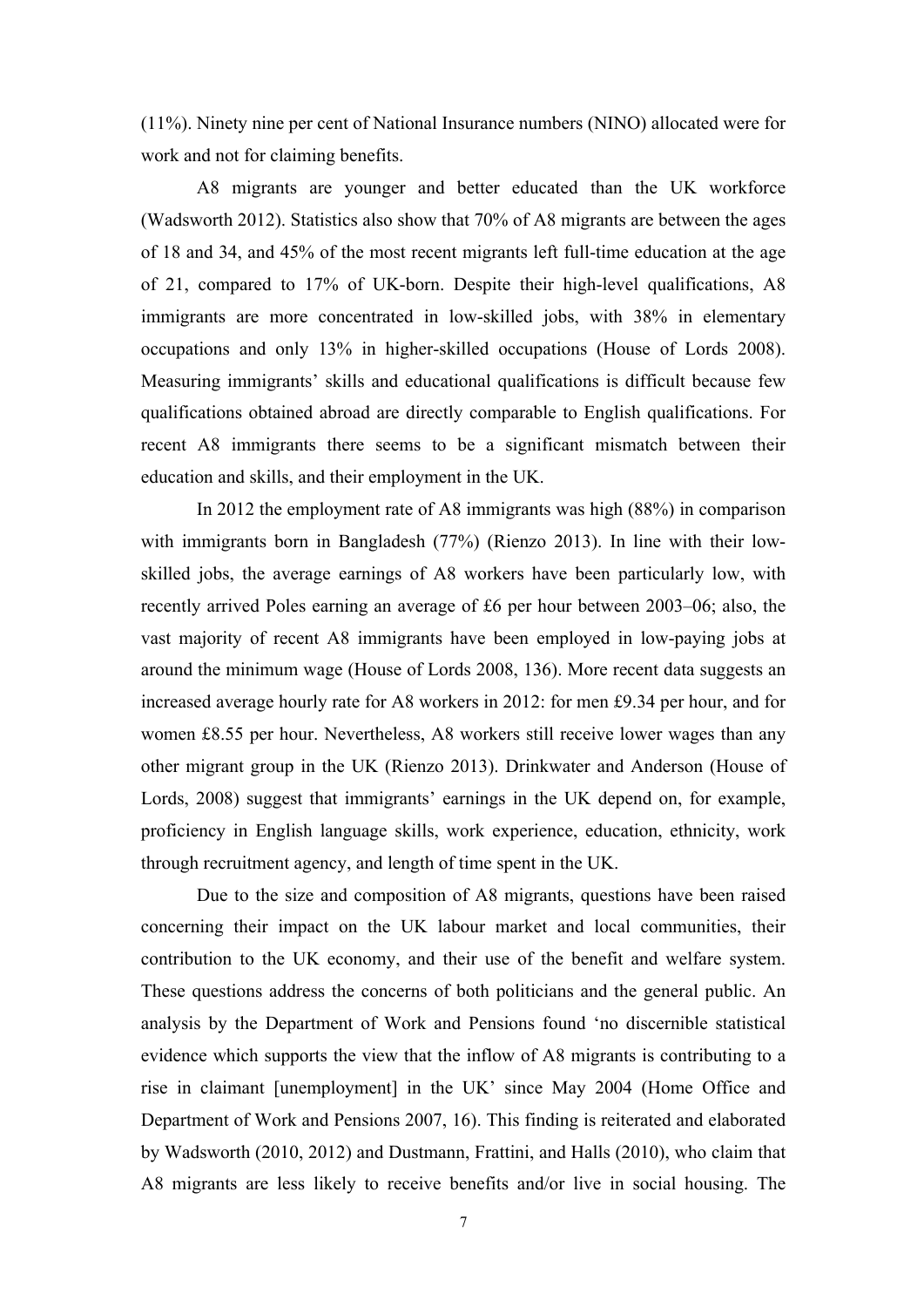debate is, of course, not only about receiving benefits but also about contributing to the tax and welfare system. Dustmann, Frattini, and Halls conclude: '… a very positive picture of A8 immigration to the UK, one of highly educated, young people, entering into the UK predominantly to work with subsequent positive contributions to the tax system' (2010, 18). They also suggest that migrants' labour market situation significantly improve over time in terms of salary and labour force attachment.

However, the ITEM Club Special Report (December 2007) points to the potential negative impact of immigration on youth unemployment in the UK. The report notes that youth unemployment increased by about 100,000 since early 2004, and the participation rate in employment has dropped from 69.4% to 67.4%. 'Given the age and skill profile of many of the new immigrants, it is possible that "native" youngsters may have been losing out in the battle for entry-level jobs' (9). Blanchflower, Saleheen, and Shadforth remark: 'The empirical literature from around the world suggests little or no evidence that immigrants have had a major impact on native labour market outcomes such as wages and unemployment. Recent work by a number of other authors for the UK is also consistent with this view' (2007, 3). Sumption and Somerville (2010) also claim that migrants generate some economic benefit, such as improving labour market efficiency and increasing higher average wages in areas where migrants live.

#### **Integration into society, integration into economic life**

In comparison to the dominant population, immigrants are disadvantaged in education and in the labour market, as Heath and Cheung (2007) concluded in their large-scale comparative study about second-generation immigrants in Western Europe, North America and Australia. Immigrants form a new layer of disadvantaged people in the stratification of Western societies. EU countries are concerned with this phenomenon that tells about both direct and indirect discrimination (Gundara 2000).

Employment is a way of self-fulfilment, and it is decisive not only concerning individual prosperity and economic growth but also when finding a way into society. This is especially true for migrants who decide to make a living in a country other than where they were born, educated, and were an integral part of society. Brown (2009) claims that language proficiency, or initial language knowledge, is a precondition of long-term structural and social integration, and is also part of the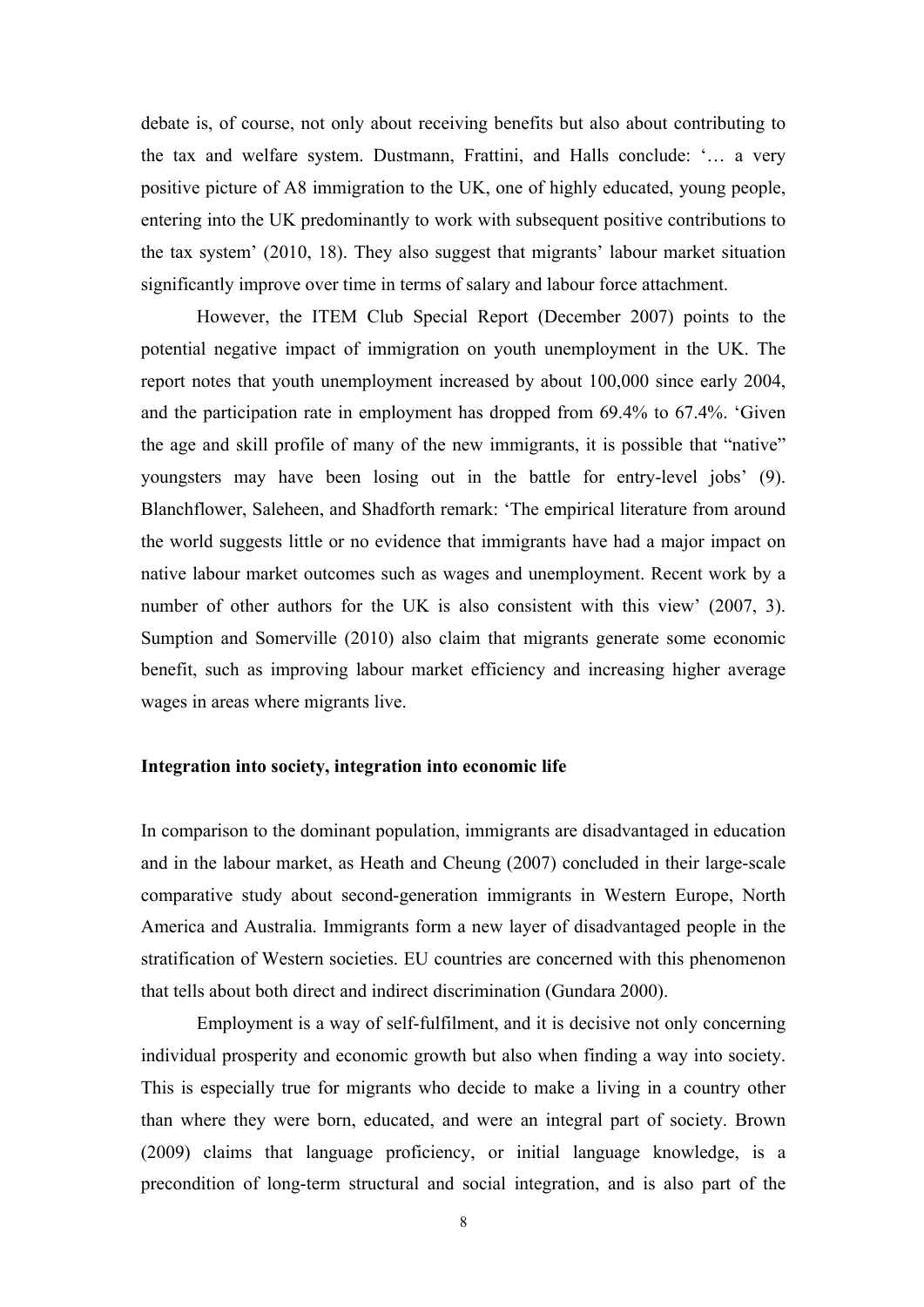formal entry requirement. Spencer et al. (2007) point to the relationship between language knowledge and satisfaction with the information migrants received when entering the UK. Further, their study also suggests that language proficiency determines the level of integration into local society. Sumption and Somerville (2010) also warn that recent UK migrants' language barriers are greater than for earlier migrant groups, and that this reduces their opportunities for integration. With limited or no knowledge of the language of the country of residency, migrants' opportunities in the labour market are also limited. In the UK in certain sectors such as agriculture, language knowledge is not necessary to take up employment*.* Many migrants in the UK with limited or no language knowledge are employed for seasonal agricultural work. With this type of unskilled, low-paid work other challenges come into play, such as living isolated with other migrants in the countryside, losing accommodation when jobs are lost, lack of contact with natives, and no opportunity for developing language skills.

There are a relatively large number of overeducated A8 migrants working in unskilled, low-skilled and low-wage jobs. These migrants are not only employed in jobs that require a lower qualification than what they originally obtained in their country of origin, but they do not need any qualification in order to do the job. This difference in the entry level into the labour market may be explained by the different plans migrants have when they enter the country of destination. Post-2004 EU migrants often come with short-term plans or do not know how long their stay would last. This suggests that new UK migrants are willing to put up with less-favourable employment conditions because they do not see their jobs as long-term arrangements.

As a result they often have precarious employment and housing arrangements, they are more vulnerable to exploitation, they have limited or no access to information, and their language barriers are greater than for other immigration groups (Sumption and Somerville 2010, Spencer et al. 2007, Anderson et al. 2006). Their unemployment rate reaches the UK's level only after two years of residency. New A8 migrants are often favoured by employees for their flexibility, work ethic, and willingness to work anti-social hours. A8 migrants' strong work ethic, reliability and positive attitudes to work are acknowledged in the literature (Office for National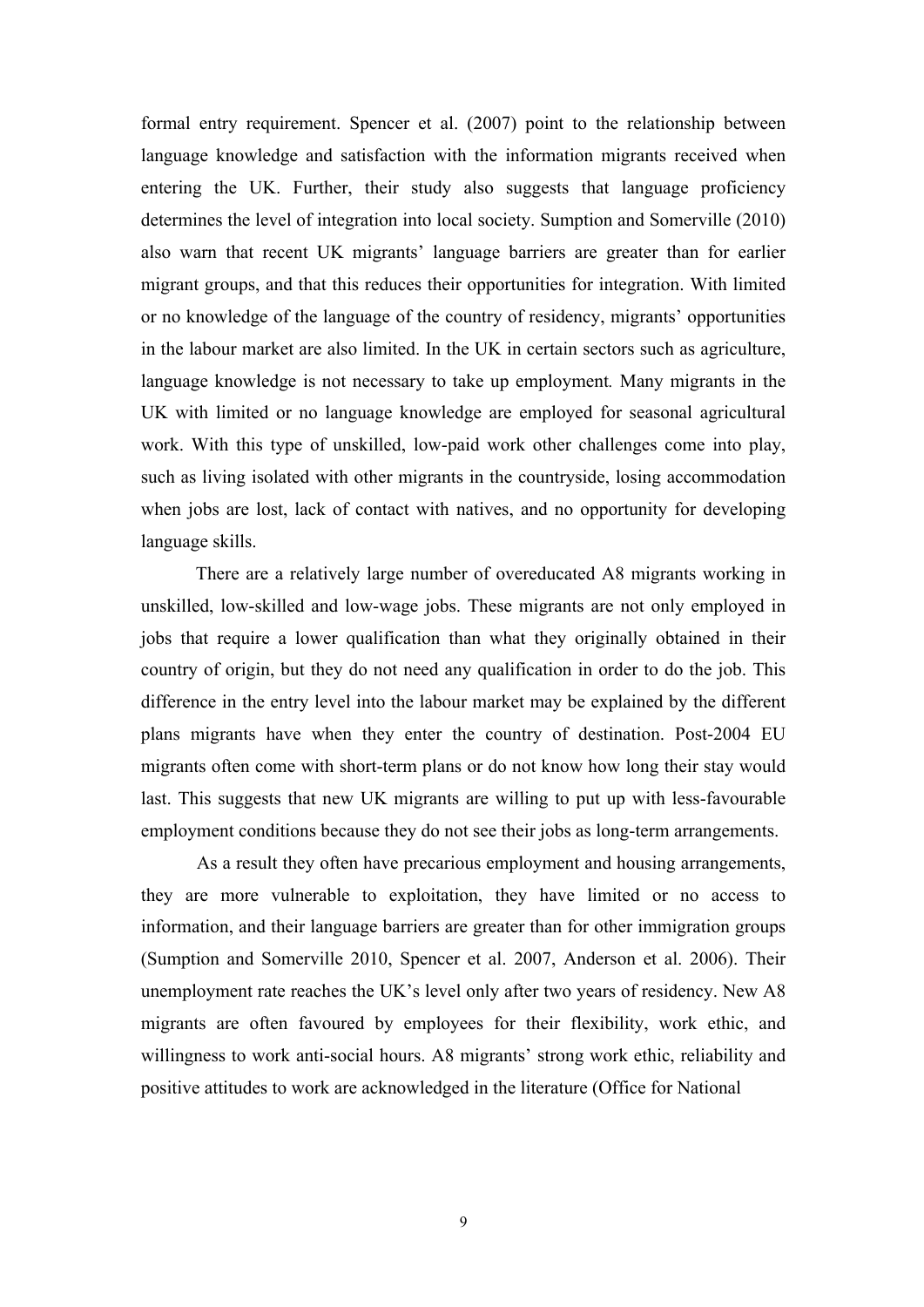Statistics 2011, Stenning and Dawley 2009, Ruhs 2006). According to Anderson:

> [G]ood attitude and work ethic are "highly subjective and potentially simplistic. ... In practice, "work ethic" often refers to a range of attributes and qualities including, for example: willingness to accept low wages and poor working conditions; effort and reliability; flexibility; willingness to train and acquire new skills; and ease of retention (House of Lords 2008, 35).

This, however, raises the question whether East European migrants are attractive to employers because of their high work ethic or because of their willingness to accept lower wages. 'Work ethic' is an umbrella phrase that is often used. However, its exact meaning depends on the person using it and on the context. There are both differences and overlaps between these meanings, as the House of Lords report above clearly demonstrates.

#### **Economic migrants from Hungary**

Following the economic recession that began in 2008 and the 2012 economic setback, the most recent general election in Hungary, in 2010, triggered reasons for young adults to contemplate working or studying abroad. The recession in Hungary, the growing unemployment rate, insecurity, the lack of perspectives (168 óra 2012), and decreasing living standards (Hárs 2008) may make emigration for many a viable option.

In 2011–12 Hungary was listed for the first time in the top 10 for registering for NINOs in the UK (Department for Work and Pensions 2012). In 2011, 17,900 NINOs were allocated to Hungarian nationals, and 12.5% of all NINO allocations went to the new EU accession countries. Although the number of Hungarian allocations are small, there is a clear tendency of growth and there are three points in time when the numbers have significantly grown: in 2004–05, 2006–07 and in 2010– 2011. The NINO dataset has its limitations (http://www.migrationobservatory.ox. ac.uk/data-and-resources/data-sources-and-limitations/national-insurance-numbers), such as not accounting for length of stay in the country and in employment. NINO does not expire and therefore relocation of migrants is not captured. This offers some insight into the number of Hungarian adults who have been planning to take up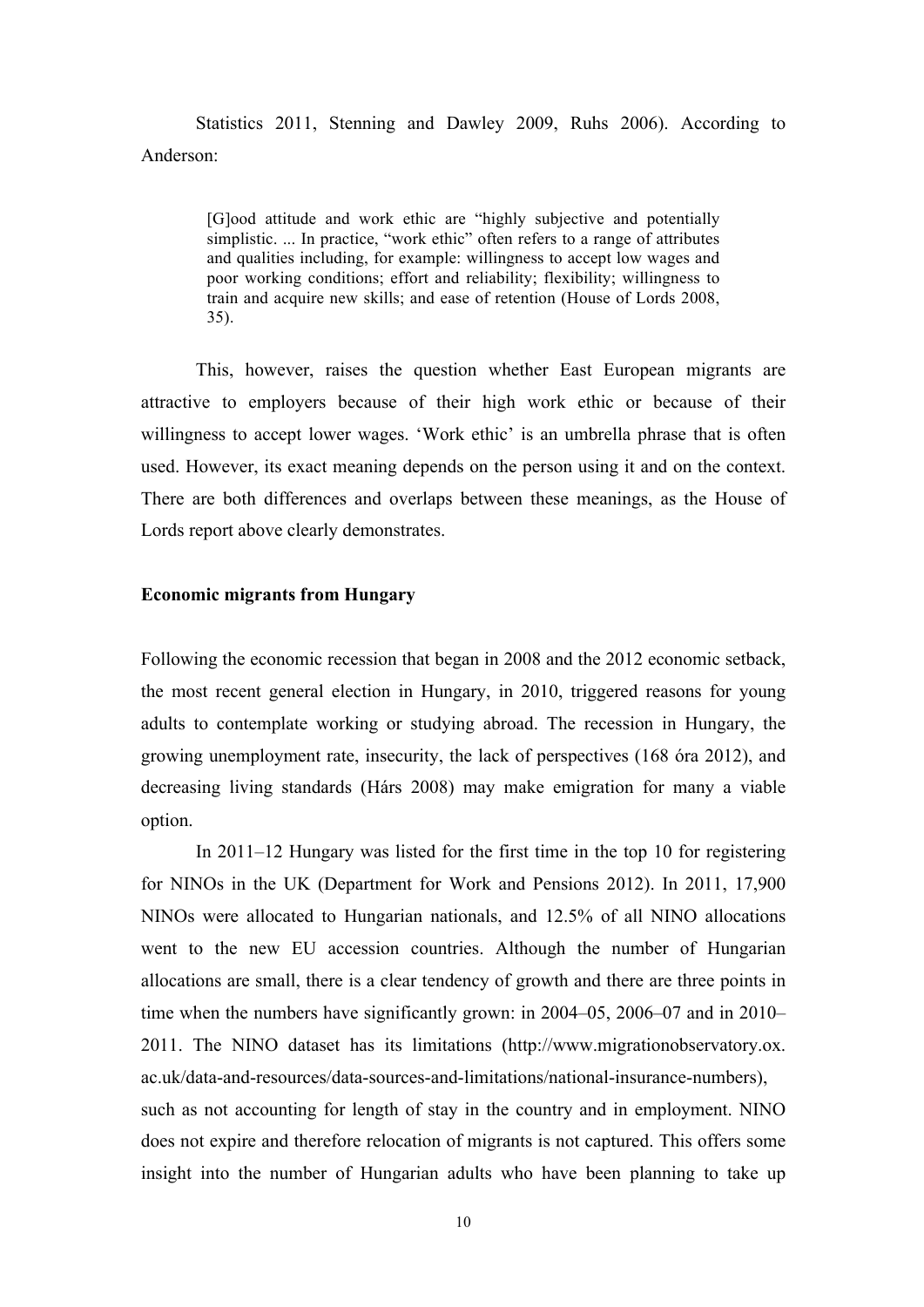employment in the UK and potentially can offer a basis of an estimated number of Hungarians accumulated over time.



Figure 1: **NINO allocations to adult overseas nationals entering the UK: registrations to March 2012: tables (2012)**

Estimates for the number of Hungarians emigrating are available through the Hungarian Central Statistical Office through databases about personal data and registration of permanent addresses, and a number of research projects that address the number, age, gender, and characteristics of emigrants' employment. In addition, in Hungary 'mirror statistics' are used for estimating emigration. In 2011 official statistics account for over 200,000 Hungarians living in another EU country (Gödri 2012). According to the UK Annual Population Survey, about 47,000 Hungarians were living in the UK in 2011. However, it is accepted that the figures are compiled using a number of resources and emigration is difficult to measure.

Information about the emigration plans of the Hungarian population (the survey was restricted to taking up employment or settling abroad) is more readily available and suggests an increase in potential emigration (Hajdu and Tóth 2012, 6). According to the latest figures, one in five Hungarian adults plans to take up shortterm employment (13%) or long-term employment (16%) abroad or permanently (7%) move abroad (Sik 2012). One in two adults under 30 is contemplating moving abroad. Clearly, the number of those who also act on their plans is smaller; nevertheless, a high percentage of Hungarian adults do not exclude the possibility of working and/or living abroad. A similarly increasing tendency is claimed by Hajdu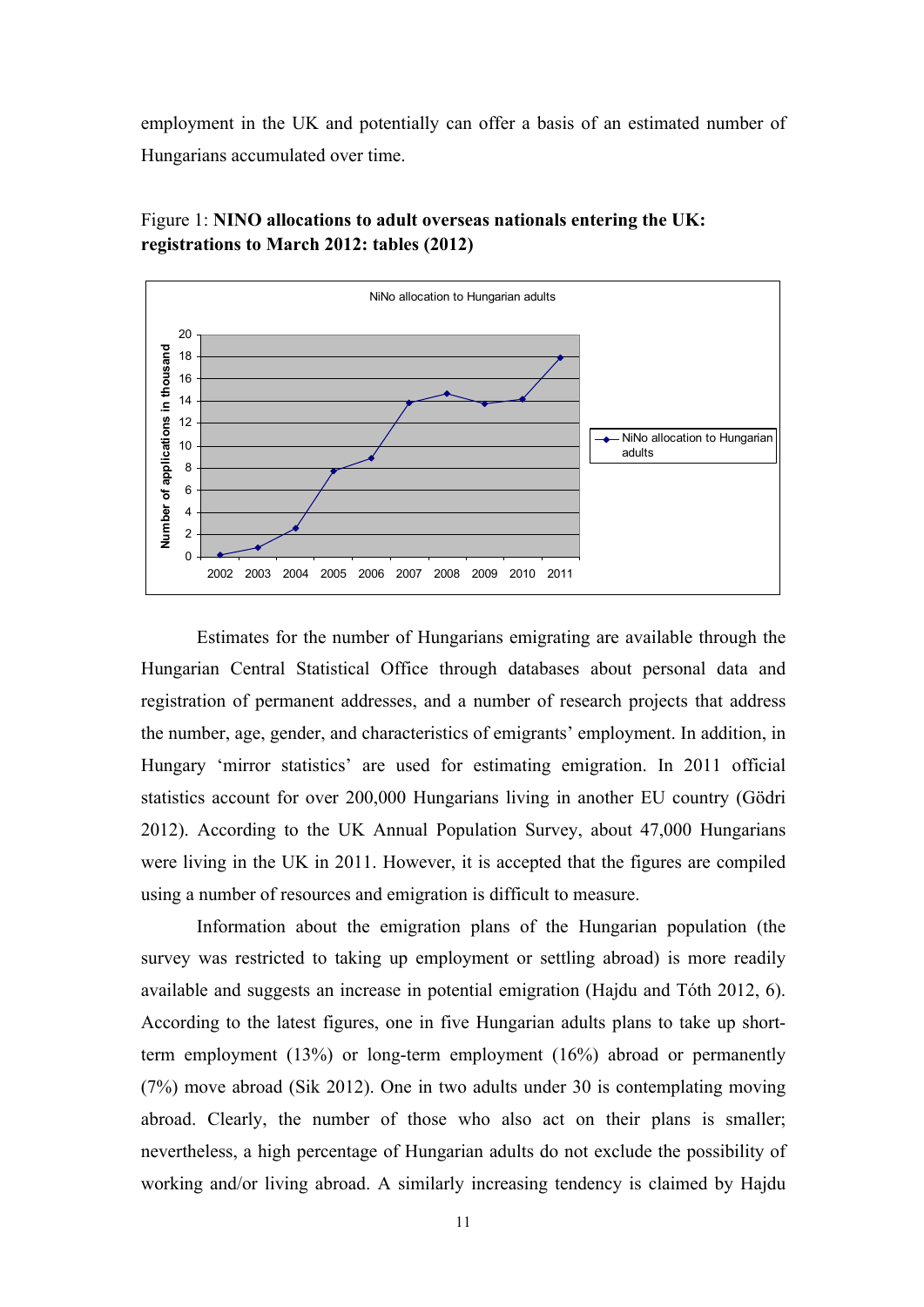and Tóth, who researched Hungarians' searching for employment abroad through the Internet. Their assumption is that most migrants use the Internet to gather information in relation to taking up employment abroad. Their research of monitoring employment-related words and phrases between 2007–12 shows a considerable increase of interest in Austria, Germany, and the UK in 2011, with a peak in January 2012 (2012, 9–11). It is evidenced that Austria, Germany, and the UK are the main target countries for Hungarians when looking abroad.

#### **THE STUDY**

There are national datasets, for example, for the number of migrants, their country of origin, level of education and their contribution to the tax and welfare system. There is, however, little known about the skills and knowledge these migrants bring into the UK, about their job trajectories and their progress over time. The number of Hungarian migrants, although relatively low, has significantly increased since 2004. In order to gain detailed knowledge of these aspects and to explore the views and experiences of the Hungarian economic migrants in the UK labour market, this qualitative study was conducted during the summer of 2011. Convenience and snowball sampling were used to invite research participants who had at least the *Matura* qualification and were not working according to their qualifications. Ten Hungarians, five men and five women between the ages of 23 and 37 and living in the south-east of England, were interviewed. Hungarians still have a relatively small community in the UK; therefore, to maximise anonymity a wider geographical area was covered when inviting them to participate in the study. In the report pseudonyms are used for easy following of lifelines. Individual, face-to-face, semi-structured interviews (Appendix 1) were conducted that lasted between 45 and 80 minutes. All interviews were done in Hungarian and were transcribed verbatim. Content analysis was used to develop themes and sub-themes, and these were used as categories in the reporting. All interviewees were approached again between December 2013 and January 2014 and asked to outline the changes they experienced over the preceding two years. They answered questions (Appendix 2) about their jobs, responsibilities, courses and professional development, and financial situation. Some participants responded in writing through e-mail; others preferred a brief telephone conversation. These short interviews lasted 10 to 15 minutes and detailed notes were taken.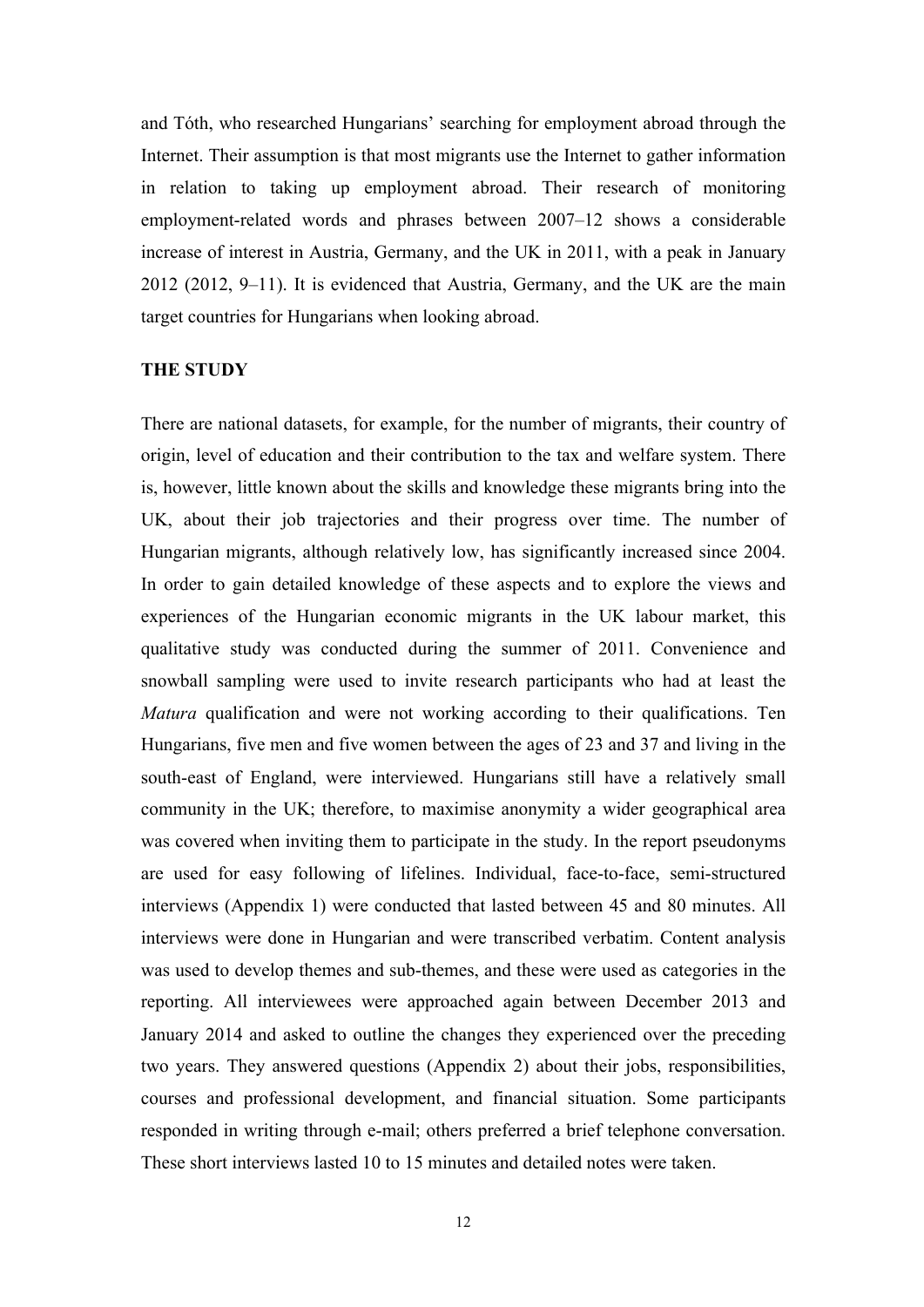#### **Background to education in Hungary**

All interviewees completed their highest qualification in Hungary before the country engaged with the Bologna process. The Bologna system would have affected only those who started their university education in or after September 2006. The pre-Bologna system meant that young people could obtain a degree after three years of studying in higher education institution like a polytechnic in the UK or *Hochschule* in Germany, or a degree after five years of studying at a university. In addition to the length of the study period, the former was more vocationally oriented while the latter more academic.

Similar to the higher education division there were two different types of secondary schools after which young people could take the *Matura* examination (similar to the British A-levels or the German *Abitur*). One was the upper-secondary vocational school, the other the highly academic *Gimnázium* (similar to grammar schools). The upper-secondary vocational school offers broad sector-related vocational education together with academic subject preparation. Young people from this type of school had to take both the vocationally related and the academic *Matura* examination. The *Matura* was necessary for young people to apply for a place in both types of higher education institution. The *Matura* is taken in five subjects: Hungarian literature and grammar, history, mathematics, one modern foreign language and one chosen subject.

All interviewees successfully completed at least their *Matura* examination with or without the vocationally related *Matura*, such as in economics, ICT, or nursing. Four of the interviewed Hungarians completed a five-year university degree; two had degrees from the polytechnic-type of higher education; one studied in a *Gimnázium*, then went on for a L4 state-accredited qualification; and one completed a L4 state-accredited qualification after upper-secondary vocational school and two finished the uppersecondary vocational school.

The following questions guided the research: What are the levels of qualification the interviewed migrants obtained? How do those compare to the level of employment they have in the UK? How is the (mis)match between the skills they developed in education or work and the skills they use in their current employment experienced? To what extent do they consider their employment history in the UK satisfactory? In what ways do migrants see themselves developing? What are their plans and ambitions? What do they do to achieve them?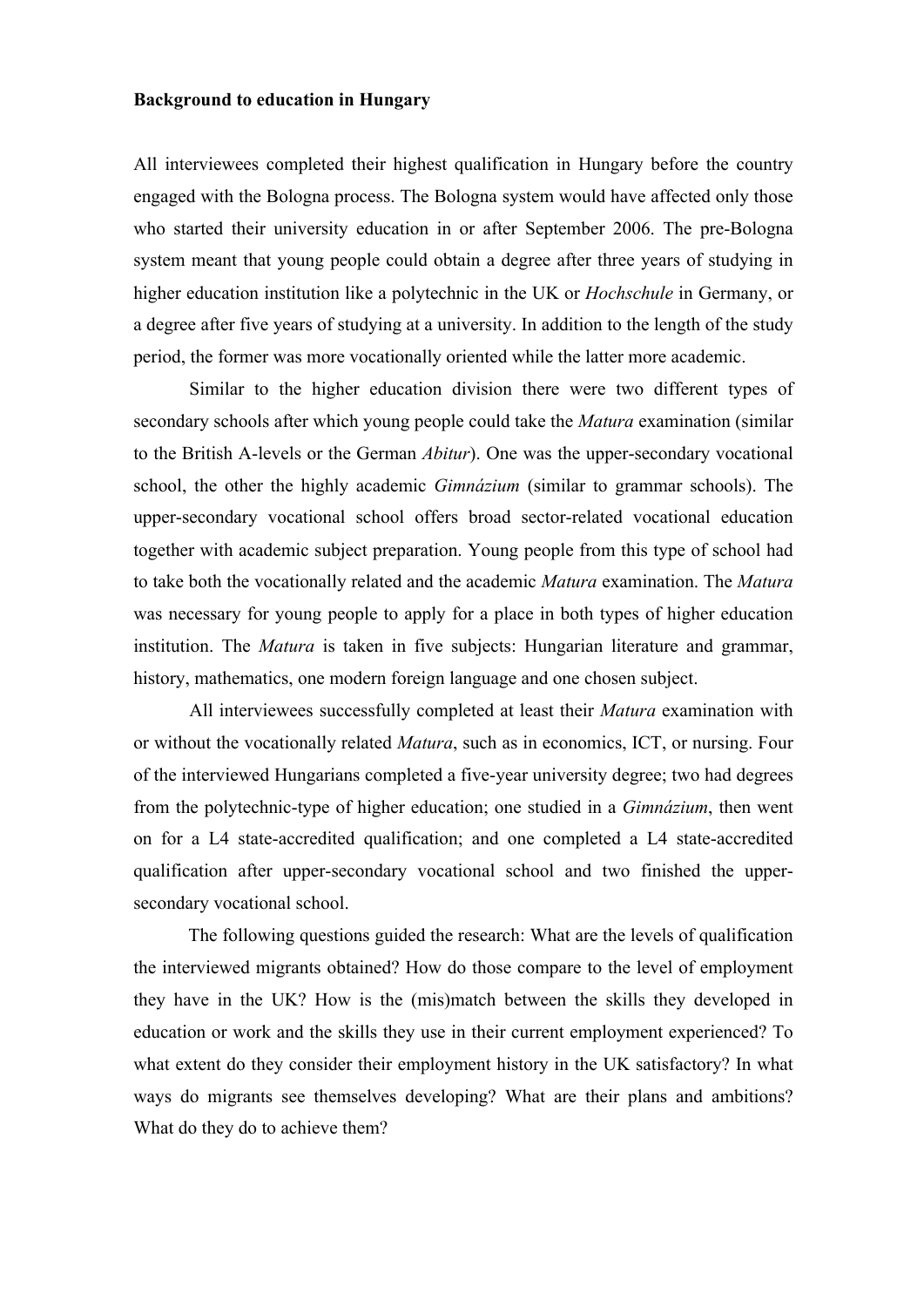This small-scale qualitative study does not allow us to generalise the study's findings to other Hungarians living in the UK, but it offers insights into some Hungarian migrants' experiences of working in the UK and their reflections on it. It also raises questions worth further investigation.

In the next section the findings from the interview data will be outlined using the themes that emerged during the analysis. While there are many similarities in the education and work trajectories and experiences of the interviewees, at the same time they all present unique examples in their specific situations.

#### **RESULTS AND FINDINGS**

This section will discuss the findings focusing on four main themes: 1) Decision making: why they left Hungary and why they moved to the UK, 2) Education and work experiences in Hungary, 3) Working and progressing (or not) in the UK, 4) Plans and ambitions in 2011 and achievements in 2013–14.

#### **Decision-making: why they left Hungary and why they moved to the UK**

#### *Reasons for leaving Hungary*

Regardless of the level of education of the research participants, eight of the 10 Hungarians thought about leaving Hungary because they were unhappy with their work situation, earned low salaries and experienced financial insecurity. Three who graduated from a five-year teacher training university felt: 'We have no future at home.' One interviewee who worked in a school for many years added some details:

When you are 30 and the bank says: "I am not giving you a loan [because you only have] contract work." Then what do you do? There is your professional career, you love it, but you cannot start your own personal life. (*Kati*)

Another qualified teacher who had not been successful in finding employment according to his qualification in Hungary made a generic comment before exemplifying his own past: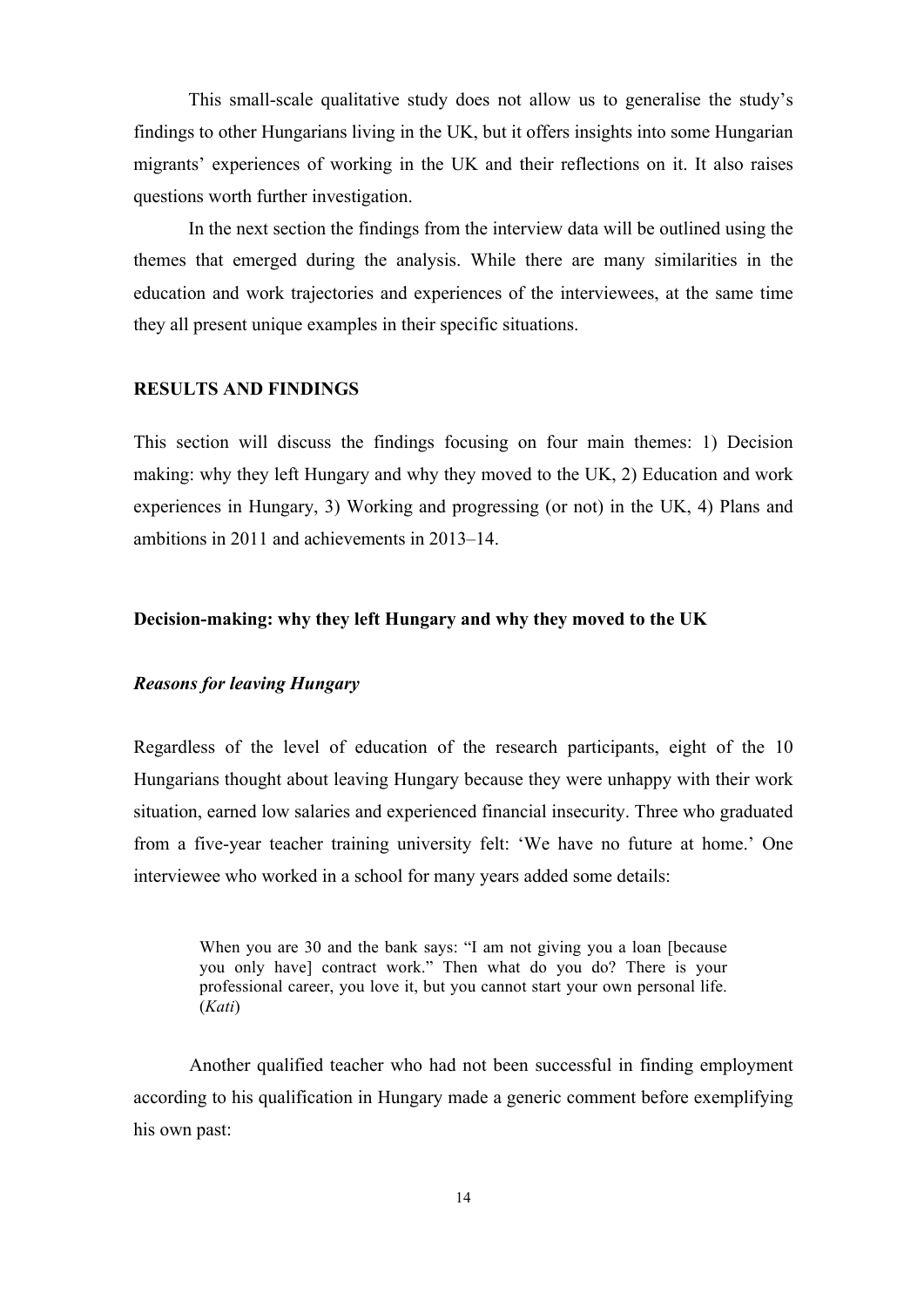Because in 2004 we were accepted into the [European] Union everybody from my age group, lots of us, thought we have to go because we saw that there are no opportunities in Hungary. Then there was an advert in the newspaper or at the rail station –, they were recruiting security guards and bus drivers. ... Then I thought I would apply because I don't have any other choice. (*Ádám*)

Two people moved to the UK straight after graduation without experiencing the Hungarian labour market, finding a job, or trying to make a living from the salary they may have earned there.

Even if initially some of the interviewed Hungarians were planning to go back to Hungary after a couple of years, at the time of the first interview in 2011 none of them were planning this any longer. All the interviewed Hungarians kept in close contact with family members and friends in Hungary and tried to keep themselves informed about recent changes. The information they gathered mainly came through personal contacts and Internet news. None of them had noticed much positive change in Hungary in comparison with what they had left behind, and many commented on the political, economic, and financial situation as reasons for not going back. One interviewee summarised this by reflecting on his experience in the UK, saying:

Here you have great opportunities. And they [the government] leave you alone, and you can work, they [the government] let you work. Even if you are a simple worker you pay your taxes and you may work. (*Attila*)

#### *Reasons for choosing the UK*

Moving to the UK was clearly a conscious decision for the interviewees. Regardless of the level of qualification, all interviewees had some English by the time they moved to the UK; four had a very basic level of English and three had very good command of the language. They all talked about the importance of being fluent in English, whether they had stayed in Hungary or worked in the UK. As one reflected: 'I will go abroad, I learn, my English will be good, then I will go home and will find a super-duper job' (*Judit*). From among the English-speaking countries some found the USA, Australia, and New Zealand too far away, and the UK seemed an excellent place to develop their language skills.

Not all interviewed Hungarians had acquaintances in the UK before they arrived in the country. Half of them followed a friend or family member while the other half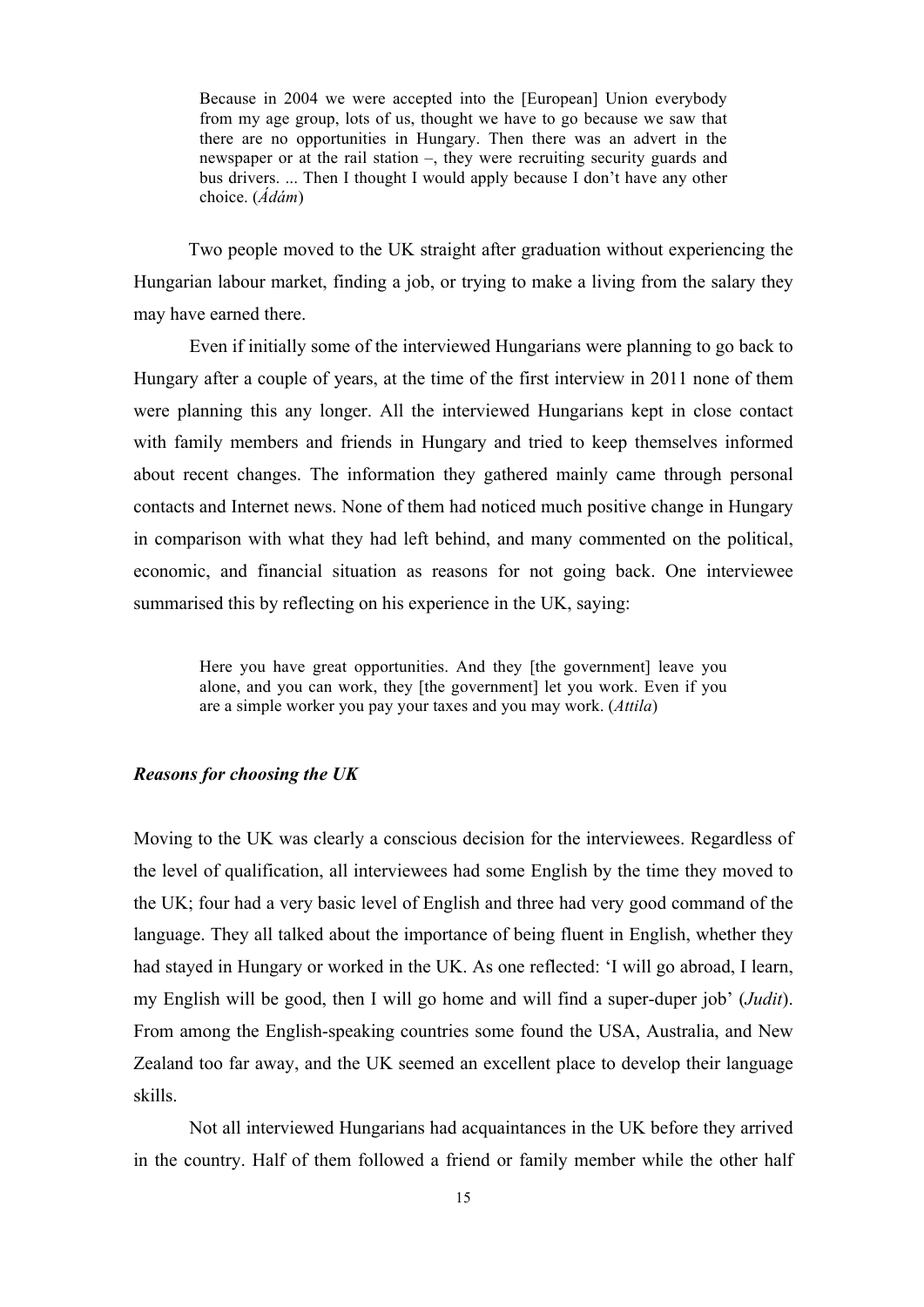arrived in the UK not having had any prior personal local contact. While developing excellent language skills was one of the primary aims of many, this often coincided with the aim to experience and learn English culture and 'seeing the world'.

All interviewed Hungarians moved to the UK after the 2004 EU accession: three in 2005–06 and seven between 2008 and 2010. However, only one referred to the open access to the UK labour market as a decisive reason for choosing the UK. Another person looked into migration to the UK and decided that it was a good 'receiving' country. He also investigated the UK economy, living standards, and salaries. He remembered:

Many years ago, in 2005 and 2006, the earning was the highest here. We paid much attention to this. At that time there were 400 forints to the pound or thereabouts, and here [in the UK] living standards were sky-high. [When I arrived in 2008] problems started ... and ever since the pound is getting weaker. (*Tamás*)

The UK was considered a country where the wages were higher even if doing low-skilled work. As one interviewee remarked: 'I can work as a dustbin man, even they earn more [in the UK] than an office worker at home' (*Géza*). For many leading a better life seemed more realistic in the UK.

Having decided to move to the UK, interviewees inevitably took the knowledge and experiences they had gained in Hungary with them. The next section will outline the knowledge, skills, and experiences the interviewed Hungarians had developed in Hungary and offered in the UK labour market.

### **Education and work experiences in Hungary**

#### *The interviewed Hungarians have a range of qualifications at a range of levels*

All interviewees were well educated; all had their *Matura* examination and half of them had higher education degrees. The educational trajectories of the interviewed Hungarians show, on the one hand, the usual natural progress that means obtaining an L4 qualification after the L3, and obtaining an L5 qualification after an L3 or L4; on the other hand, some of the interviewed Hungarians demonstrated progression in the opposite direction and decided to take an L2 qualification after they already gained a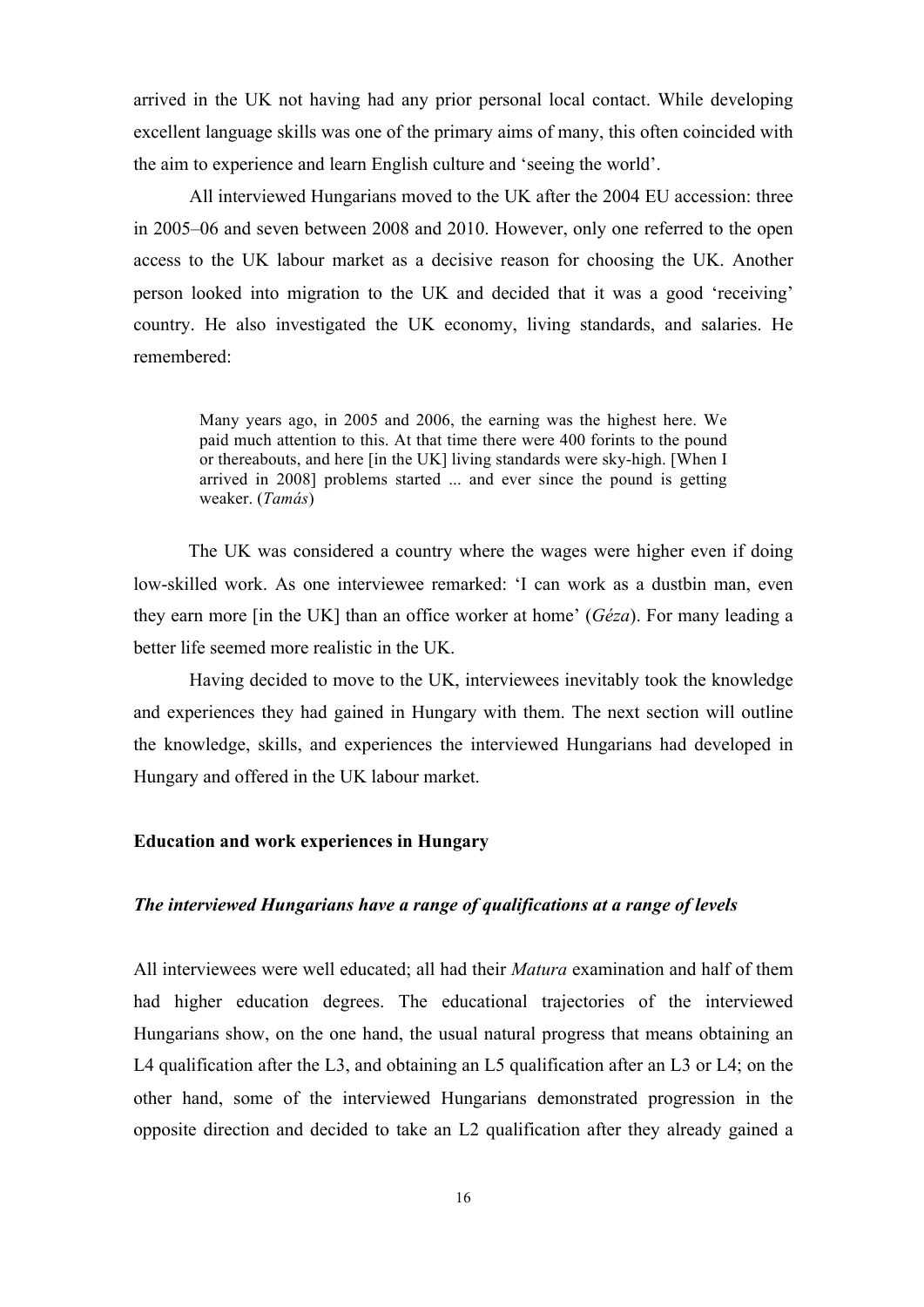higher-level, L3, L4 or L5 qualification. This could be explained by trying to adjust to labour market demand and to work as a qualified worker even if at a lower level.

Those who had completed the upper-secondary vocational schools considered their academic *Matura* useful but the additional sector-related preparation inadequate and/or non-relevant already in Hungary. The reasons behind completing a lower-level qualification were explained as having made the wrong choice, vocational aspect not linking to labour market demand, or simply having no interest in the subject previously studied. The person who had attended the ICT specialist upper-secondary vocational school considered his subject knowledge not more advanced after completion than what young people nowadays naturally develop by using computers and the Internet, and did not consider his specialist qualification to be an advantage in the labour market. Two of the qualified teachers, for example, did not want to teach after finishing their university degrees and were looking elsewhere, and two other Hungarians thought their L3 vocationally related *Matura* qualification would not lead to a job – the job for which they were trained did not exist in the Hungarian labour market.

Only one out of 10 had not applied for a university place. Some interviewees noted that it was a family expectation to obtain a higher-education degree. This put some pressure on the interviewees if they came from an intellectual family.

Most interviewees had a number of different qualifications (not necessarily obtained in an incremental fashion), not only in terms of levels but also in terms of subject areas.<sup>2</sup> Only three out of 10 had been developing themselves in the same subject area as their highest qualification and they were all qualified teachers. Five of the interviewed Hungarians obtained different-level qualifications in very different subject areas. For example, one person had specialist qualifications in ICT, as a croupier and as a security guard, and another had qualifications as a teacher, travel agent and security guard. There was also someone who had developed himself within the same area and completed a qualification as a security guard, then obtained a gun licence and a security operator/organiser certificate. In Hungary interviewees engaged with courses that led to certification. They did so in order to improve their chances in the labour market.

 $\overline{a}$ 

<sup>&</sup>lt;sup>2</sup> Until 2005 young people under the age of 23 could obtain two vocational qualifications free of charge. Then, until 2012, only the first vocational qualification was free for young people. From 2013 the age restriction for free vocational qualification is 21 years.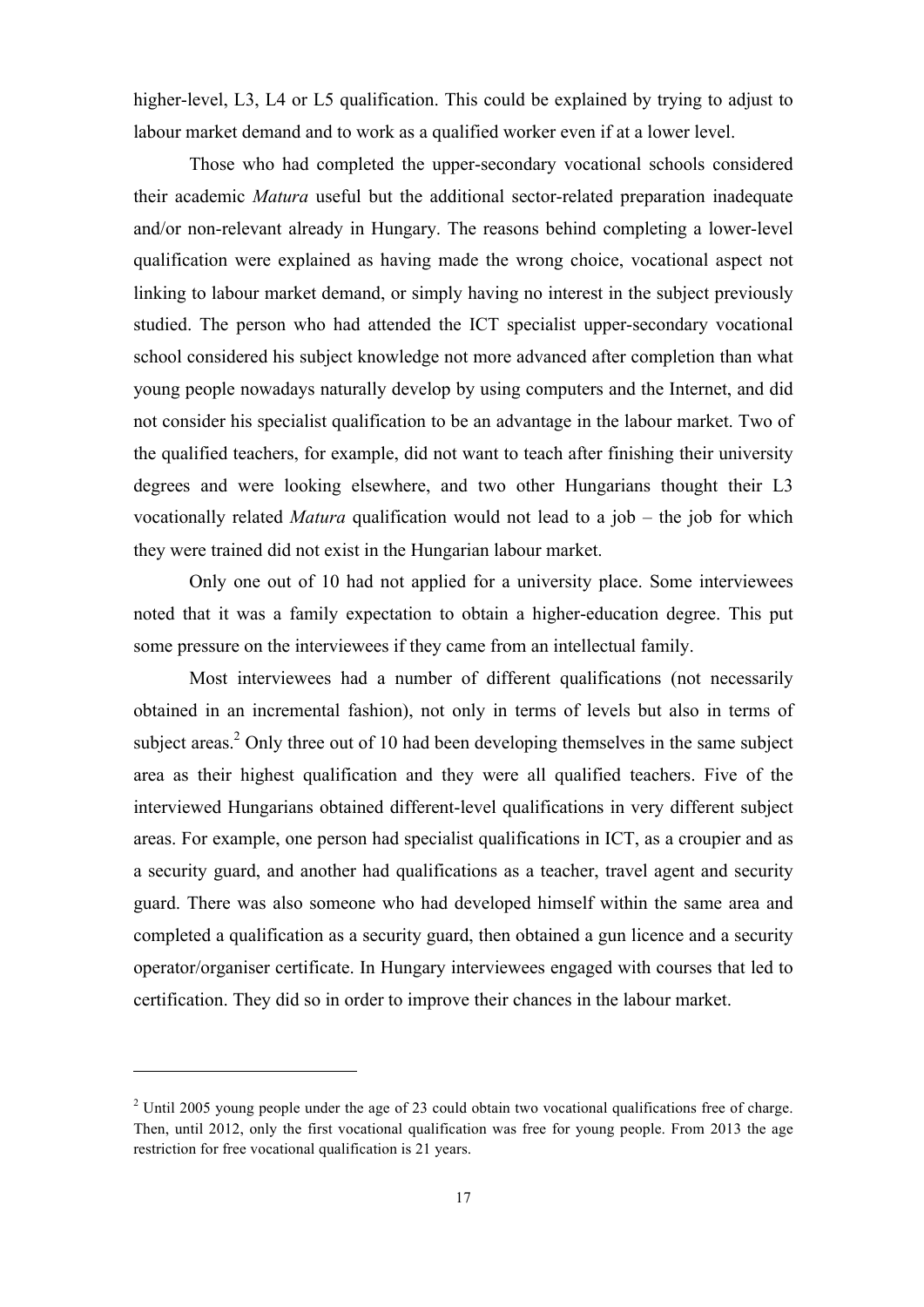All the interviewed Hungarians had worked hard to complete their chosen qualifications, whether or not they had future plans with them. There are many examples of combining work and study: one person has been working from the age of 16, completing school at evening classes and sitting the *Matura* examinations, and a couple of the interviewees were engaged in distance learning to complete their university degrees. The interviewees' level of engagement with studying and developing themselves suggests that they saw education as the mean to progress and success.

#### *Work experiences of the Hungarian migrants in Hungary*

Six of the interviewed Hungarians never used their highest qualification in employment in Hungary. However, they have all engaged in skills and professional development over time to improve their potential. However, as argued before, many of them completed a lower level of qualification in order to find employment sooner. The interview data reveals a wide range of different jobs that the research participants took on in order to make a living while they were simultaneously considering other options. They worked, for example, as shop assistant, casino dealer, security guard, receptionist, packing assistant, trained mechanical engineer, marketing assistant and office assistant. Finding a job according to qualification and skills was considered a 'vicious circle'. As one person remarked:

Having the qualification is not enough, you need work experience. But how can you have work experience if no one employs you? (*Ágnes*)

This was mentioned as a major obstacle to get into employment, in particular if the work experience was not an integral part of the taught course. Three of the 10 interviewees chose to complete a tourism-related L4 qualification. However, none of them were able to get employment with their new qualifications either. Already in Hungary many interviewees had struggled to find employment, especially at their highest qualification level. Six people secured lower-level jobs to cover living expenses.

Only three out of the 10 were engaged in employment relevant to their highest degree and to the area they studied. Two of the qualified teachers were able to engage with teaching and working in schools. However, both were employed on a one-year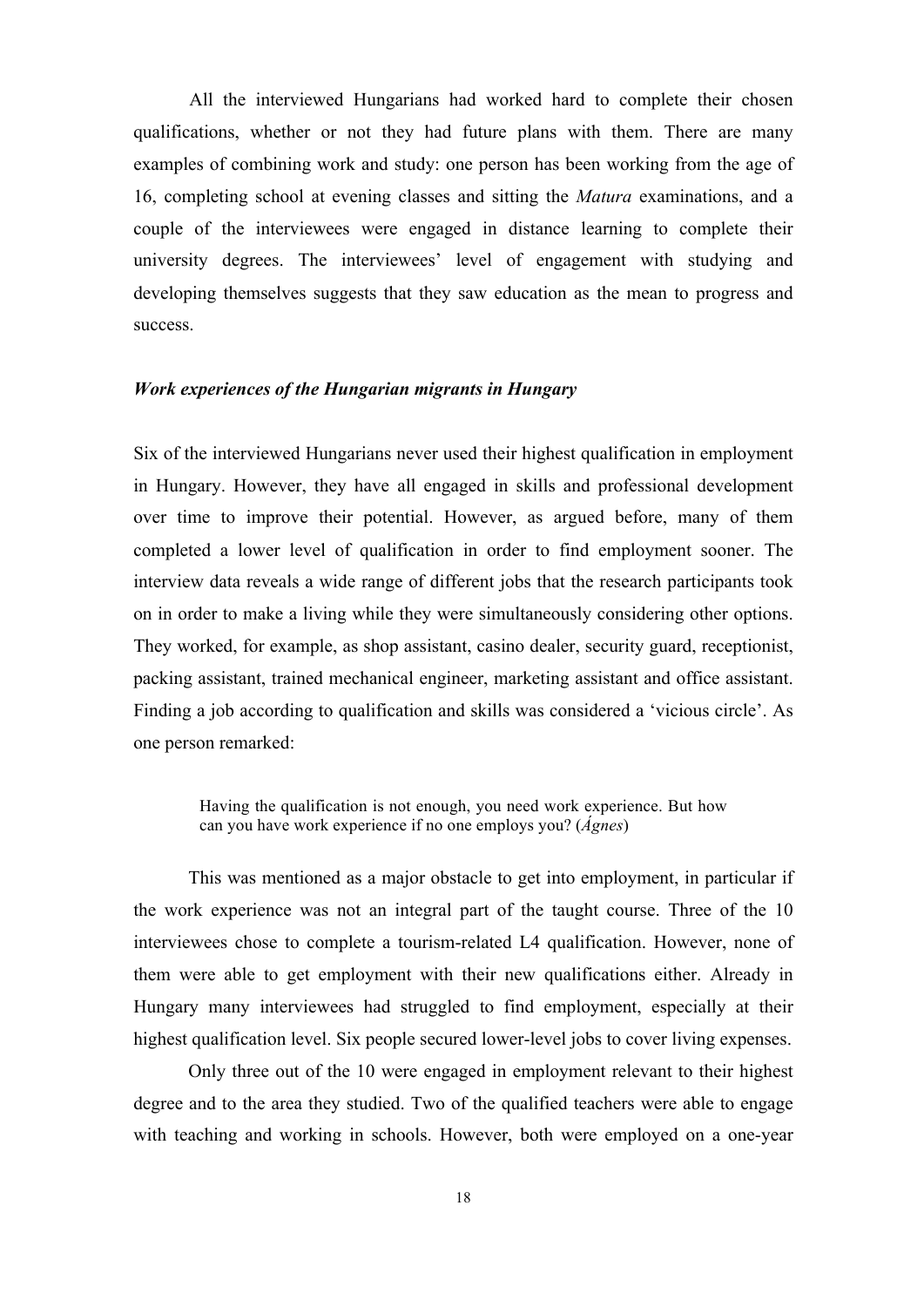contractual basis. Another graduate was able to work in her subject area but her job was not a graduate job.

Also, most of the interviewees had already worked excessive hours in Hungary. Some did so to earn more money, others wanted to progress in their career, and others flourished in their jobs and did not spare any time or energy investing in it. Again, some spent their free time on further professional development including language learning. However, all volunteered for the extra work and most reflected on this as a worthwhile effort.

For some of the interviewees it was essential to be able to take on additional work and do overtime that was additionally paid. One man who was working as a selfemployed security guard in Hungary spoke about sometimes working up to 300–350 hours a month. As he remembered:

With my work I never had a problem, that there was a 24-hour shift, then the next day a 12-hour shift. … [Our company] did all the sport events in [town name] as well. Ten years ago in [town name] the football, ice hockey, water polo, netball, handball were at a high level and we arranged the security for all those games. So when we were not doing shifts we could go to football matches [to work]… (*Géza*)

Another interviewee who was working as a physical education teacher in a school outlined her workload:

I also worked as a coach. I did that as a second job in an athletics club. I also taught netball and did physiotherapy. In the morning I did my teaching job, in the afternoon there were the school's PE activities, [like] netball and physiotherapy. After 15h00 hours I started in the athletics field. At the weekends we went to competitions with the children. It was good because it gave me feedback at a certain level, and the work I invested bore fruit. (*Kati*)

Although there were examples for trying to find study-related jobs, very often the interviewed Hungarians talked about committing themselves on the spur of the moment to jobs that had the best potential in a given situation. The interview data suggests that, due to the lack of available ideal jobs, interviewees made pragmatic choices.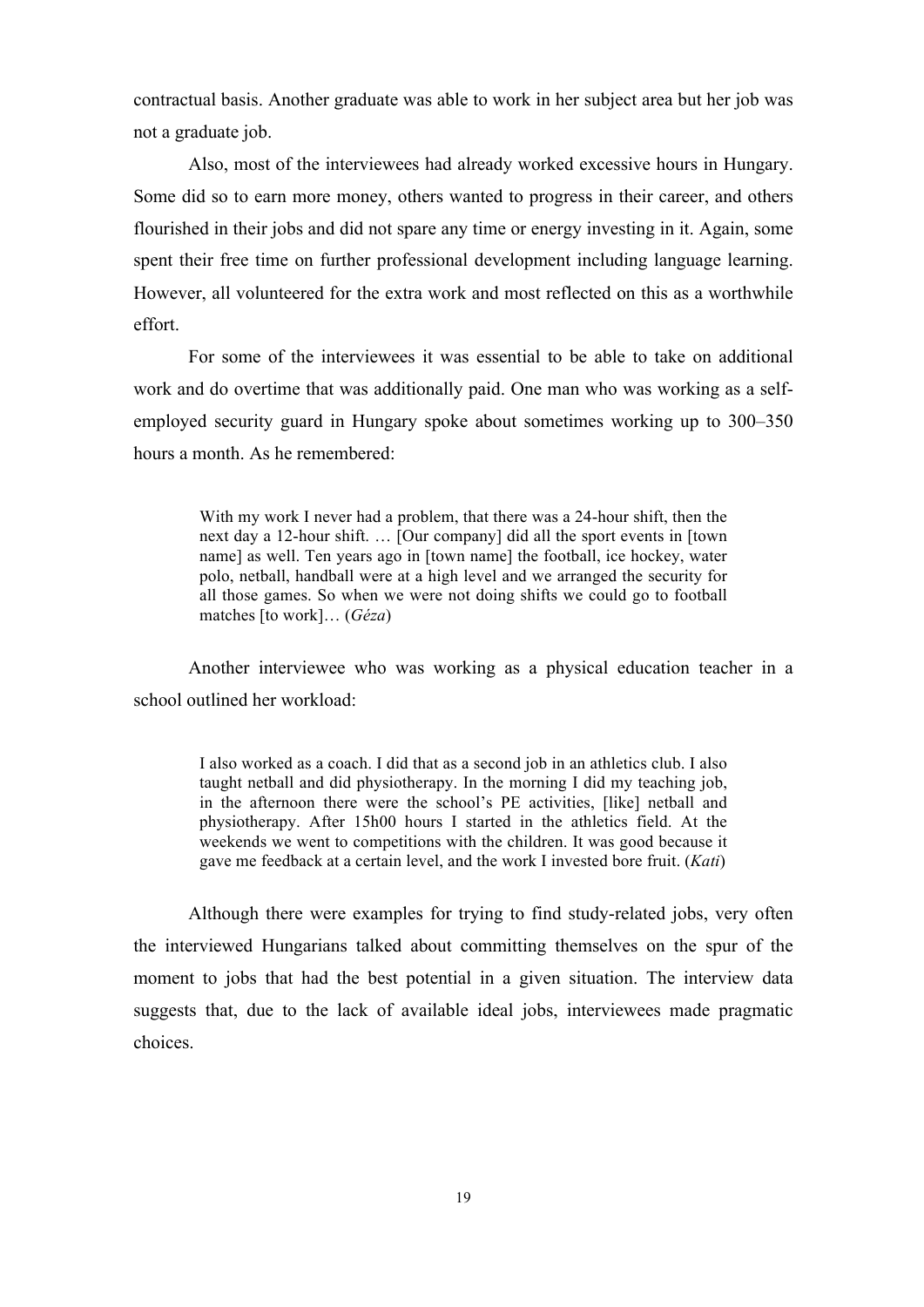#### *Skills and knowledge and theory and practice*

Each interviewee elaborated and reflected on the skills and knowledge they developed at school, at university, and in the workplace. The interview data also reveals some of the shortcomings of education in Hungary, in particular the less learner-centred approach to teaching and the limited practical elements of taught courses. Some interviewees recalled the learning process: 'The lecturer stood up, and told us. We took notes and had examinations' (*Ágnes*). Another interviewee remembered:

There were quite a lot of lectures, then seminars. But not small groups; we were about 20 and the teacher usually talked. We had very few seminars where there was real dialogue between the teacher and the student. Most of the teachers preferred to give a small presentation. (*Judit*)

The courses the interviewed Hungarians attended, whether in upper-secondary or higher education institutions, were referred to as theory-heavy and lacked practical elements and the development of practical skills. According to the interview data there was a clear distinction between where one developed practical skills and where the focus was on underpinning theory. In Hungary, schools mainly offered theoretical preparation and it was the workplace/training site where interviewees tried and tested what they had learnt at school. Theoretical and practical learning were not interwoven but experienced as two separate entities. One interviewee remembered:

We had it – communication [as a subject] existed. But I don't think that I learnt any of my communication skills at the polytechnic. ... I couldn't even tell now what it was all about. But that we never ever practised anything – that's for sure. (*Judit*)

There are also examples where work experience and practical learning were integral to the course. Four of the 10 interviewees were qualified teachers and one attended but did not complete the course. Their teacher-training courses included classroom teaching. They highly praised the university preparation that they received as they reflected:

Professionally I received a lot, and I am very, very satisfied with the teachertraining section up until now. I received such knowledge [from the teachertraining section of the English faculty], which remains with me till today. I use it and I will be using it in the future. (*Juli*)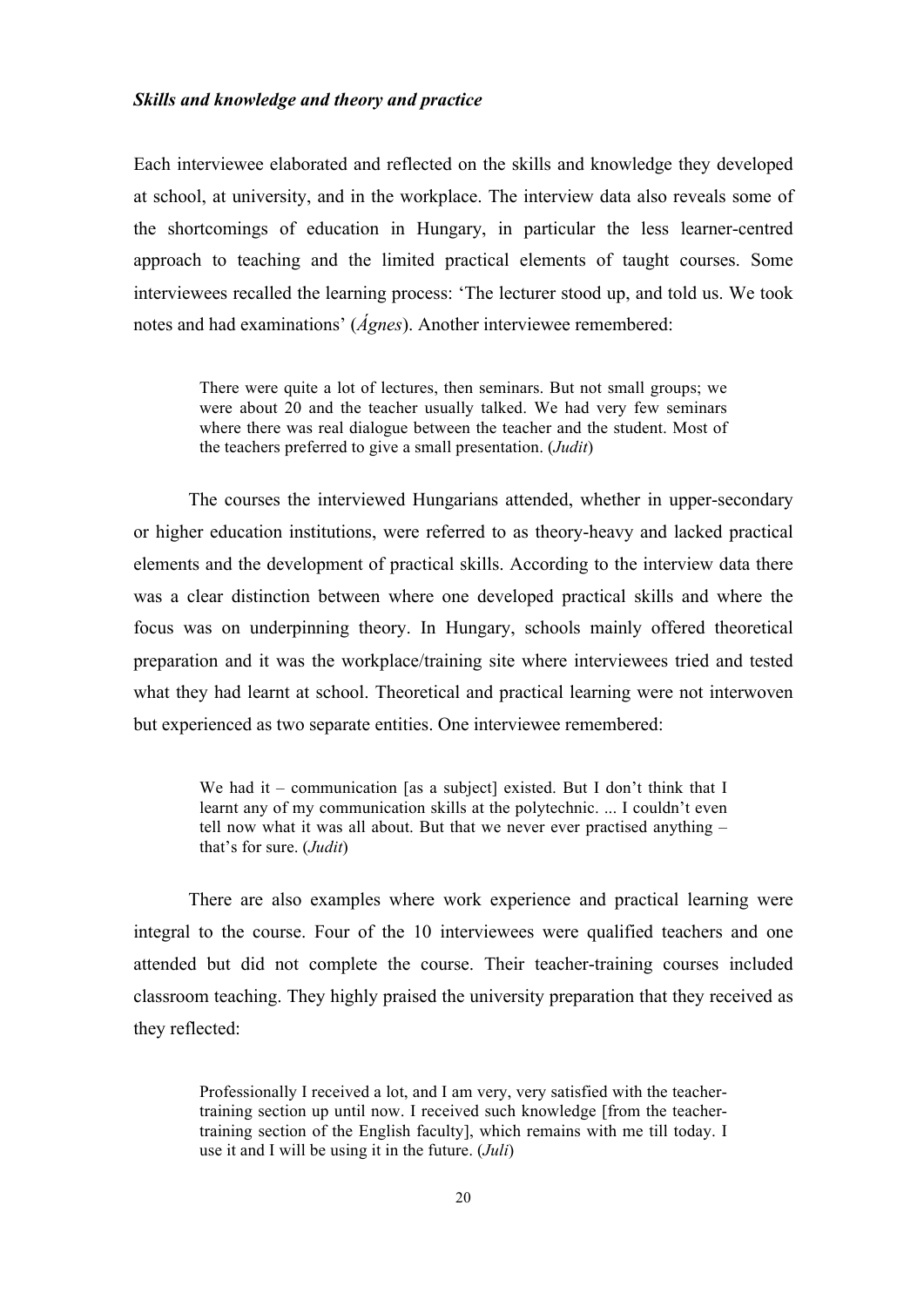[Children in the school] were very sweet, they are small and lovely. I learnt with them. I learnt about myself, I learnt pedagogy, psychology, because the theoretical knowledge that you gain from the polytechnic gives you a good base. But how to implement it in life – you can only learn that from experience. (*Kati*)

The division between theory and practice seemed to exist at every level of education. One of the interviewees completed a three-month-long 'security guard' course in Hungary and participated in a week-long 'security guard' training that was delivered by an English agency. He compared the content and delivery of the two types of training:

At home they will point you in the direction of several law books, such as the Penal Code, and we needed to memorise these. Here (UK) during the one week we learnt kind of practical things, what and how to do things, and what tiny signs we need to pay attention to. How to behave with people and with customers, that's to say, with our clients. So here we had mainly practical things and they trained security guards. (*Tamás*)

Interviewees noted the importance of linking theoretical knowledge and practical skills. One interviewee who worked and simultaneously attended evening classes to complete the upper-secondary vocational school in economics described the advantage of his situation:

When we started accountancy [in my evening class], I already knew that I am a tax-paying citizen, and I work with companies. I worked in insurance and saw how it worked in reality. That was roughly the area which I had studied so I could combine my work with my area of study. This helped me to decide what I wanted to do. (*Attila*)

The interviewed Hungarians noted a range of different skills and abilities that they developed through working in their various jobs in Hungary and in the UK. They reflected mainly on those soft skills that supported them to adapt to new work environments and colleagues, and to complete their tasks to a high standard. The most often mentioned soft skills include, for example, problem solving, team work, selfdiscipline, communication skills, organisational skills, flexibility, conflict resolution, and working with internal and external colleagues. Although the interviewees talked

or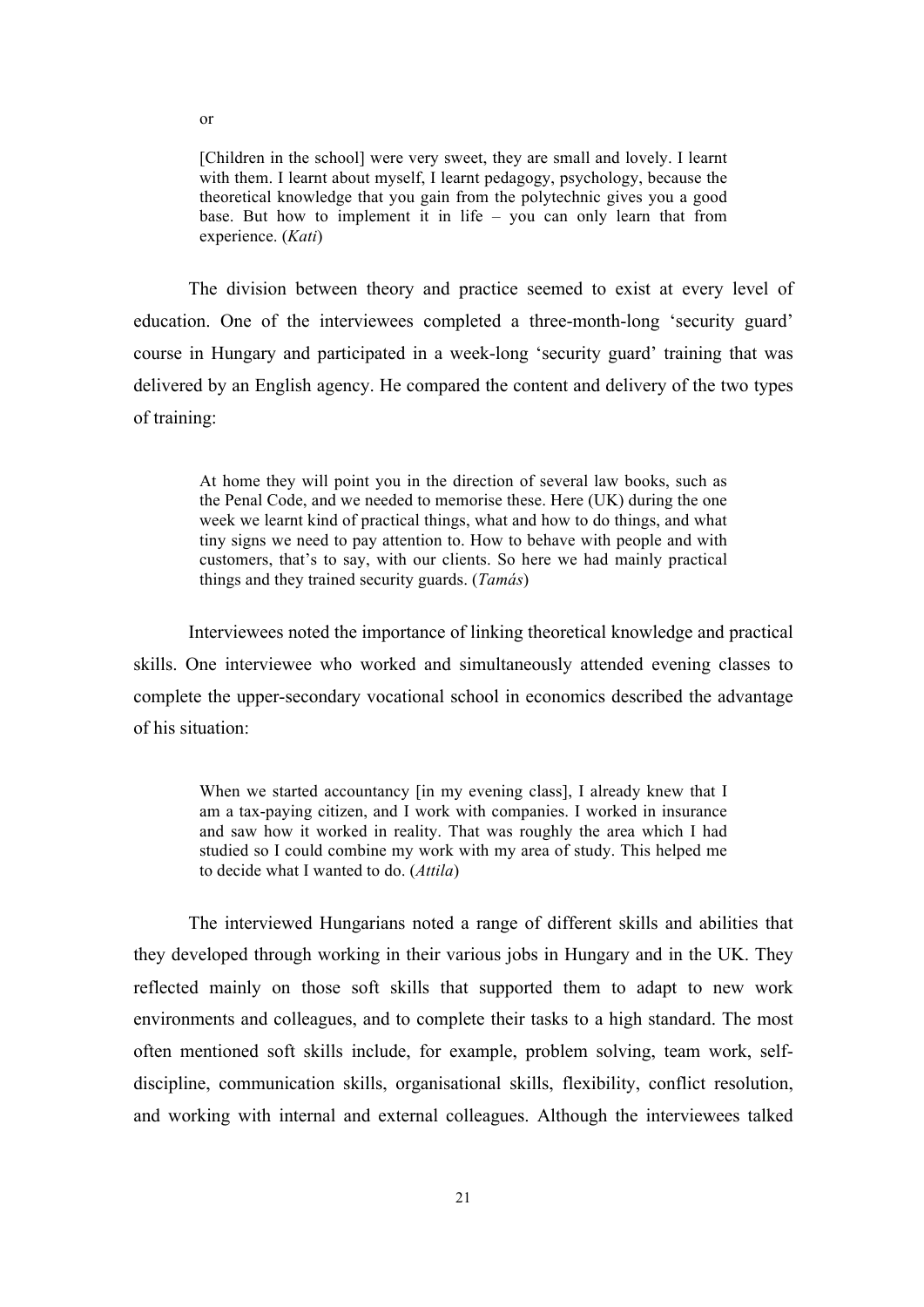about theoretical knowledge and practical skills, they did not suggest a hierarchy between the two. Many considered both as essential to doing a good job.

Having outlined the educational and work experiences of the respondents, the UK experiences of the interviewed Hungarian migrants will be outlined next.

#### **Working and progressing (or not) in the UK**

#### *Finding work in the UK*

Eight out of the 10 migrants made work arrangements before moving to the UK to ensure a smooth transfer, securing work and accommodation. The other two had previous experience of working abroad and they only pre-arranged accommodation through a friend. One of them remembered:

It was an easier start [here] because we already had some experience. We also came with more money, and we coped better mentally. We knew we had to go to the job centre. We had the minimum language skills; if we needed to talk in an interview, we could. This part was easier. (*Kati*)

Three came to work as nannies and three underwent a job-selection process in Hungary before coming to work in the UK as security guards. The other four people started working as housekeepers (cleaners), receptionist and kitchen porter. Those who came to work as nannies did so in order to develop their language skills and get to know the culture. All three found other types of employment in the UK after finishing their contracts with their respective families. Finding continuous employment was difficult and hard work, but nevertheless necessary to earn a living. The interviewed Hungarians talked about perseverance and the will to work when they had to find a job. Frequent visits to recruitment agencies, personally handing in CVs to potential employers, and responding directly to job advertisements secured jobs successfully most of the time. Sometimes jobs were secured through personal contacts. However, compared to the number of jobs the interviewed migrants had since they arrived in the UK, getting jobs through friends and acquaintances was rare. Yet, friends offered help and encouragement, and also kept their eyes open for suitable opportunities. Nevertheless, the interviewed Hungarians favoured different approaches when looking for a job and were largely self-sufficient in finding new positions.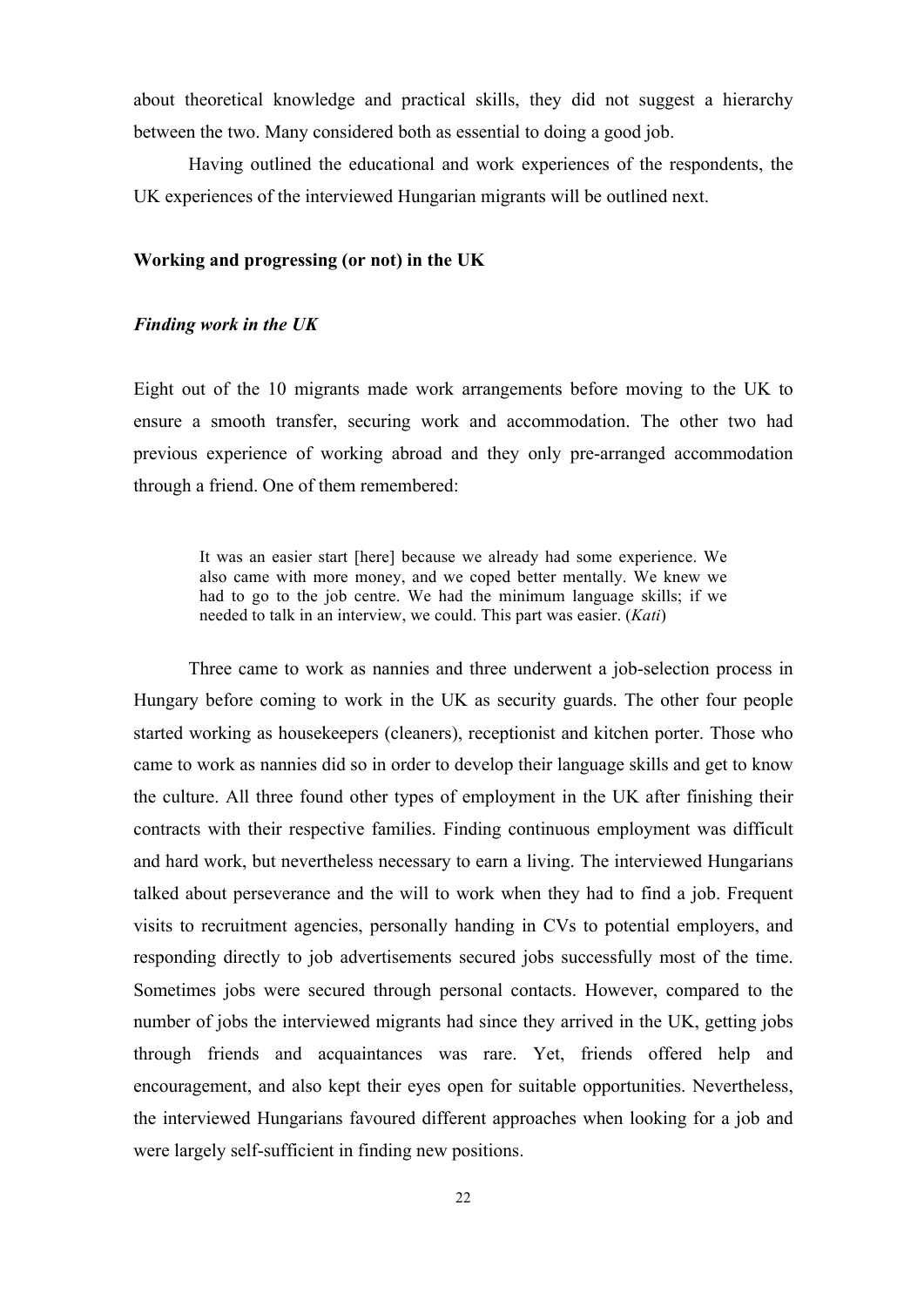### *The value of Hungarian qualifications and work experience in the UK*

According to the interview data the qualifications interviewees had were considered largely irrelevant in the UK context. This is partly because the interviewees were not applying for jobs relevant to their qualifications due to the lack of time available to secure a job, and because interviewees often felt they were not given a job because they had a particular qualification anyway. The interviewees mainly applied and secured work in lower-level jobs than their highest qualifications. Therefore, both the level and content of their qualifications were irrelevant. Even those interviewees who had a security guard qualification from Hungary and came to work as security guards in the UK had to undergo training before they were offered a job.

Most employers were not interested in the qualifications Hungarians had from Hungary; however, having the *Matura* (A-levels) proved to be useful in some cases. This is likely to be true as none of the interviewees worked according to their sectorspecific qualifications, and the *Matura* is a general examination not designed to lead to specific types of employment; rather, it signals ability and general intelligence. Although there is little evidence, some interviewees with higher education degrees also suggested that perhaps their level of education was a better signal to the employers at the application stage rather than the specific qualifications they had. However, this is difficult to prove because employers' views were not sought in this research.

There was only one person who was successfully recruited in a graduate job. In this one example, the employer wanted to employ for a engineering/technical job a Hungarian with a degree from the humanities or the social sciences. Here again the level of qualification was important and the employer purposely wanted to recruit someone with no prior content knowledge but with an interest in engineering and technical matters.

Some interviewees also noted that their Hungarian work experience was similarly ignored by UK employers and they therefore felt disadvantaged. As one interviewee put it: 'I was not competitive with my CV' (*Ágnes*). Nevertheless, the submitted job applications and CVs contained all information about the schooling, qualifications, and work experiences of the Hungarian migrants but their follow-up job interviews often focused only on their work experience in the UK. The following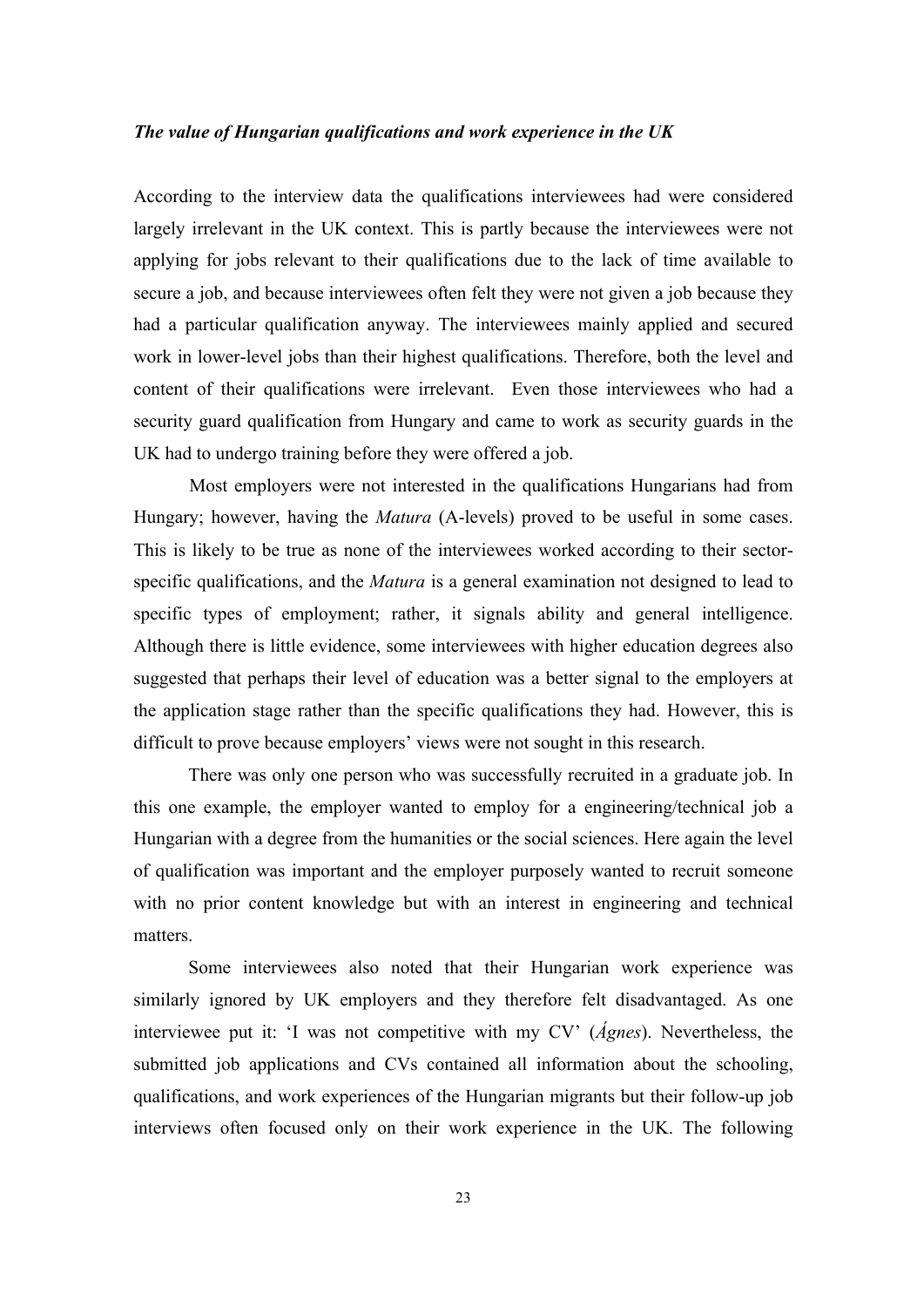quotation exemplifies the significance of the level of education and any local work experience one may have:

... then I started to work here at reception, and the only criterion was to have some experience in that area. There was nothing about qualifications and they only wanted this kind of experience and A-levels or equivalent. I already had experience working at reception, I helped once or twice at [a recruitment agency] where I needed to ask for references about Hungarians and to call Hungary. Eventually they offered me a post at reception, it's *Matura* level. (Éva)

The significance of any UK work experience was evident, which may explain why so many of the interviewees accepted jobs at a lower level so securing entry to the UK labour market.

#### *English language skills*

Another 'watershed' for finding a 'good' job was the English language skill. According to the interviewees' own evaluation, four out of ten people had almost no or very little English, three spoke English at a basic to intermediate level, and three had upper intermediate to proficiency level of English skills. All interviewees had English at school at least for three to four years, but that was rarely sufficient for communication.

Those who had no or very little English clearly felt that they did not have much choice but to take jobs that did not involve communication with customers, as one remembers: 'we had to survive somehow, we had to do everything in order [to survive]' (*Kati*). Another interviewee was told to 'go home for a while and practise' (*Géza*) because his English was so poor. The interview data clearly suggest that the lack of English language skills can be the first obstacle when choosing jobs to apply for. Similarly, good English skills may open doors as one interviewee experienced:

... the better your language skills the more chance you of getting a good job. I was also told at the interview that my English was very good and carried great weight in their decision. (*Ádám*)

Regardless of the level of English language skills, interviewees actively and purposefully engaged in learning English. For example, all three who worked as nannies requested the inclusion of English language school attendance as an integral part of their contract. Another person was offered one-to-one tuition by his employer and he was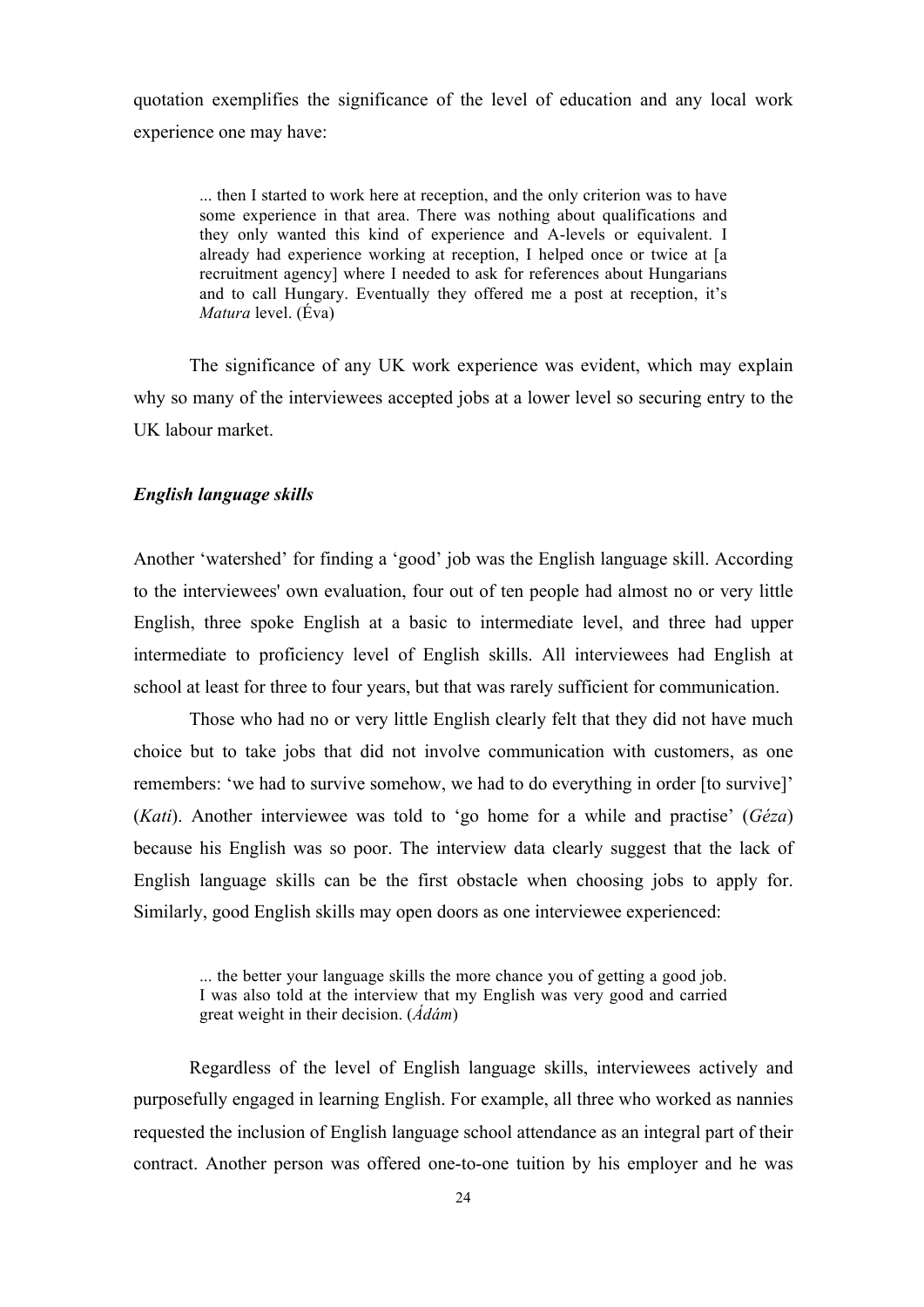eager to engage. Not all interviewees could allow themselves to attend a language school and taught themselves English, as one noted:

I set myself a task of reading books specifically written for foreigners. There were 75 [in the library] and I read them all. And now I read thicker books. (*Dániel*)

Another person plans to learn perfect English in the future:

Definitely I need a one-year English [course], at least three hours a day and I am saving up for this now, because it is about £1,500. You get nine months for this money. (*Attila*)

The interview data reveals considerable determination by the interviewees to improve their English skills. Interviewees were talking about developing their language skills as a continuous effort during working and socialising; talking to friends and colleagues, learning words and expressions through their jobs in catering, retail or construction or in their free time activities.

#### *Employment and progression in the UK*

Despite some of the discussed obstacles, such as lack of time to find a 'good' job, the mainly irrelevant Hungarian qualifications and work experiences, lack of local references, and various levels of language skills, most interviewees secured almost constant employment since arriving in the UK. Since their arrival in the UK until January 2014, the interviewees have claimed a total of six months' working tax credit and four weeks' unemployment benefit. One person lived on her savings while being unemployed and another returned to Hungary between jobs.

The employment histories of the interviewees varied significantly. What was similar was the aim to progress, to achieve progress through 'giving it 100%', and many worked long and antisocial hours. Progress has meant a range of very different things for the interviewees; for example, taking on more responsibilities in work, getting formal and informal recognition for excellent work, working in a 'better' working environment, taking on a job where progress is possible, working for a company where continuing professional development is offered and support is given to progress, and 'using their brain' when working. For many interviewees their current job was meant to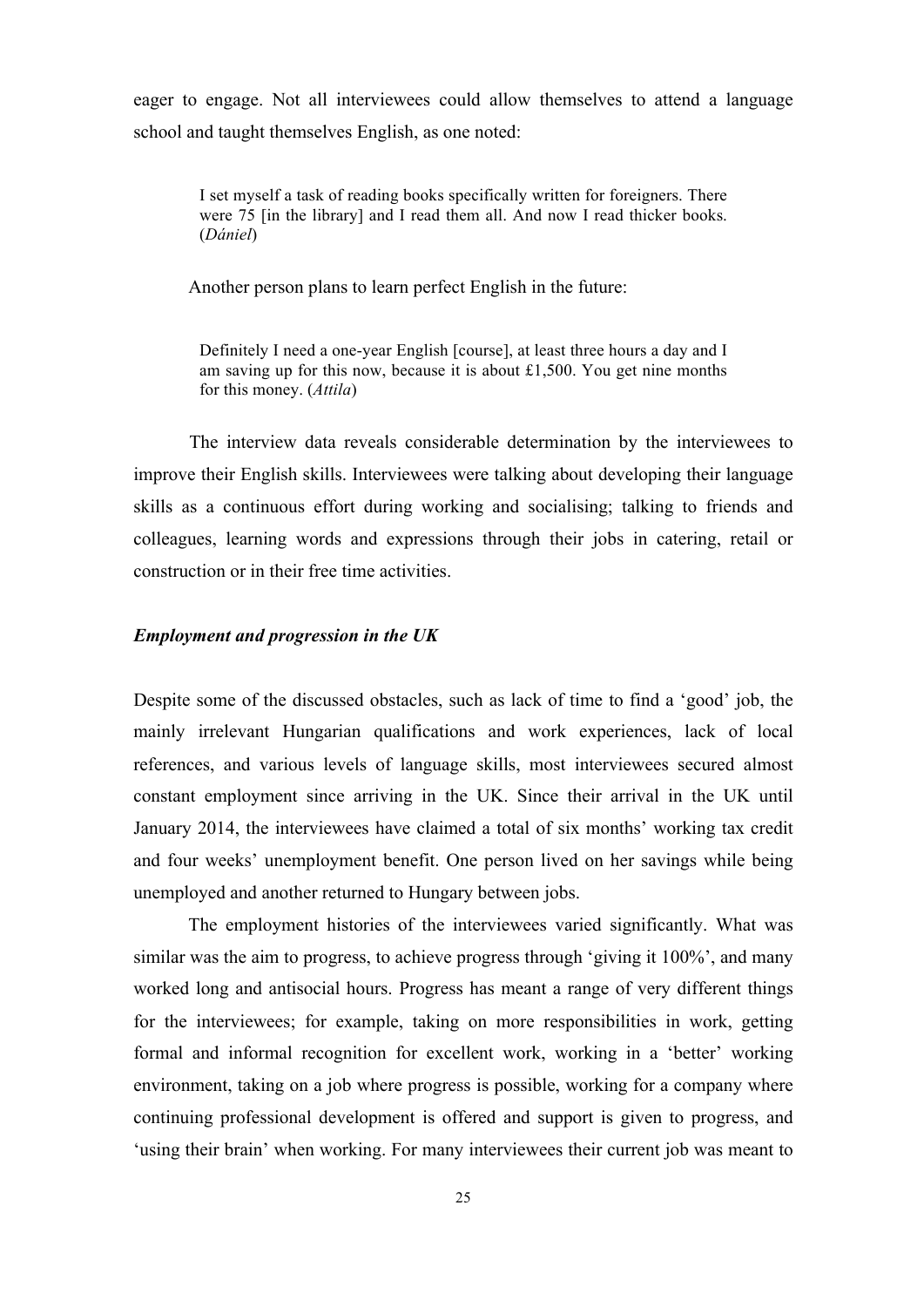be a starting point, and finding a job in the future in the areas of their interests and/or professions would have been considered progress. Similarly, gaining more job security, such as working on open-ended contracts, was also mentioned as a positive step. Most of the interviewees have been working in low-paid jobs, so inevitably earning more and achieving better living standards were referred to as progress. Nevertheless, financial insecurity and earning little were rarely discussed and only referred to when an interviewee was not in employment. As long as the interviewees had income, they took the hourly rate they received for granted. Clearly their income impacted on their possibilities, such as travel to Hungary, the quality of their accommodation, and attending a good English course. Low-level jobs, low salary and low level of English skills were considered as a vicious circle from which all interviewees tried to escape. They all had some work experience, so they envisaged this escape through paying for a language course, developing English skills, and a step up the job ladder. Only for a very small minority was financial advancement the primary aim, with the plan to invest in further education, language courses, and potentially starting up their own business.

Only a couple of the interviewees secured work through a recruitment agency and that was only for a limited period of time. Working through an agency clearly had the advantage of receiving work opportunities if clients were satisfied with the quality of the work, and it also provided indirect local references. However, agency workers also experienced several disadvantages, such as low wages, not being able to participate in continuous professional development but only in compulsory training, not receiving parking permits on site, and not getting holiday pay. Employers were also reluctant to take over agency workers and employ them directly because there would be a fine to pay.

All interviewees considered their career progress slow and full of challenges. Six interviewees had been working in the same sector since their arrival but in different working environments. As one who had been working in the catering sector throughout said: 'I know half of Oxford through their kitchens' (*Géza*). Three interviewees changed jobs in order to progress and some other interviewees were hoping to progress within the job of their initial choice through excelling. Some interviewees were actively searching for new opportunities while working. However, it was difficult to change job types without having relevant work experience. For example, it took one person with catering and retail work experience several years to find work in an administrative/office-related position. Two of the teachers had been applying for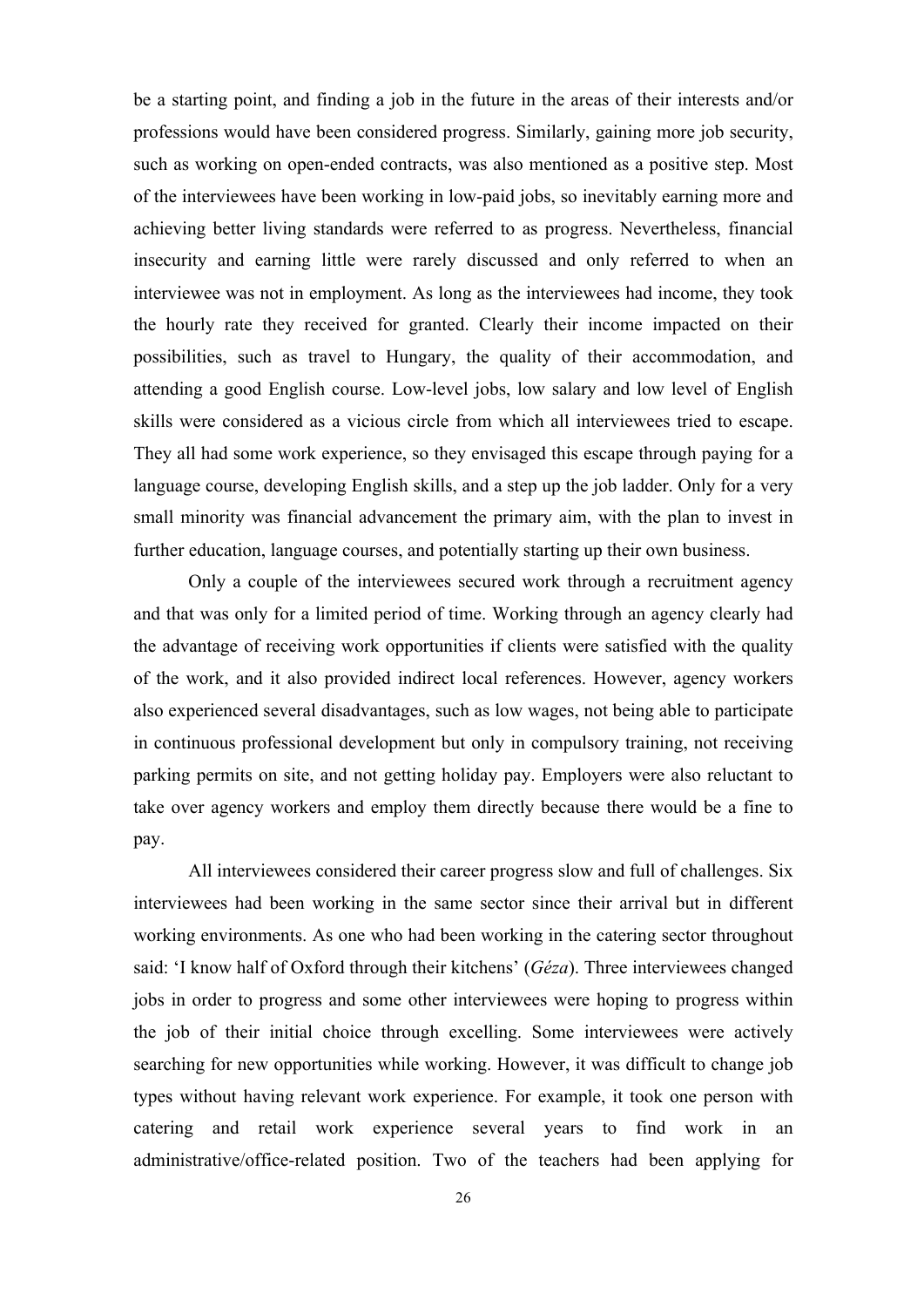teaching and teaching-assistant posts while working without being able to secure a single interview. One of them even arranged for the Hungarian Criminal Records Bureau (CRB) check and volunteered in a primary school. However, when a vacancy arose in the school he was not interviewed. The data suggest that the first jobs interviewees secured very much influenced their later potential for career change. Interviewees regularly discussed horizontal and vertical progression or even certain jobs that were considered a step backwards. Many were consciously observing their own progress, whether or not they could sufficiently interfere with it or influence it.

There are examples of visible progress. For instance, one person started as a part-time receptionist and gradually moved to a full-time, permanent library assistant post. However, her responsibilities increased well before her actual work was formally recognised. She remembered:

[I do everything] that is not in my job description, but I do it all because there is no one else. ... It was obvious when the girl left in January (who was on Grade 3) and eventually I had to do everything for four months. So [the employer] really had to come up with a new position in order for me to continue. ... The problem is that I am the only full-timer and so the only one who knows what is happening on a daily basis, I hand over the info, need to follow it up ... (*Éva*)

In most cases, however, formal recognition appears slowly or not at all. Most interviewees reported being saddled with extra responsibilities, which they all welcomed. These were signals to them that they were able and capable of doing much more and interviewees were willing to take on responsibilities. Even if these were considered informal acknowledgments, the interviewees achieved that through their conscientious and high-quality work and they appreciated the opportunities to engage at a different level. As interviewees reflected on their work:

If the manager is not there, I am second in command. ... There is no deputy manager at the moment, ..., but they can trust me with the business; if the manager is not there, I do her job. If necessary I open the shop, I handle the bank, close the till at the end of the day. I send off the daily report and financial information. I don't do the shifts but I take responsibility for everything. I sort out the orders so they happen on time, work out the lunch duties. (*Kati*)

Or, as another person remembers, automatically stepping in when needed: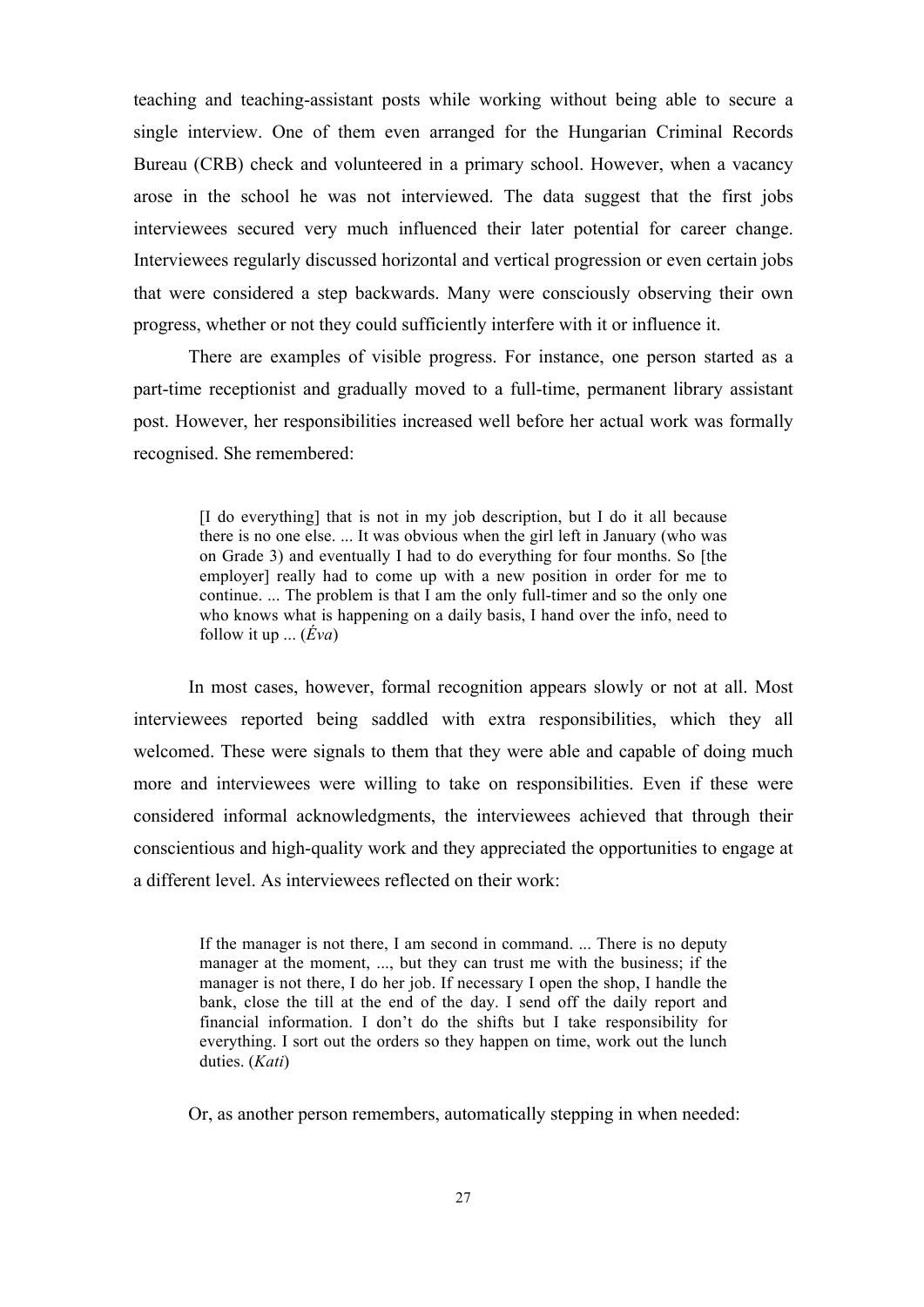Here you are in front of people, the teachers, strangers, children. You have to pay attention to anything they ask. We have morning, afternoon and weekend supervisors and if they are away I step in. But I don't work like the others. I pay attention to what is going on in general, so I don't only do what I am told but I help with the supervisors' work. ... The others wait to be told what they have to do. (*Géza*)

While this is considered positive, he also expressed a wish:

For the time being I love this job, and it suits me. ... But it would be really nice to get a tiny little more money, if they acknowledged it more – if they acknowledged my contribution in monetary terms as well. (*Géza*)

The two security guards discussed changes rather than progress in terms of working on different sites, being able to work more hours, doing various shifts, and salary. One expressed his pleasant surprise about his latest job:

This place and this company where I moved to now completely changed my life because the tasks have been swapped. They said they would give me a raise and I will have to work less. This means you actually earn the same as before but you work less. Two days, two nights and four days off and this is a good deal. In all the other companies normally you work 50–60 hours a week or more, but not here. (*Tamás*)

The interviewees did not consider their jobs challenging, once they were in employment, and did not think they learnt much. They referred to picking up some limited job-specific knowledge, such as how to use an electric till, CCTV or how to make coffee. Another interviewee worked with children and she recalled learning about communicating with children, working with children, and the psychology of children. However, it was difficult for the interviewees to formulate what they had learnt in the different low-skilled jobs. As one asked: 'But, honestly, what can you learn from being a kitchen porter?'

The interviewees gained perhaps little knowledge in their respective jobs but they all had to adjust to new working environments. In addition, these jobs offered them the platform to develop their transferable skills further. These were well acknowledged during the interviews and included, for example, team working, communication skills, self-confidence, working with management, learning about multiculturalism, customer services, and people management in some cases. The jobs interviewees were engaged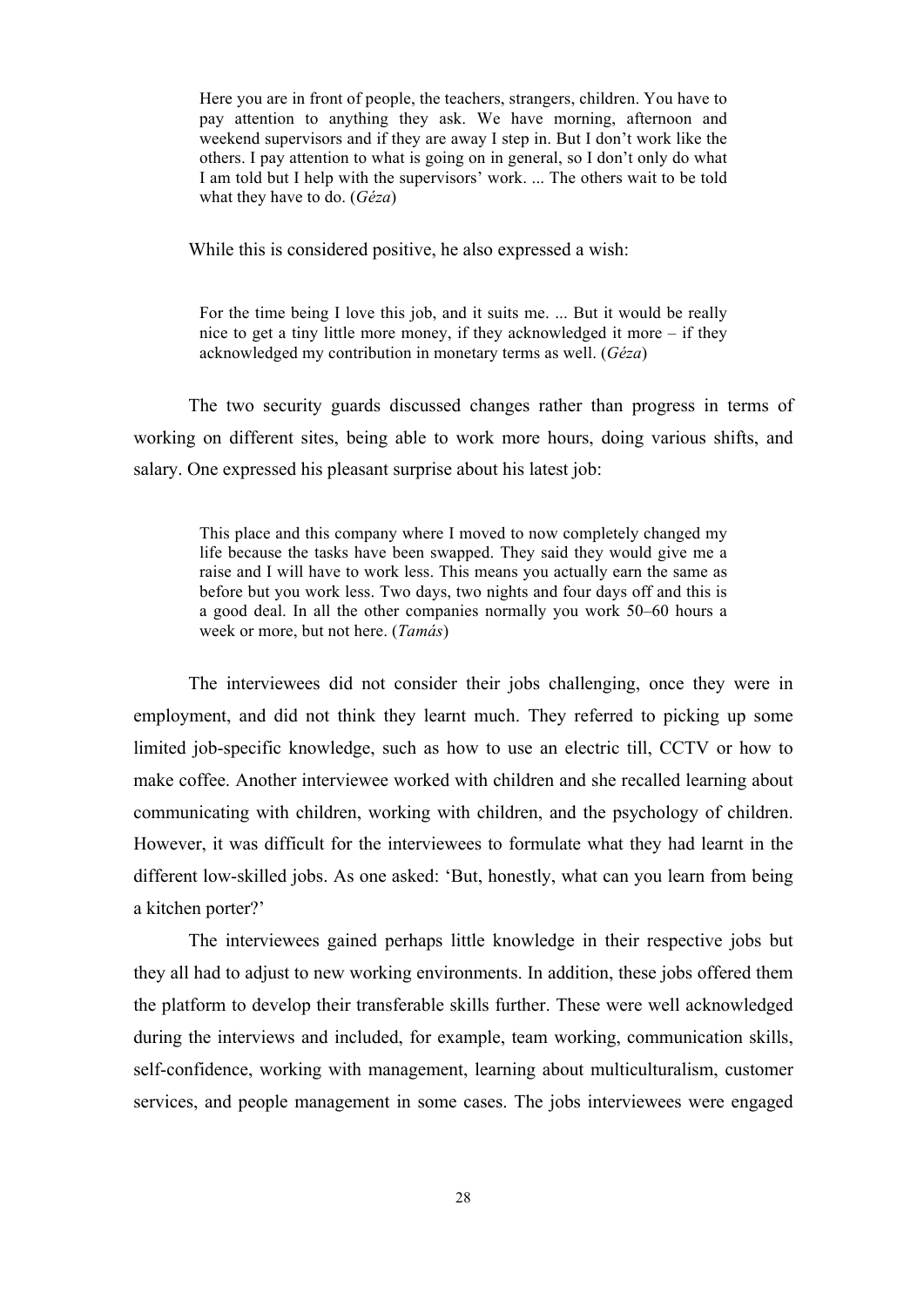in, however, did not help them get closer to their original qualifications or the area of their interest.

Most of the interviewed Hungarian migrants received job-specific in-house training in each of their jobs to be able to fulfil their job specification. In some of the cases training was restricted to be competent in their jobs only and some others received training that was broader and could open up potential progression in their jobs. Getting training on the job was practised widely, in particular as introductory training. The forms and length of the training varied in each job and included, for example, one-toone training for a few days, or shadowing and practising tasks over two weeks. The interviewees also talked about a wide range of short training courses arranged by their employers that ranged between one and two hours to three to four days. These included, for example, health and safety, food and hygiene, how to train colleagues, customer service training, storing confidential documents, and shift-leader training. According to the data only limited numbers of courses were delivered by external training providers and led to qualifications, such as NVQ L2 in caring or operating CCTVs. Only one person self-financed a six-week online course with a three-day examination held in London that led to an accredited qualification. This was a considerable financial commitment on his side.

The interviewed Hungarians were engaged in constant learning. At the same time many consciously observed themselves in their jobs and reflected on such things as interest, motivational factors, and suitability for the job they were doing. They seemed to have been gathering information about what motivated them, what type of work they were suitable for, and what kind of work they liked or did not like. This information is very person-specific but guided the individuals when applying for a job. Some of the examples for what motivated interviewees were: money, engaging in varied work, working with people, working in tourism, or sport-related work. Also, some interviewees specifically wanted to work in an office job, in retail, in self-employment, and doing night shifts, and there were others who opposed these types of jobs. This type of information proved to be useful for the individuals when making decisions.

### *What do Hungarian migrants bring to the workplace?*

The interview data reveals that all interviewees arrived in the UK with the will to work and to establish financial security for themselves. In order to achieve that the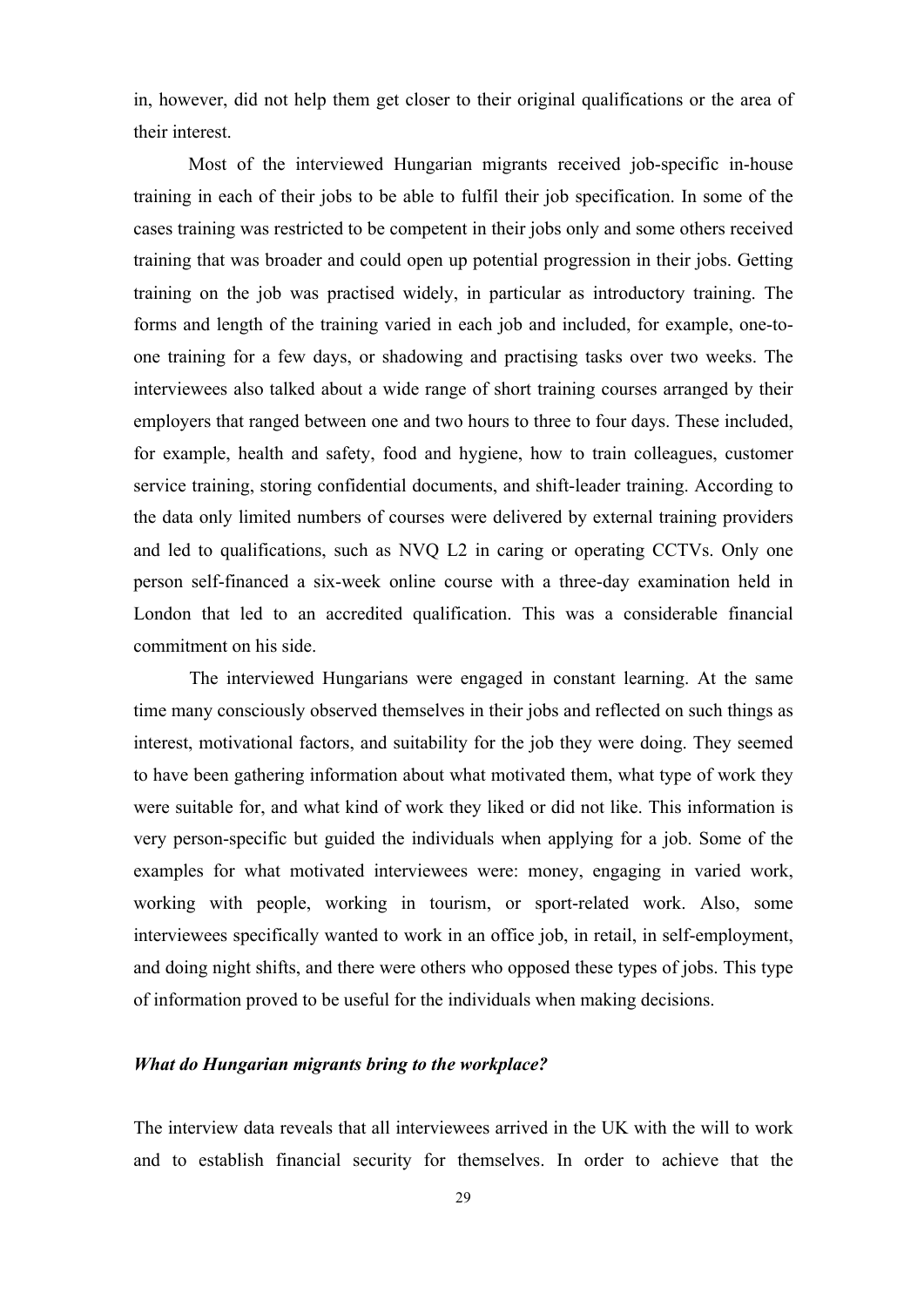interviewed Hungarians tried to deliver their tasks to employers' satisfaction. As one said: 'I just would like to work. I really would like to help' (*Dániel*).

All interviewees commented on the quality of work they aimed for in their jobs, regardless of what it was. One interviewee considered that doing a job well meant one was paying attention and one was interested in the work: 'If there is a will and one pays attention – this is not the question of knowledge – this is basic intelligence' (*Géza*). According to his thinking it was not the qualification but the level of education that led people to deliver quality and a positive attitude to work. Many of the interviewed Hungarians discussed quality and not cutting corners as an underlying principle of what they did. As one interviewee remarked:

I also felt that some of the management respected me because of my work, they knew I would not cheat, and I would not leave things undone. My work is completed always 100%. (*Kati*)

Very often interviewees compared their quality of work with that of their colleagues:

OK. Just an example. At the end of the shift one person is cleaning the service room, one the vending machine, and two the dining room. And someone rushes the job and everything sticks. For me it takes longer. I cannot claim that I finish in five minutes but then anybody can have a look, check inside and outside, anywhere, it does not stick, top-notch. So, my [shift] finishes at 8, why should I finish at 7.30 or 7.45 when I cannot go home anyway? You can tell who did the job on any particular day. (*Géza*)

Many of the interviewees showed considerable flexibility when taking up a job. Some of the examples demonstrated both flexibility and a desire to help. Gauging employers' needs and stepping in at short notice were not unusual, as one respondent remembers:

We went to the restaurant for 10am [for an interview] – at that point we already had a lot of work planned for the day. The chef was begging me to come back for 1pm to help as he had a great deal to do. I came home, got changed and went back for 1pm. I had already worked for two to three hours that day. (*Attila*)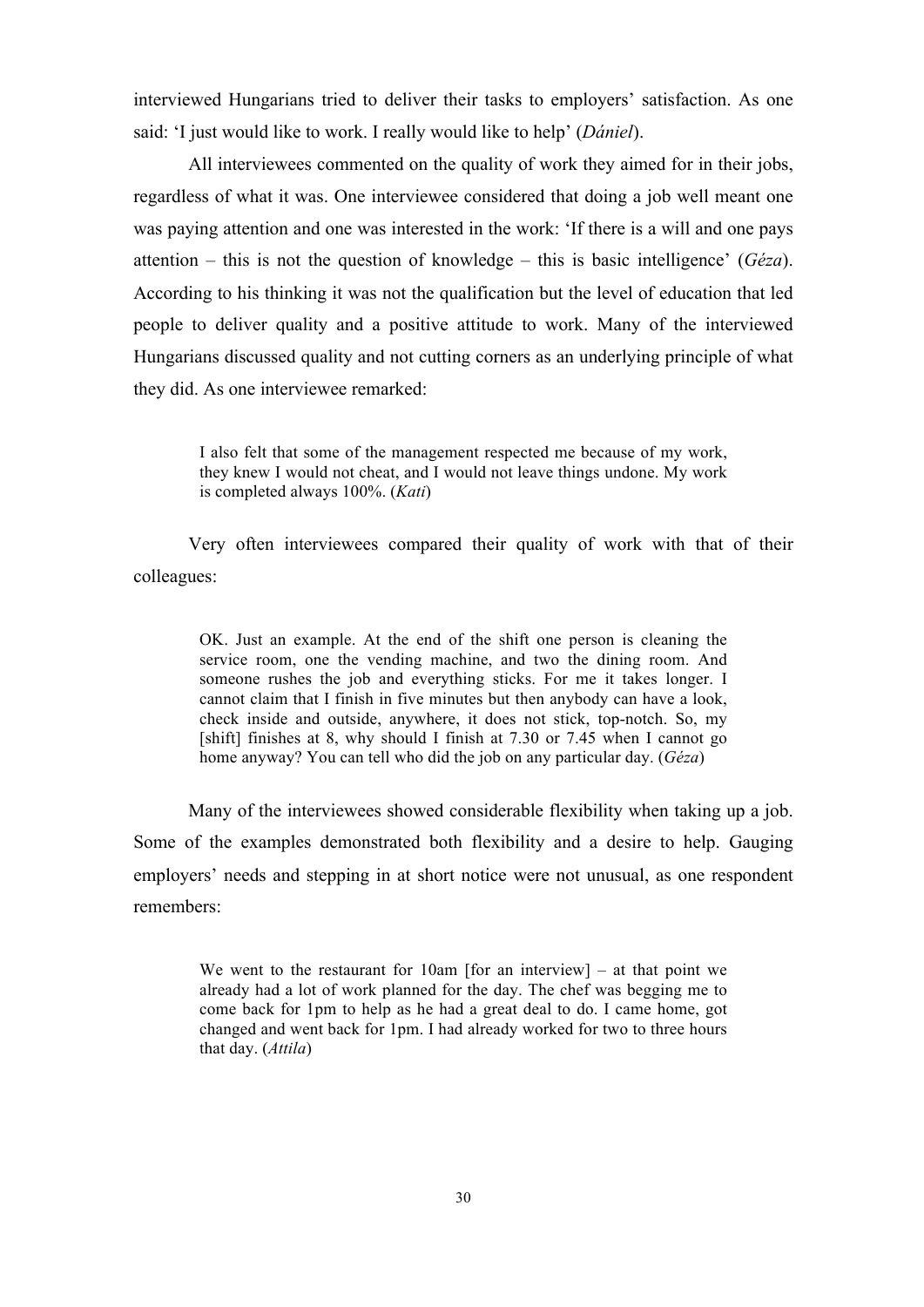Sometimes being helpful and flexible could be counterproductive. One interviewee felt that her employer relied too much on her goodwill and sometimes it prevented her from planning ahead:

All my colleagues have other things to do in their lives, but I don't. That's why I am always the one who steps in, that means I work in the evening, I work on Saturday, and I get to know this the day before. ... But like this every week falls apart for me. (*Éva*)

The other side of the coin could be that the Hungarian interviewees should be happy to be offered the jobs they had. However, there is data to suggest that employees often lack the qualities employers look for. Some examples from the interviews include:

A friend of mine and [name] the manager of a restaurant had been talking, and he mentioned that he would need someone [to work] in the kitchen. It is difficult to find a reliable person, he fires people each week, [someone] works slowly, is late, gives up, leaves... Then my friend says: "But here is [Attila], why don't you try him?" (*Attila*)

Another interviewee found some of his colleagues' attitude frustrating:

One is late, the other constantly ill, the third you always have to tell off. ... Many of them who have been working there for years still leave food on the heated serving hatch at night and forget. ... For example, the afternoon supervisor who comes on Mondays always leaves the storage door open. He goes promptly at 8pm and I am the last ... and I have to close it. (*Géza*)

Yet another interviewee pointed out the importance of physical fitness in order to do a housekeeper's job:

When I finished the night shift after 90 days, they tried [to recruit], but no one could do it. So they terminated the position. ... I trained an English chap, he did not do it well; I trained a chap from East Timor, he wasn't able [fit] to do it. Of course I started at 11pm and finished at 7am. Your body clock has to adjust. (*Dániel*)

The above examples demonstrated that sometimes it was easier for the interviewees to reflect on what their colleagues did or did not do and identify shortcomings rather than to talk about themselves. They observed others' attitude to work and behaviour that often impacted on the interviewees' daily routine. Consequently, they could consider themselves being flexible, reliable, considerate, and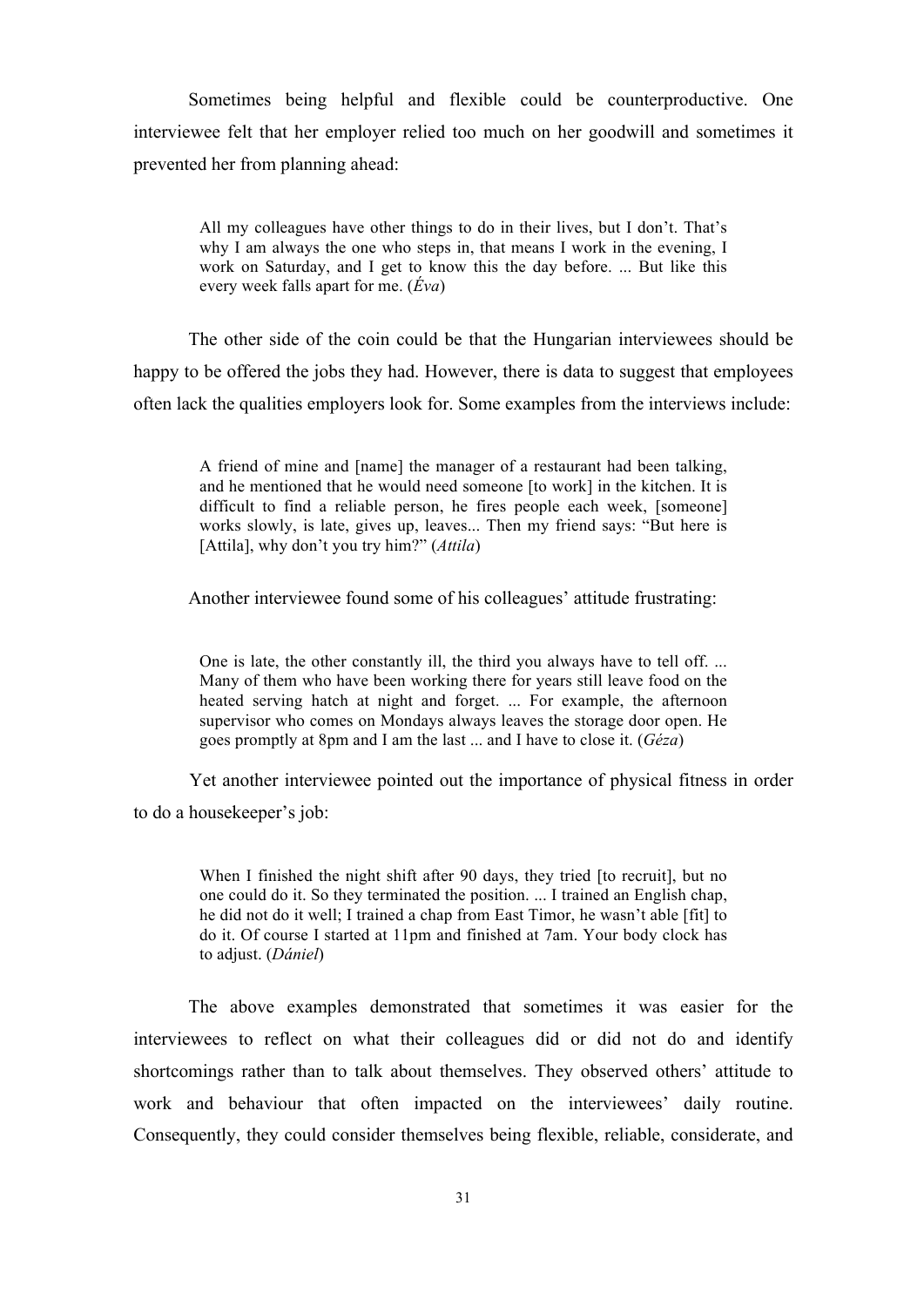good-quality workers. All interviewees talked about the qualities they naturally offered as the basis of their work regardless of the level of jobs they did. It was the quality of their work they were proud of and they articulated this in a more direct way.

#### *Reflecting on working in low-paid and low-skilled jobs*

Working in a low-paid job was considered an issue for the interviewees but they all handled it in different ways. Naturally they wanted to earn more. The issue of earning low hourly rates was rarely referred to during the interviews. Most interviewees confirmed that they earned 'OK', 'fine' or even 'well', and 'even in this job' they earned better than what they would in Hungary. As was mentioned earlier, establishing financial security was one of the reasons they left Hungary to settle in the UK. Most of the interviewees did not calculate the hourly rate they were hired at but the total income they generated at the end of the month. The question was not the hourly pay but the number of hours they were able to work. Many interviewees took jobs where they could work additional hours, perhaps at a higher hourly rate. Those who could not work additional hours in their jobs often took on another part-time job. Therefore, by working 50–70 (or more) hours each week they earned enough money to feel financially secure. This was the way many interviewees compensated for working in low-paid jobs.

Interviewees did not think of their jobs as low-skilled and used other negative qualifying remarks such as 'emotional killer', often 'below standard', 'dull' or 'weak' work. One respondent noted that he 'does not use 98% of [his] brain in the UK in his job'. Nevertheless, many thought that they learnt something in each job and that it would support their development and help them to achieve their goals eventually. One could observe very optimistic thinking among most interviewees about their future.

Each interviewee reflected on working in jobs that did not require almost any qualification and certainly not the level of qualifications they had. Some of the interviewees found it easier than others to accept the fact that they worked in lowskilled jobs. Even if their articulation was vague, they clearly felt uncomfortable in their jobs and the same question cropped up in most interviewees' minds: 'What am I doing here?' As one person remembered:

When we started working as cleaners and were grateful to have found a job, well, this was emotionally difficult for me to accept. (*Kati*)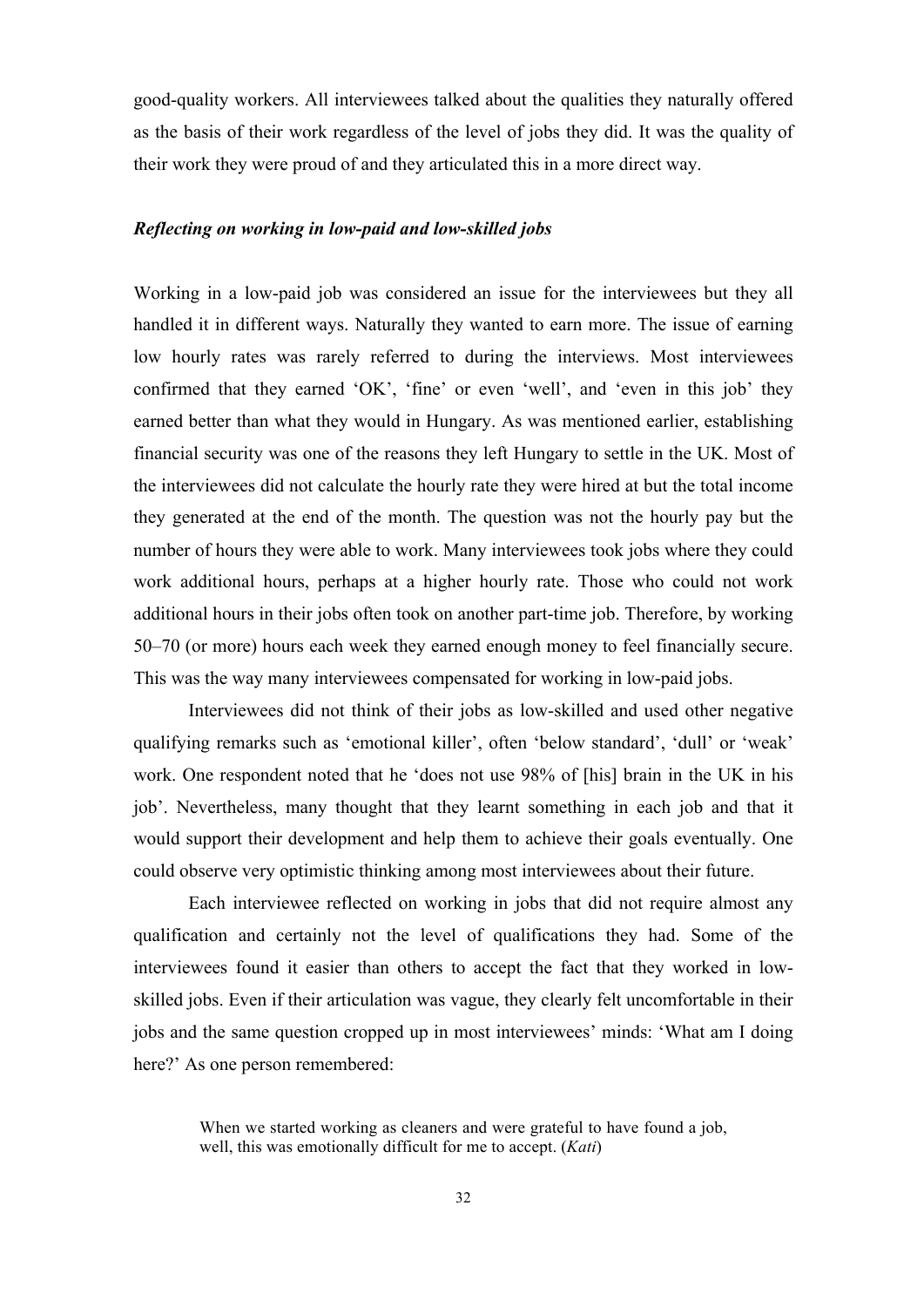Unfortunately most interviewees had more than one low-skilled job over time, and facing these was a recurring problem. It was the norm for them not feeling comfortable in their jobs and reminding themselves of it. This was particularly evident for those who had not engaged in low-skilled work before and had even practised their profession or achieved success in Hungary:

Whenever I cleaned or worked in [shop's name] I always thought, but I am a teacher, I always remembered that I am a [teacher]. (*Kati*)

Another respondent remembered his professional past in Hungary:

It was hard in the beginning, when you have been wearing a suit for three years [to work]. Your colleagues look up to you, you excel in your job, you are headhunted each week and offered a fixed salary. I feel like a broken king. (*Attila*)

However, regardless of previous work experiences, a couple of interviewees considered their current jobs 'fundamentally degrading and far away from my profession and qualification' (*Ádám*), and 'clearly I found both jobs beneath my abilities' (*Ágnes*).

For many interviewees it was mentally and emotionally difficult to accept working in low-skilled jobs. They learnt to live with it but at the same time they were working hard to explain their own situation to themselves and to find their way out of this situation. Although some considered themselves optimistic, it begs the question to what extent one can overcome one's own assumptions:

Here even the lower work is paid OK. Then why should I be ashamed when I earn three to four times as much as my mother, who is a chief accountant [in Hungary]? (*Géza*)

I had to psyche myself up. I had to be able to let it go and convince myself. ... It is only my own stupid assumption that because of this work I am looked down on. (*Kati*)

Another interviewee thought that it was a question of upbringing, attitude, and having aims that motivated people. He described his way of thinking while working as a housekeeper: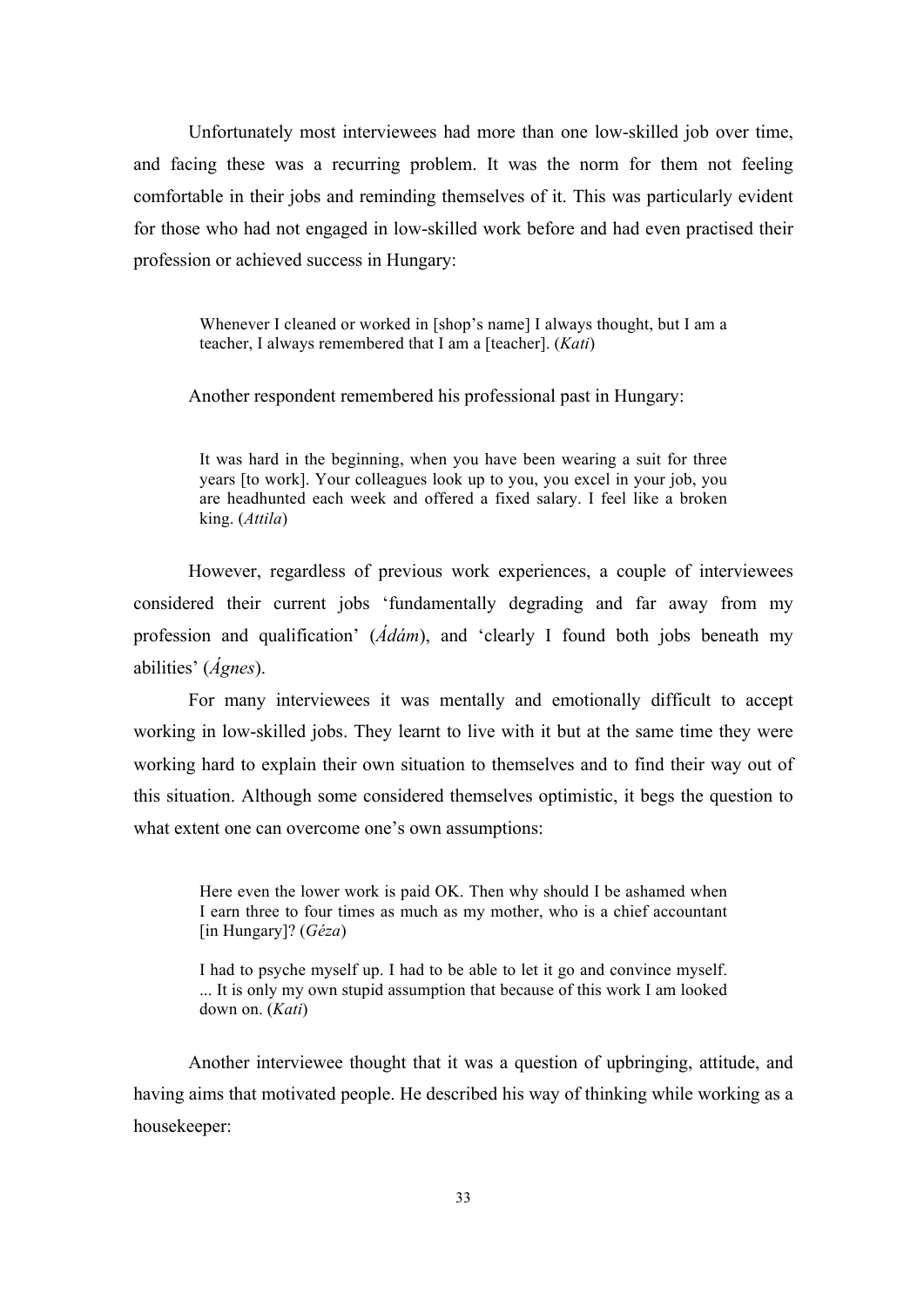I was brought up to survive in all conditions. ... Upbringing. This is the basis. This is what I received at home. Working is not shameful. ... Many [others] don't have clear aims and perseverance. ... This is a mental attitude. Because I knew why I was doing it. If I didn't know that, I couldn't have done it. (*Dániel*)

It was not only the job and the tasks that made the interviewees uneasy about their jobs. Several of the interviewees reflected on the atmosphere at work and the management under which they worked. One interviewee remembered:

They asked me why wouldn't I like to be a supervisor, why did I want to leave the job so much, because they are looking for a supervisor right now. It was pathetic; there was the director who never even greeted me. (*Kati*)

Another person compared working as a housekeeper with working as a shop assistant. Although the former was more difficult to accept in terms of tasks, the latter was more unpleasant in terms of the atmosphere and the working environment. Interviewees talked about being numbered 'like in the prison', working in an impersonal environment. One interviewee compared two catering jobs she used to do:

In [shopname] it was already more human, although it was a sideways move, not a career move, but 'thank you' and 'please' existed. Here they let me be. But there was no human element, just work. (*Ágnes*)

Some interviewees felt that being an intellectual with a degree was taken into account and helped them secure jobs, even if not openly. However, this is difficult to prove in the current research but raises further questions of the interviewees' uneasy feelings about taking up yet another low-skilled job. One interviewee remembered a job interview:

I felt good about the interview and thought that in addition to my education, qualification, background, and degree, I was considered as an intellect. (*Ádám*)

Some interviewees regularly reiterated their intellectual status. Others did not articulate it clearly but their comments suggested the same: it was difficult to accept the level of their jobs and, often, the working environment.

Few of the interviewees were in a position to reflect quickly and dismissively on a time when they did a job that they fundamentally disagreed with. They were the lucky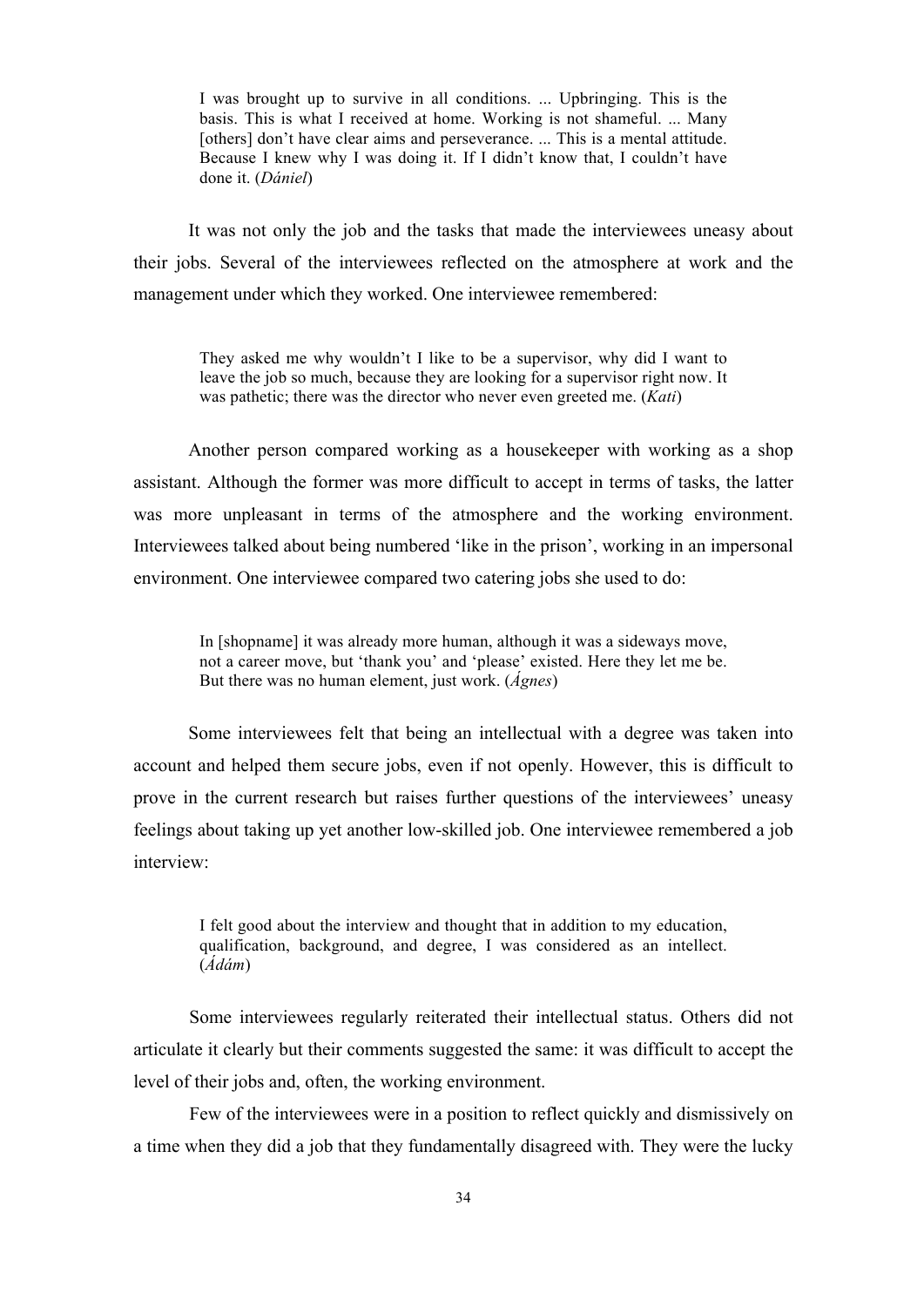few who could progress relatively quickly and found a niche in the company that supported them to step up. One interviewee was noticed in the catering department of his current job and was given opportunities to excel and develop. In addition to his core tasks he was invited to help at special events and gradually took on more responsibilities. His employer even arranged English tuition for him. In his early jobs in the UK as kitchen porter he did not see much opportunities but his current employer made him realise the potential in the catering business. Another person who started working in reception and managed to progress into a library assistant post also felt satisfied with her situation. Both planned to progress further within their jobs and clearly felt much more positive than some of their peers for whom progress was a distant future.

Some interviewees worked in one low-skilled job after another without making any career progress. There were also a couple of the interviewees who worked in a library environment that resembled their higher education studies. One, who was not in a low-skilled but a lower-skilled job, remembered: 'I loved the library from the first moment. I have studied literature; I spent six years only in the library.' Interviewees tried to see the positive instead of the negative side of their jobs. Many considered themselves naturally positive and optimistic.

They considered themselves intellectuals who are well educated, well read, well informed and cultured. They had plans and ambitions and clearly it was hard to accept working at the low end of the job scale.

So, why did these interviewees do these jobs? Many considered these jobs as temporary solutions, even though they lasted several years. Working and earning money was essential for all. Often they had no other choice but to take up available jobs, even if the jobs were not in line with their interests, abilities, and personalities. One interviewee remarked:

[Moving into this new job] was a step back. My general well-being was not good, but I had to cope with the task because yet again I couldn't do anything else and I had to keep going in the hope that I would find something else. (*Ágnes*)

Many interviewees talked about job satisfaction in terms of receiving positive feedback on their work from management and/or clients. They also recognised the trust many enjoyed at work, which manifested itself in the form of increased responsibilities.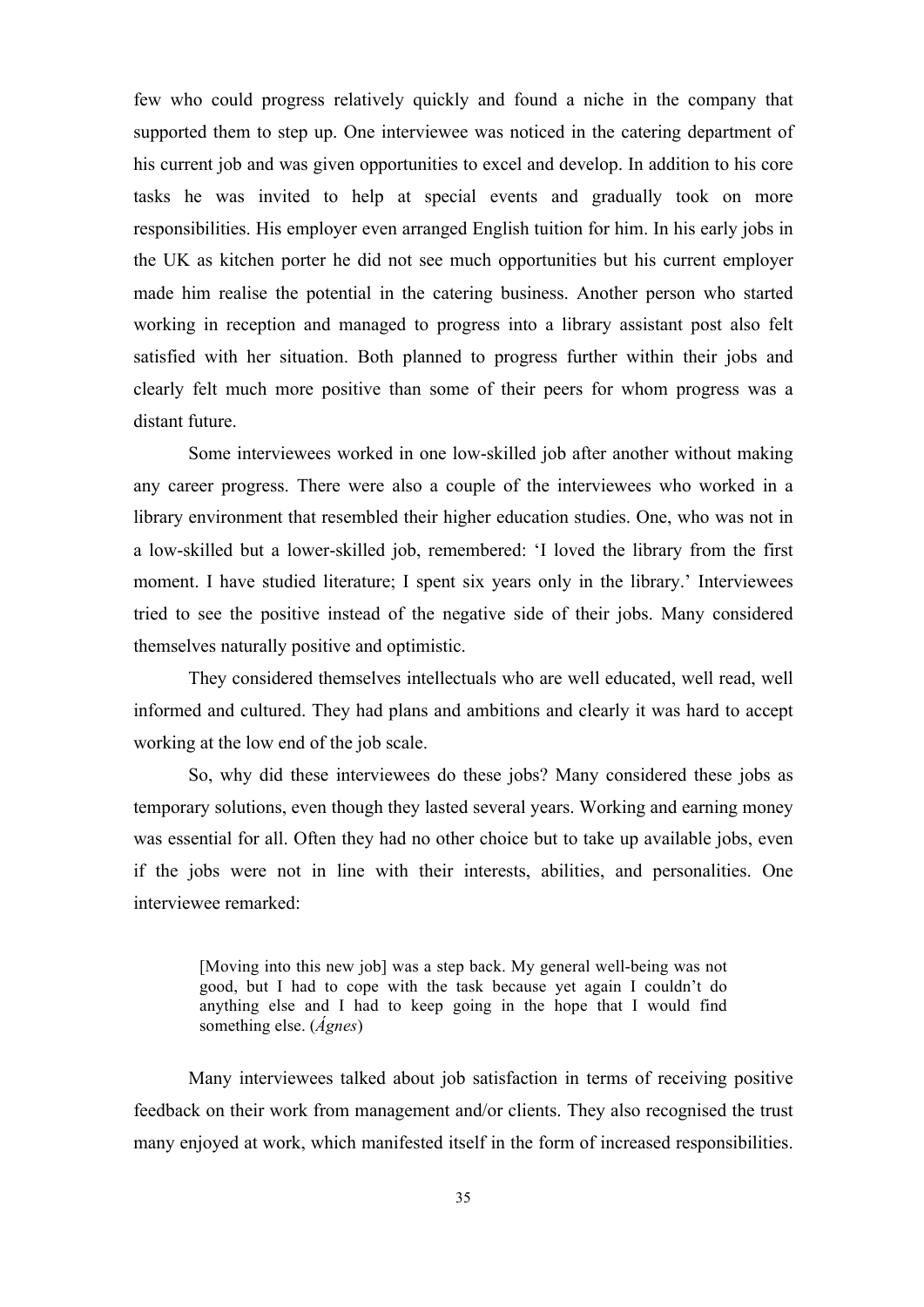The interview data suggests that working in a low(er)-skilled job raises similar feelings: it requires mental training and emotional readjustment to be able to cope with what may be considered a humiliating situation.

#### **Plans and ambitions in 2011 and achievements in 2013–14**

As has been argued, having plans and ambitions often helped interviewees to overlook the negative side to working in a low-skilled job. All interviewees had a plan to progress over time, and those who had been in the UK for many years knew from experience that developing a professional career would be a slow process.

#### *Plans and ambitions in 2011*

All interviewees showed ambition and had short- and long-term plans that reflected their specific circumstances. The most commonly mentioned aim of the interviewees was to establish financial security for themselves. In addition, three interviewees thought that their future plans very much depended on their financial advancement: one wanted to develop his own business, while the other two potentially wanted to do research linked to their former studies. Further studies and learning were integral to the plans of the interviewees. These included language learning, engaging with undergraduate studies, starting a postgraduate course, and taking courses of higher labour market relevance. Studying and learning were considered the means to achieve their ultimate goal.

It was recognised that progress is a gradual and non-linear process; for some it is a 'bumpy ride'. Some of the objectives interviewees mentioned were broader and less concrete, such as working with adults, working in care, and working in sport. This allowed interviewees to think about their plans and ambitions in a more flexible way and opened up a range of potential ways to succeed.

Although plans were considered motivational, sometimes it was impossible to think ahead because of the pressure some interviewees felt subjected to:

At the moment I don't have the strength to brush up my profession. I am on a treadwheel and cannot see the way out. (*Kati*)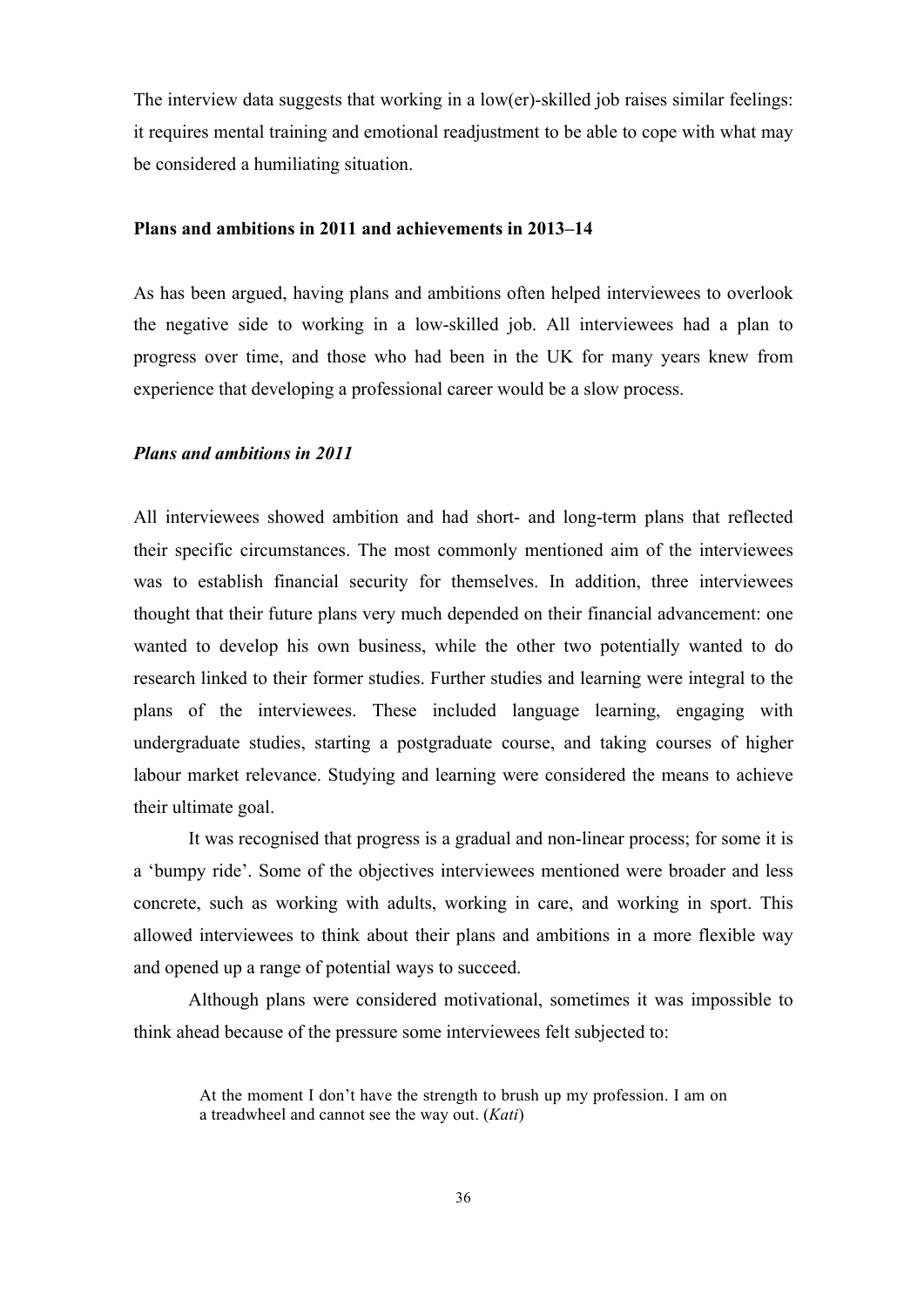One interviewee summarised that those who do not progress 'don't have an aim and perseverance', and those who do not succeed 'are not self-confident and likely they don't speak English' (*Dániel*). Although this view and explanation are an oversimplification of success and failure, it could nevertheless help the interviewee to stay focused.

There were four interviewees who showed interest and felt the potential to progress within the company they worked for in 2011, while others had 'to keep [their] eyes open and use the available opportunities' (*Ágnes*). There was one interviewee who did not have a concrete plan but knew that 'I have to break out of this [job] because I consider the work below standard. I work, I do it – properly – but there is no visible outcome. ... I am thinking about my plans day and night' (*Tamás*). Only one interviewee was hopeful for an imminent change and another was getting positive signals from her company that they had long-term plans for her.

#### *Achievements in 2013–14*

Each interviewee felt to have established financial security for themselves by 2014. The salaries and hourly rates of the interviewees had increased over time but to various degrees. Three interviewees had a specified annual income, and two out of these earned over £20,000 per year. Some examples of the hourly rates include:

| £6.18 per hour in $2006-07$         | to $£7.60$ per hour | in 2014 |
|-------------------------------------|---------------------|---------|
| £6 per hour in $2008$               | to £10.50 per hour  | in 2014 |
| £5 per hour in $2008$ (agency work) | to £10.50 per hour  | in 2014 |
| £6 per hour in $2008$               | to £12 per hour     | in 2014 |
| £6 per hour in $2009$               | to $£6.40$ per hour | in 2014 |

One hourly rate for self-employment varied between £10 and £15, depending on the job, and the one interviewee who had secured the graduate job shortly after arrival in the UK earned a graduate salary not comparable with the rest of the group. Overall interviewees felt relaxed about their earnings. The lowest earner commented: 'It is not a solution in the long-run' (*Dániel*). In a small number of cases interviewees still worked excessive hours. One explained: 'Now I earn £7.60 per hour but because of the high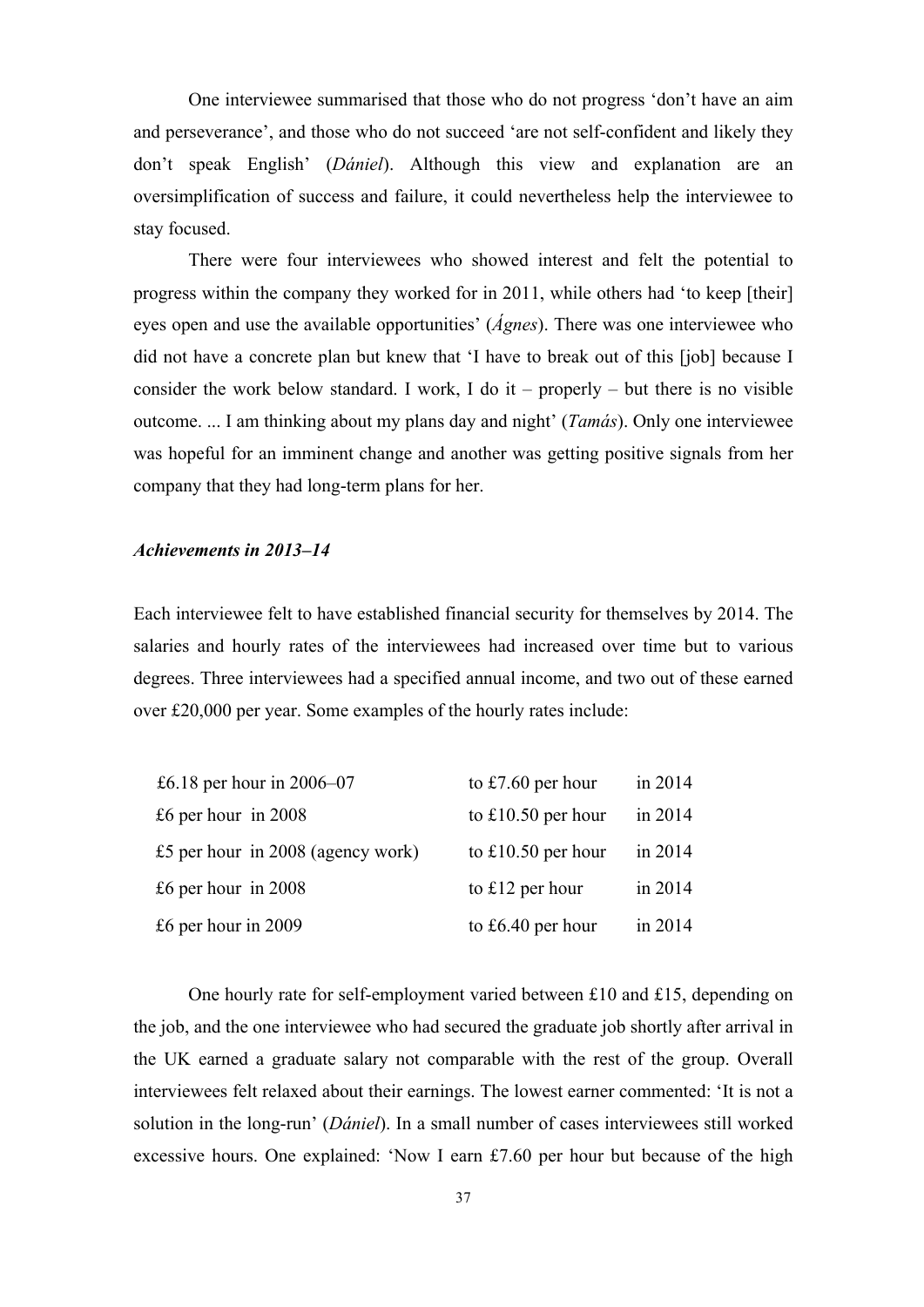working hours I get a good salary' (*Ádám*). Another person had a 42-hour-per-week contract and, in addition to that, he could do overtime that was paid at an increased rate. Consequently, he felt satisfied with his situation.

In four of the cases the salary increase was the result of changing employers and six of the interviewees had been working for the same employer since the initial interviews in 2011. Also, eight out of 10 interviewees received permanent contracts between 2011 and 2014. So, financial and existential security was achieved by the majority of interviewees. This, however, did not necessarily mean professional advancement. Three interviewees felt they had not made any career progress despite the increased hourly rate they received.

Seven interviewees reported to have changed either their job title or their job description and were working at a higher level than in 2011. Three of them were working in supervisory positions. For example, one moved from a library assistant to a senior library assistant job, another from a day housekeeper to an academic porter job, and another to a senior duty reception manager post. Another interviewee's job title had not changed but her roles and responsibilities had increased substantially. She now works not only with her local management team but with the company's European headquarters. She considered this 'definitely a step forward', and pointed out that while there had been redundancies across the company she ended up with more interesting and challenging work.

Five of the interviewees noted the supportive working environment within which they were able to progress. There were many examples of interviewees receiving training, such as training in customer service or supervisory training. There are also examples of sending the interviewee to external training, such as lifeguard training or 'barista maestro' training. One interviewee completed an L3 management and teamleading qualification, which, to his surprise, took place 'during working hours and in the workplace' (*Géza*). He is now responsible for between 10–15 people, depending on the shift. Despite the appreciation interviewees expressed for receiving training, most interviewees had plans not related to their current sector and job. As one said: 'I would be on course if this was what I wanted to do' (*Ágnes*).

Over the past two years many interviewees also engaged in education and training initiated and financed by themselves, including attending a full-time English language course for six months, obtaining a CELTA (Certificate in Teaching English to Speakers of Other Languages) qualification, doing an online teacher-training course,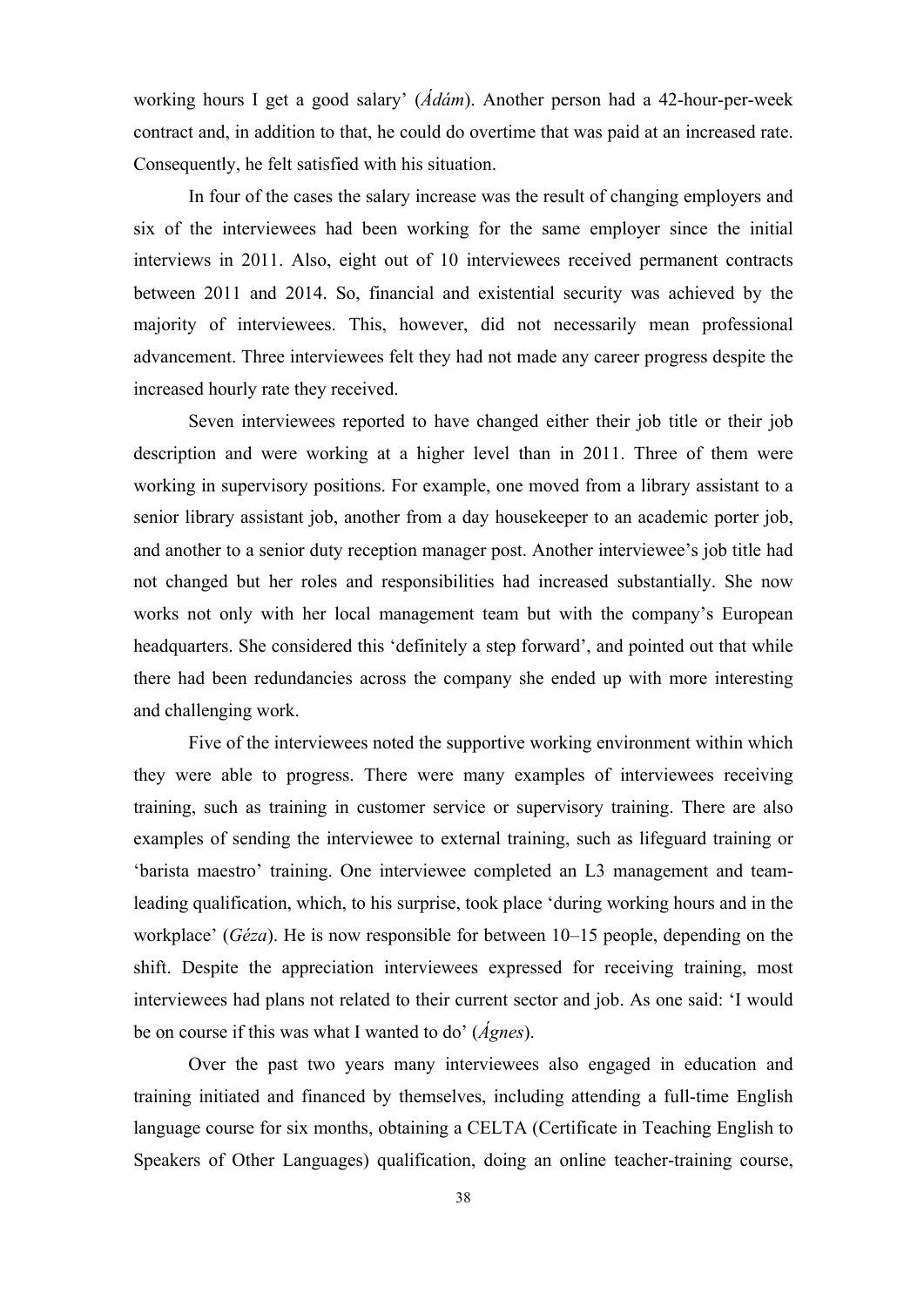starting a Master's degree, and learning to drive. These courses indicate the directions interviewees would like to take.

It is very clear that none of the interviewees consider their current job and situation as final, and they all have further plans. Four of the interviewees talked about returning to Hungary within the next five years, and one interviewee is looking elsewhere. Three interviewees have settled in the UK and two are keeping their options open. During the 2011 interviews interviewees had no plans to move back to Hungary. The reasons for leaving Hungary in the first place were primarily the lack of opportunities and disappointment with the economic and political situation, but this situation may soon change. However, it remains to be seen whether interviewees will recognise sufficient change after the April 2014 general election in Hungary to decide to move home.

In general interviewees were satisfied with their progress in the UK, even though many considered it slow.

#### **CONCLUSION**

The enlargement of the EU was followed by an increase in labour mobility across Europe. This is especially visible in the UK where free labour market access was granted to all A8 countries in 2004, immediately after accession. The impact of opening up the UK labour market to Bulgaria and Romania on 1 January 2014 is yet to be seen. The number of Hungarian economic migrants, although insignificant in comparison with other migrant groups in the UK, has increased almost tenfold between 2004 and 2011.

In the current exploratory study the views and experiences of 10 Hungarian migrants from the south-east of England are discussed. The study is not generalisable to other Hungarians in the UK but raises some issues for further consideration.

All interviewees were well educated and had at least the *Matura* examination in five subjects, and six Hungarians had higher degrees. Despite this, only one person could secure a graduate job in the UK. The majority of the interviewees worked in jobs that did not require any specific qualification. That means that almost all interviewees took up low-skilled and low-paid employment in the UK. Interviewees considered this as temporary arrangements.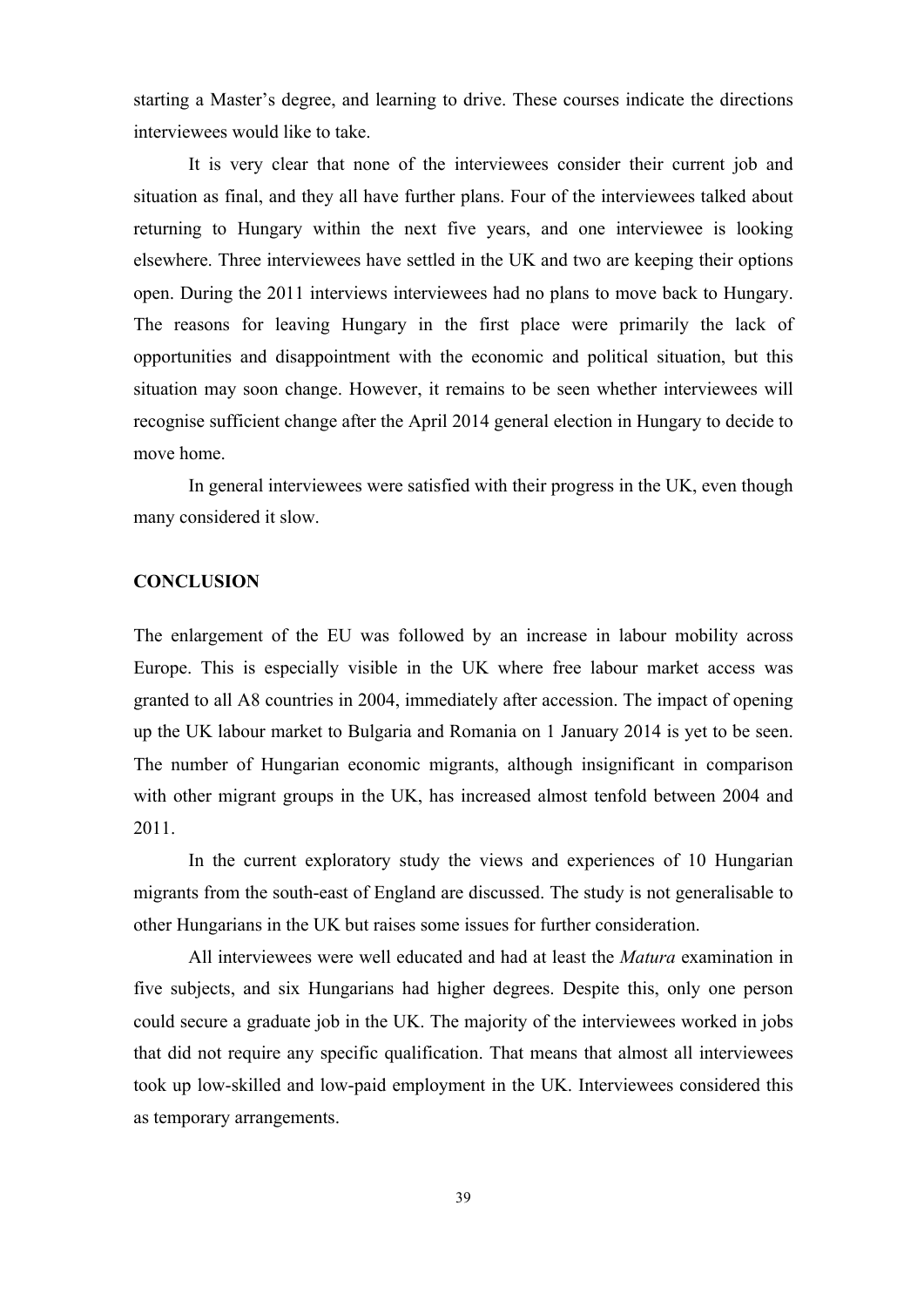Interviewees reflected on the learning they experienced back in Hungary and they talked about the knowledge-centred education they received. While their education was considered of high quality and valuable, it often lacked practical skills development. Many interviewees expressed their appreciation for skills that they developed through work experience and employment in Hungary and in the UK.

Many interviewees had between two and four qualifications above Level 3, but some also obtained an L2 qualification while still in Hungary in the hope of securing employment. Most interviewees did not work according to their level of qualification in Hungary, and they were not new to doing low(er)-skilled jobs when they arrived in the UK.

The data offers a number of explanations why interviewees engaged in lowskilled jobs. Despite interviewees having qualifications and work experience from Hungary, employers largely ignored these. In the UK the Hungarian migrants' former qualifications are either not valued or not understood, and migrants, therefore, had to engage in low(er)-skilled jobs. In some cases, however, migrants assumed that their former qualifications measured purely intellectual ability. They also had little time in the UK to find a more suitable job for themselves, as they had to make a living.

It was also argued that migrants' chances to enter the labour market and to make career progress are strongly linked to their level of knowledge of English. However, there are jobs in which knowledge of the local language is not necessary, for example, in some of the low-skilled and low-paid jobs in the catering sector.

It is also evident that UK work experience is vital to obtain a job. Interviewees therefore had to accept any available jobs if they lacked UK work experience. Interviewees demonstrated that over time it is increasingly difficult to move into a different type of job, for example, from catering into an office job, because of lack of work experience.

All interviewees were overqualified for the jobs they did in the UK. However, this phenomenon not only exists in the UK context but in Hungary as well. What is different is the level of income interviewees could generate by working in low-skilled jobs in the two countries. Although incomes in Hungary and the UK are not comparable directly, interviewees felt that there were better opportunities and chances in the UK to establish financial security and achieve career progression. There is evidence that many interviewees engaged in work that required excessive working hours while they still worked in Hungary. Consequently, working long hours in the UK was not new to them.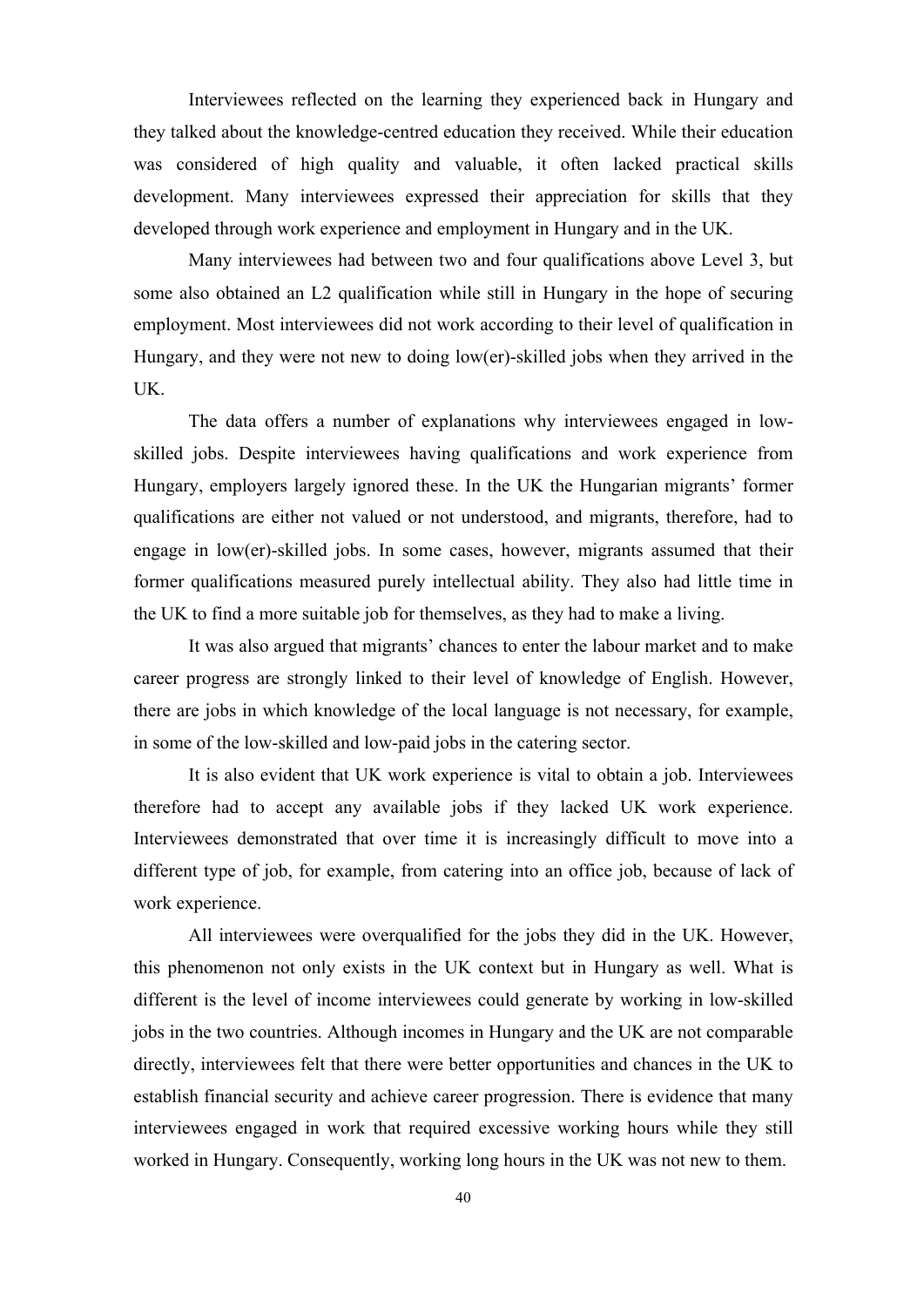Education has been an integral part of most interviewees' lives and they considered it as the means to progress. All interviewees engaged in training offered by employers, and they also initiated other professional and language education themselves.

It is evident that interviewees are ambitious, and all aimed to progress in their jobs and become successful. While formal recognition for good work has been slow, many interviewees have received opportunities to increase their roles and responsibilities in their jobs. This study also suggests that ambition, perseverance and doing a good job are not enough to progress. Unless employers recognise well-educated migrants' potential, give them opportunities to excel, and actively support their career progress through professional development, many well-educated East European migrants will continue working in low-skilled and low-paid jobs.

Most interviewed Hungarians felt uncomfortable working in low-skilled jobs. It is clearly a necessity for them rather than a choice. Many considered their jobs humiliating, lowly and dull, but felt they did not have a choice. The interviewees had very little influence over their career progress, and accepted the best of the available jobs. There is evidence that professional advancement is very slow and interviewees need to show determination and perseverance. Over time the interviewees managed to secure permanent positions with an increased salary, but only a few could talk about professional satisfaction. Most work in similar jobs with some increased responsibilities as when they arrived in the UK. The 2014 data suggest that most interviewees used the possibilities available to them over time, and most were optimistic that their progress would get them out of the vicious circle of working in low-skilled and low-paid jobs.

While this qualitative study outlines examples of the views and experiences of the Hungarian interviewees, it also points to areas worth further investigation. There seems to be a lack of understanding of the qualifications and work experiences migrants gained in their home country, in this particular case in Hungary, and the skills and knowledge they bring to their jobs in the UK.

1. Research into recruitment agencies' practices may provide information on how foreign qualifications and work experiences are understood, valued, and used. Details investigated may include the agencies' understanding of East European qualifications, their referral system, and the pros and cons of migrants engaging in agency work. For example, agency work mentioned in the current study paid the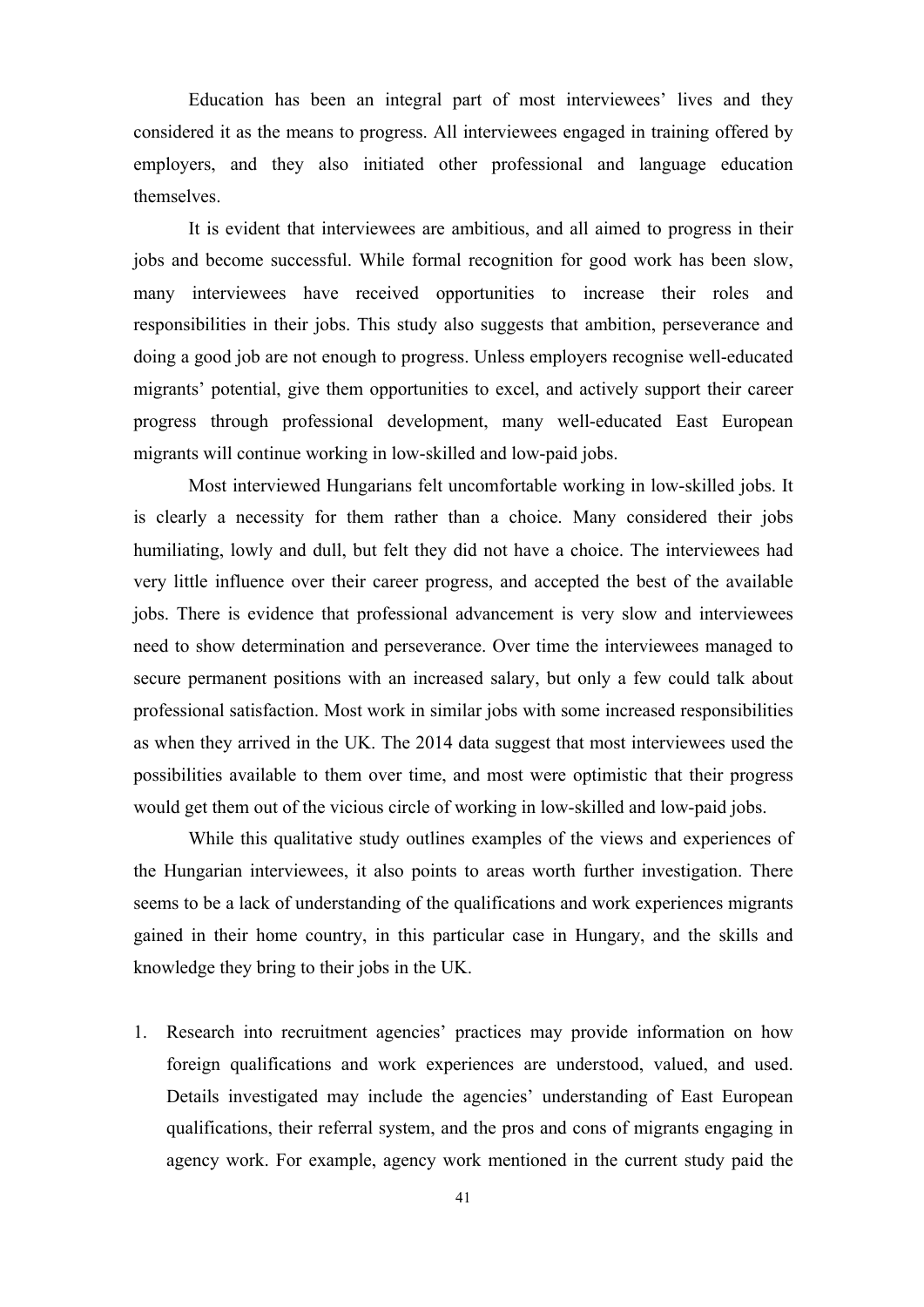lowest hourly rate, and at the same time demanded almost the highest working hours per week.

- 2. One of the conclusions of the current study, in line with some of the literature, is that employers do not recognise and/or understand East European qualifications. Therefore, further investigation would be necessary to shed light on what employers understand about East European education and qualifications, on what basis they offer low-skilled jobs to highly qualified applicants, and why they prefer employees from Eastern Europe. On the basis of the experiences employers have with East European migrants, the understanding of good work ethics could also be further clarified.
- 3. This study focused on well-educated Hungarians working in low-skilled and lowpaid jobs. However, there are also East European high-flyers working in the UK who clearly have had different experiences. An investigation into the success factors of this group of migrants could explore and describe successful study and work trajectories that led them to personal and professional satisfaction. While much of the existing literature focuses on migrants in low-skilled and low-paid jobs, the competitiveness of migrants working in skilled and well-paid jobs would offer an interesting comparison.
- 4. East European migrants are often praised for their work ethic and there is a clear positive attitude of the new A8 migrants to work. However, further research would be necessary to clarify how employers interpret a good work ethic, and what East European migrants bring to the workplace that positively impacts on their work performance. What tips the balance to East European migrants: their work ethic or their acceptance of low wages?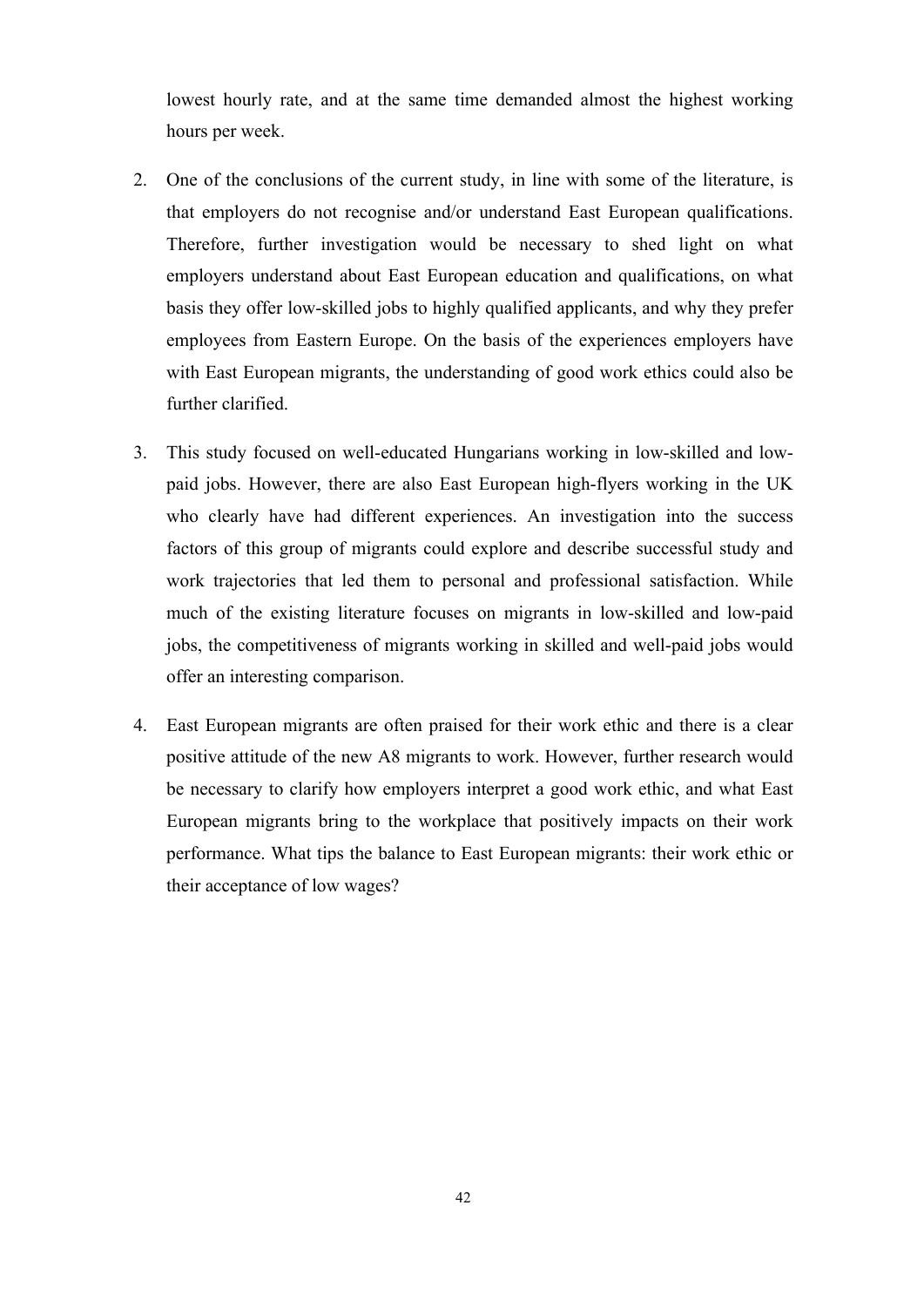### **References**

- Anderson, B., Ruth, M., Rogaly, B., Spencer, S. (2006) *Fair enough? Central and East European migrants in low-wage employment in the UK*. York: Joseph Rowntree Foundation.
- Blanchflower, D.J., Saleheen, J., Shadforth, C. (2007) *The Impact of the Recent Migration from Eastern Europe on the UK Economy*. External MPC Unit Discussion Paper No. 17. London: Bank of England.
- Braun, M. (2009) 'Foreign Language Proficiency of Intra-European Migrants: A Multilevel Analysis'. *European Sociological Review.* doi:10.1093/esr/jcp052
- Collett, E. (2013) *The Integration Needs of Mobile EU Citizens. Impediments and Opportunities*. Brussels: Migration Policy Institute Europe.
- Department of Work and Pension (2012) *National Insurance Number Allocations to Adult Overseas Nationals Entering the UK: Registrations to March 2012*. (30 August 2012). London: DWP. https://www.gov.uk/government/publications/national-insurance-number-

allocations-to-adult-overseas-nationals-entering-the-uk

- Dustmann, C., Frattini, T., Halls, C. (2010) 'Assessing the Fiscal Costs and Benefits of A8 Migration to the UK'. *Fiscal Studies*, Vol. 31. No. 1 pp. 1-14.
- Gillinham, E. (November 2010) *Understanding A8 migration to the UK since Accession*. Newport: Office of National Statistics.
- Gödri, I. (2012) *Elvándorlás Magyarországról - növekvő tendencia?* (Emigration from Hungary - a growing tendency?) SEEMIG, Newsletter 1. December 2012.
- Gundara, J. S. (2000) 'Issues of discrimination in European Education Systems'. *Comparative Education, 36* (2), pp. 223–234.
- Hajdu, M., Tóth, I.J. (2012) *Új Magyar Exodus felé? Elemzés a külföldi munkavállalással kapcsolatos internetes keresések forgalmáról a Google Trends alapján*. (Towards a New Hungarian Exodus? Analysis of the internet search phrases in connection with employment abroad on the basis of Google Trends.) Budapest: Gazdaság- és Vállalkozáskutató Intézet - Magyar Kereskedelmi és Iparkamara (Institute for Economic and Enterprise Research – Hungarian Chamber of Commerce and Industry).
- Hárs, Á. (2008) *Csatlakozás és csalatkozás – a magyar munkaerőpiac és a migráció*. (Accession and disappointment - the Hungarian labour market and migration.) In: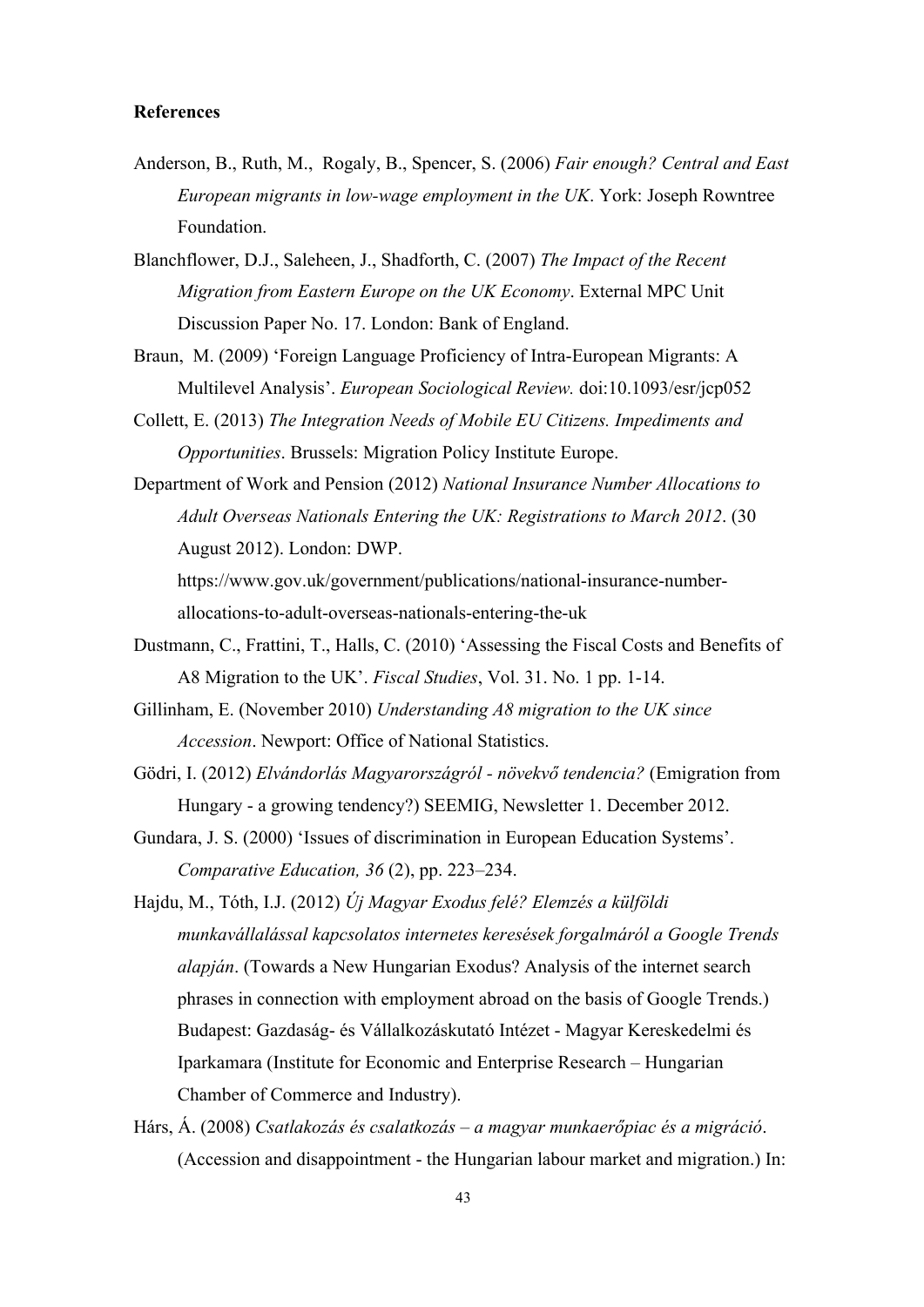Kolosi, Tamás; Tóth, István György (eds): Társadalmi riport 2008. TÁRKI. Budapest. http://www.tarsadalomkutatas.hu/kkk.php?TPUBL-A-809/publikaciok/tpubl\_a\_809.pdf

- Heath, A. & Cheung, S. Y. (2007) *Unequal chances. Ethnic minorities in Western labour markets*. Oxford: Oxford University Press.
- Home Office and Department of Work and Pensions (October 2007) *The Economic and Fiscal Impact of Immigration. A Cross-Departmental Submission to the House of Lords Select Committee on Economic Affairs*. London: DWP.
- House of Lords (2008) *The Economic Impact of Immigration*. Select Committee on Economic Affairs. 1st Report of Session 2007–08. Volume I: Report. London : The Stationery Office Limited.
- Ker, D., Zumpe, J., Blake, A. (2009) *Estimating International Migration: An exploration of the definitional differences between the Labour Force Survey, Annual Population Survey, International Passenger Survey and Long-Term International Migration*. Newport: National Office of Statistics.
- Laczik, A., Lasonen, J. (2010) '*Analysis of how the skills and competencies of economic migrants match the requirements of local labour market*'. ECER, August 2010, Helsinki, Finland. (The paper was part of a symposium: Opening Up Pathways to Competence and Employment for Immigrants (OPCE)).
- Lengyel, L. (2012) *Nincs statisztika. Aggasztó méreteket ölt a magyarok kivándorlása*. (No statistics. Alarming size of Hungarian emigration.) 168 óra online. Available: http://www.168ora.hu/itthon/kivandorlas-nepessegfogyas-munkanelkuliseg-96547.html
- McCollum, D. (2013) 'Investigating A8 migration using data from the Worker Registration Scheme: Temporal, spatial and sectoral trends'. *Local Economy*, Volume 28. Number 1. pp. 35-50.
- Office of National Statistics (November 2013) *Migration Statistics Quarterly Report, November 2013. Statistical Bulletin*. Newport: Office of National Statistics. On line: http://www.statistics.gov.uk/pdfdir/mig0510.pdf
- Rienzo, C. ( October 2013) *Characteristics and Outcomes of Migrants in the UK Labour Market*. Migration Observatory Briefing. Oxford: COMPAS, University of Oxford.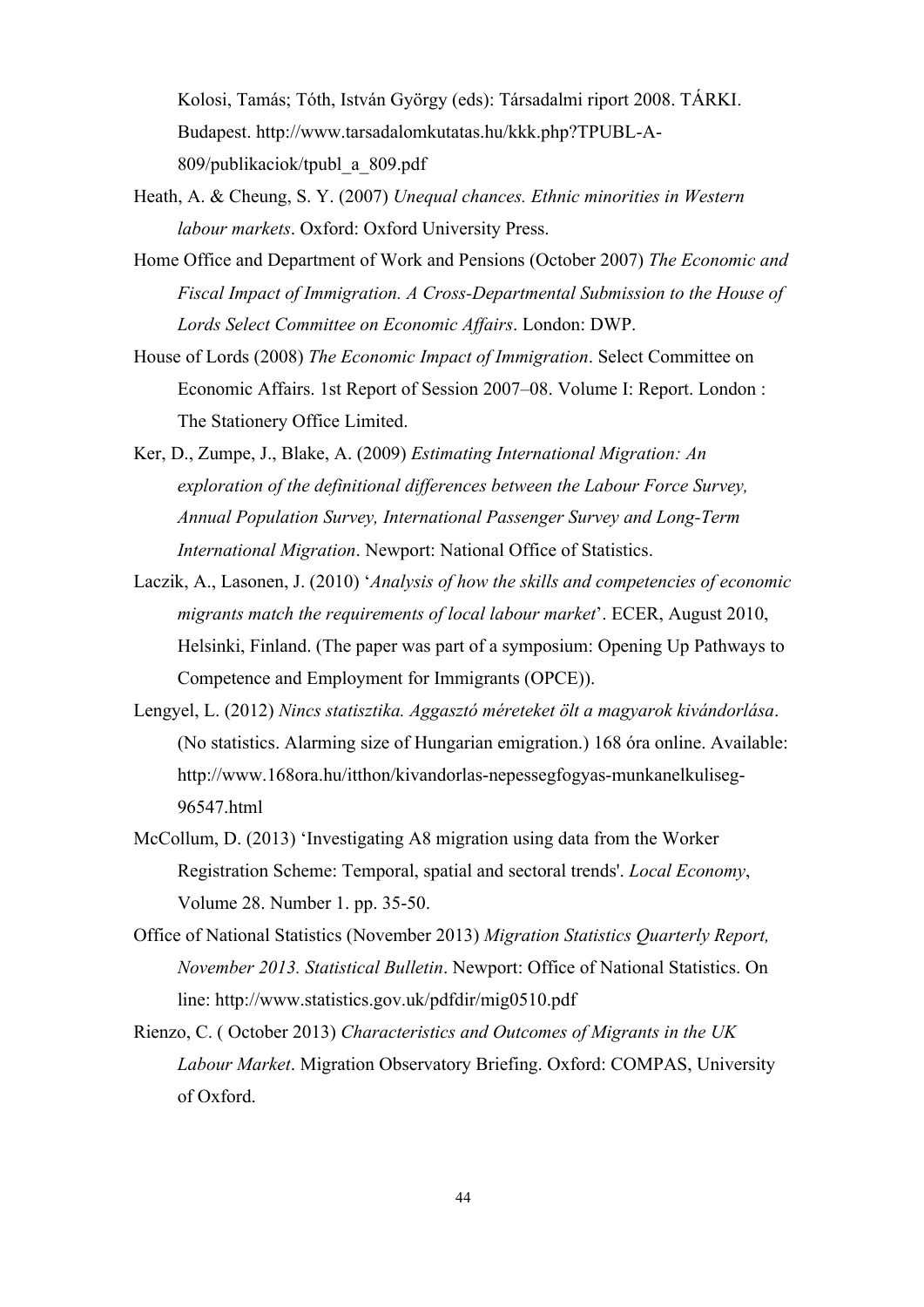- Ruhs M. (2006) *Greasing the wheels of the flexible labour market: East European labour immigration in the UK.* Working paper no. 38. Oxford: Centre on Migration, Policy and Society, University of Oxford.
- Sik, E. (2012) *Csúcson a migrációt tervezők aránya*. (The proportion of migrants planning to leave has reached the highest level.) Budapest: TÁRKI Zrt. Available: http://www.tarki.hu/hu/news/2012/kitekint/20120523\_migracio.html
- Smith, C.W. (ed) (2011) *Population Trends. Autumn 2011.* Newport: Office for National Statistics.
- Spencer, S., Ruth, M., Anderson, B., Rogaly, B. (2007) *Migrants' lives beyond the workplace. The experiences of Central and East Europeans in the UK*. York: Joseph Rowntree Foundation.
- Stenning, A., Dawley, S. (2009) 'Poles To Newcastle: Grounding New Migrant Flows in Peripheral Regions'. *European Urban and Regional Studies*. 2009, Vol. 16. No. 3. pp. 273-294.
- Sumption, M., Somerville, W. (2010) *The UK's new Europeans. Progress and challenges five years after accession.* Manchester: Equality and Human Rights Commission.
- Vargas-Silva, C. (2013) *Migration Flow of A8 and other EU Migrants to and from the UK. Briefing.* Oxford: The Migration Observatory at the University of Oxford.
- Wadsworth, J. (2012) *Immigration and the UK Labour Market: The latest evidence from economic research*. London: Centre for Economic Performance, London School of Economics.
- Wadsworth, J. (2010) *Immigration and the UK Labour Market: The Evidence from Economic Research*. *Election Analysis.* London: Centre for Economic Performance, London School of Economics.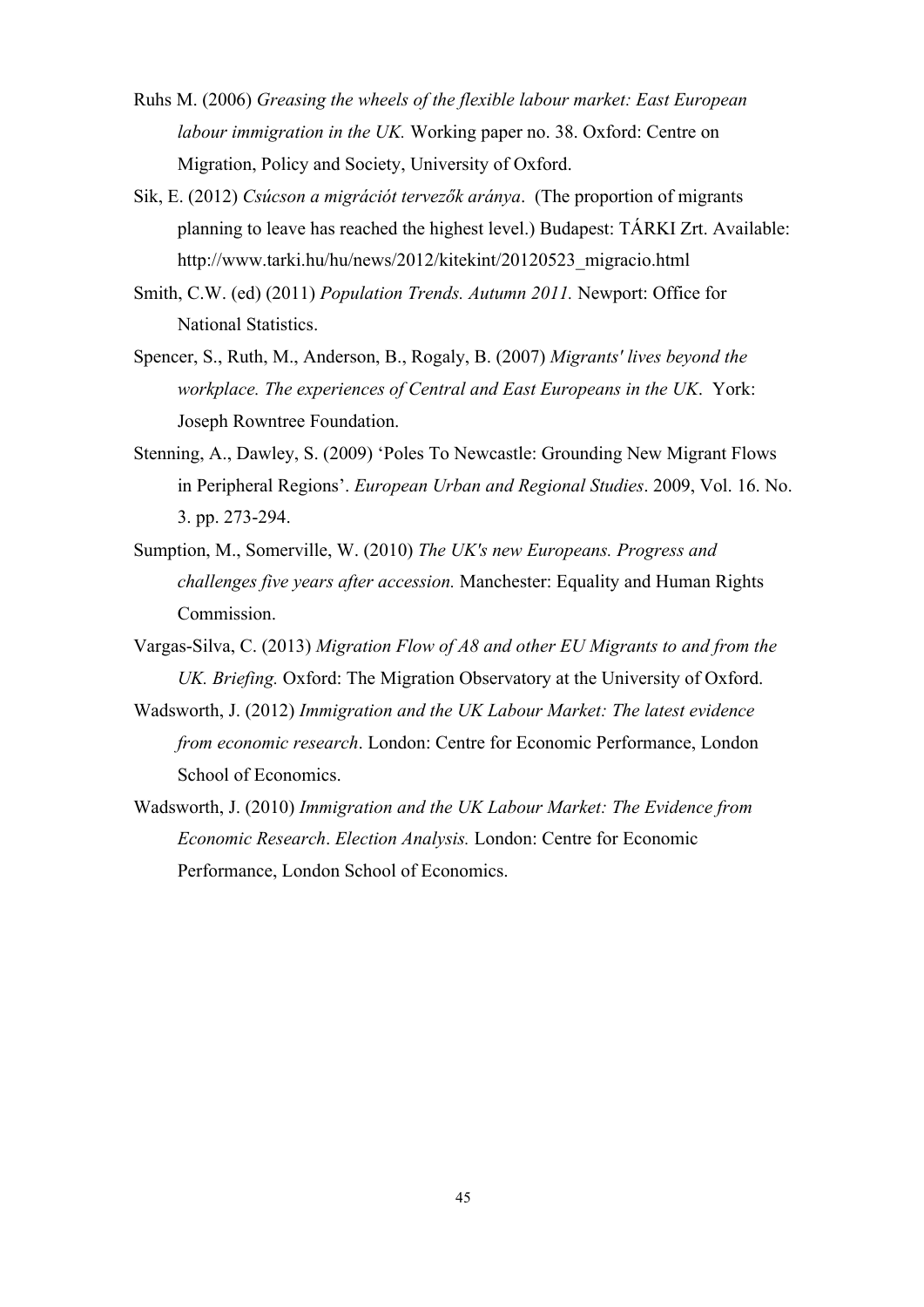## **Appendix 1**

## **Interview questions for Summer 2011**

## I. Hungary

## *Study*

What did you study? When? Why did you choose to study ...? What were you hoping to do after your studies?

### *Previous experience of compulsory education*

- ! Age you left school and age now. Did you stay in school until the full school leaving age or did you leave earlier?
- ! Did you get any qualifications at school? *Explore* which ones and grades. *Probe:*  Were you happy with these qualifications/grades? Why/why not?
- Did you like school? Why/why not?
- ! What did you plan or hope to do when you left school? *Probe* for any ideas they had about college, work, training.
- ! Did you receive any advice and guidance: *(specify)*

### *Experiences since leaving school (post-16 /higher education)*

What did you do after you left school?

*Use the following prompts to explore their post-16 experiences to capture a chronological pathway. Each section may be needed more than once:*

- ! Education and training *for each course explore:*
	- What were these and where did you study e.g. at school, at college, or university? How long was the course/training meant to last e.g. one or two years?
	- Did you enjoy doing this course/training? Why/why not?
	- Did you finish your course/training? *If not*, what happened? *If yes*, did you get any qualifications?

### *Previous experiences with work*

What did you do after you finished your studies? Did you use the knowledge and skills you developed? Did you have a job related to your studies? If not, why not?

- ! Jobs for each job explore:
	- What sort of work did you get *e.g.* retail, construction etc.? Was it full or parttime, temporary (e.g. Christmas/summer season), or casual?
	- How did you find your job?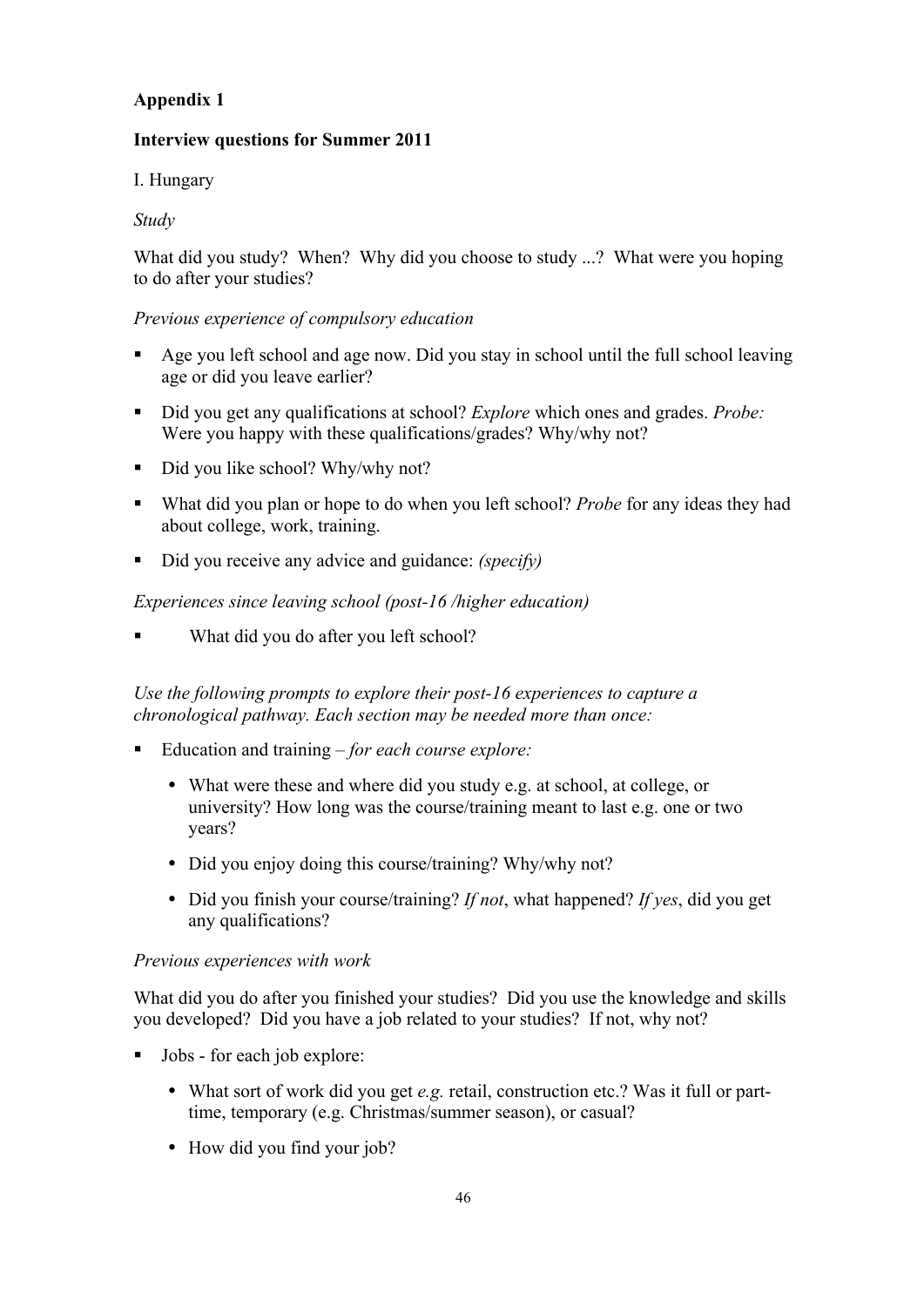- How many hours a week did you work? Were you paid the minimum wage, a training wage or more than this?
- Did you like doing this type of work? Why/why not?
- Were you offered any training as part of this job?
- How long did the job last? Why did the job end?

## II. UK

### *Confirming current circumstances*

- When did you move to the UK? Have you worked in another country before coming to the UK? Do you speak other languages?
- ! Why did you choose to come to the UK?
- How long are you planning to stay?

Confirming current activities – work, study, training or something else? *Has this activity been covered by the previous discussion? If not, use prompts above to explore.*

- ! How did you find your job? (Is this your first job in the UK?)
- Are you doing some training? If so, how long have you been doing it?

Knowledge/Skills/Competencies (KSC)

- Were you sufficiently prepared to do your first job? Could you describe to me what your work was about?
- ! While working did you have any CPD? Can you give me an example/Can you describe what training you received while working? Was the CPD useful?
- ! Have you studied for any qualification since you obtained your initial qualification/finished your degree? Why did you enrol on the course? What did you learn there?
- ! How did your initial qualification/university course prepare you for work? Please give me an example of what your studies prepared you well for, and what was less good in terms of preparation.
- ! Can you describe those KSCs which you had to develop and learn after arriving to the UK?
- ! Are there any aspects of your work that you find difficult? Prompt: Why??
- ! Do you use the knowledge that you accumulated during your studies or previous work experience (outside of UK)? Please give me an example.
- ! Do you use the skills that you developed during your studies or previous work experience (outside of UK)? Please describe the most important skill you developed.

Job/Work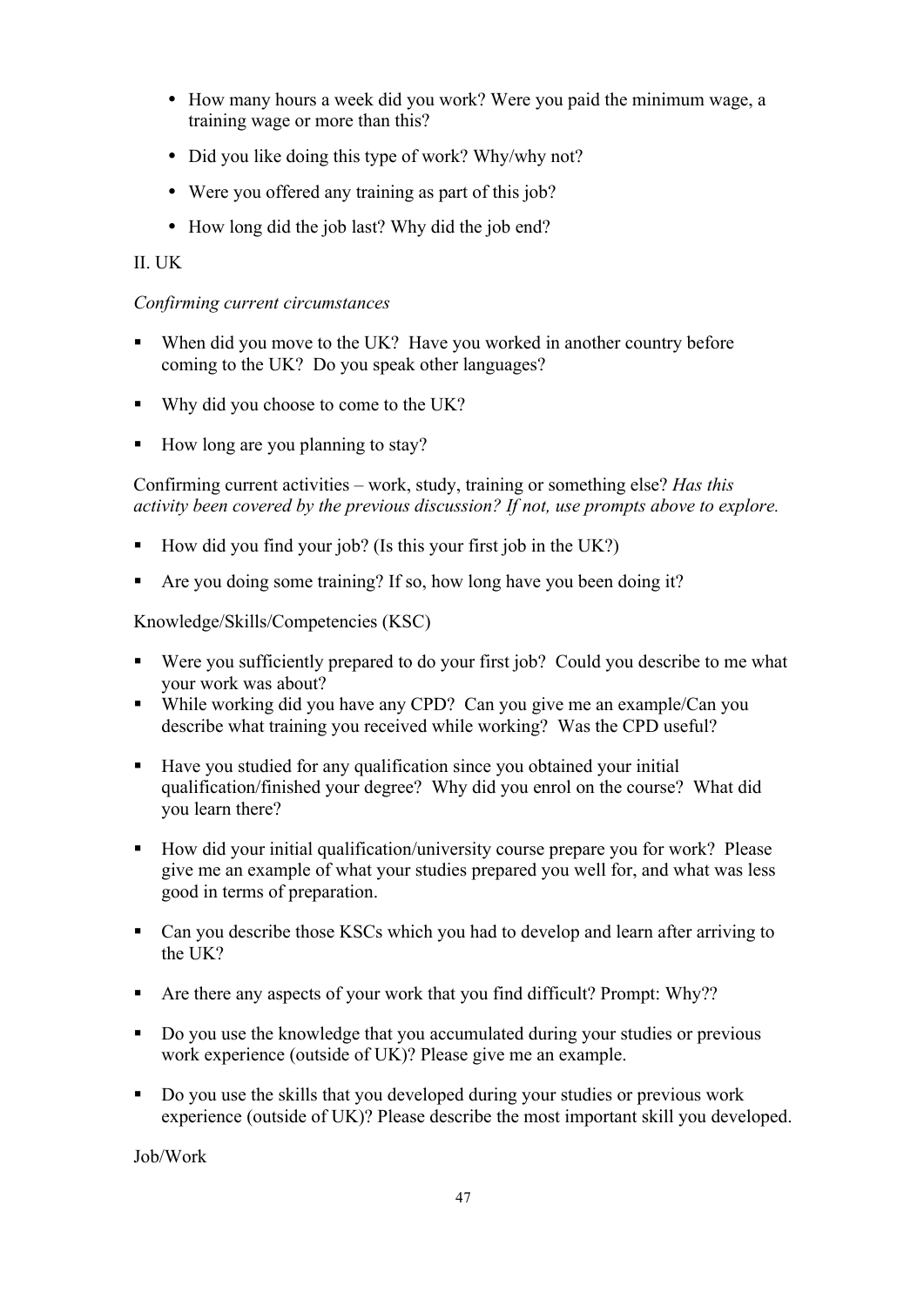- How were you recruited?
- ! Why do you think your employer chose you for the job?
- ! Why did you choose to work as a ....?
- ! How satisfied are you with the job you are doing?
- ! How prepared/qualified do you think you are for the job you are doing? Why do you think so?
- ! Is there an opportunity to progress in your job?
- ! How do you feel about working in this job? What do you think about working in this job?
- ! How do you feel about not being able to find a job according to your qualification?
- What is your career aspiration?
- ! How are you planning to achieve it?
- ! Do you have to undertake further training/qualifications in order to do that job?
- ! What do you do that still relates to your initial/previous qualifications (or interest)? Please tell me about it (charity, hobby, family etc.).
- ! How do you keep your previously developed knowledge and skills alive/up-to-date?

Would you like to add anything else?